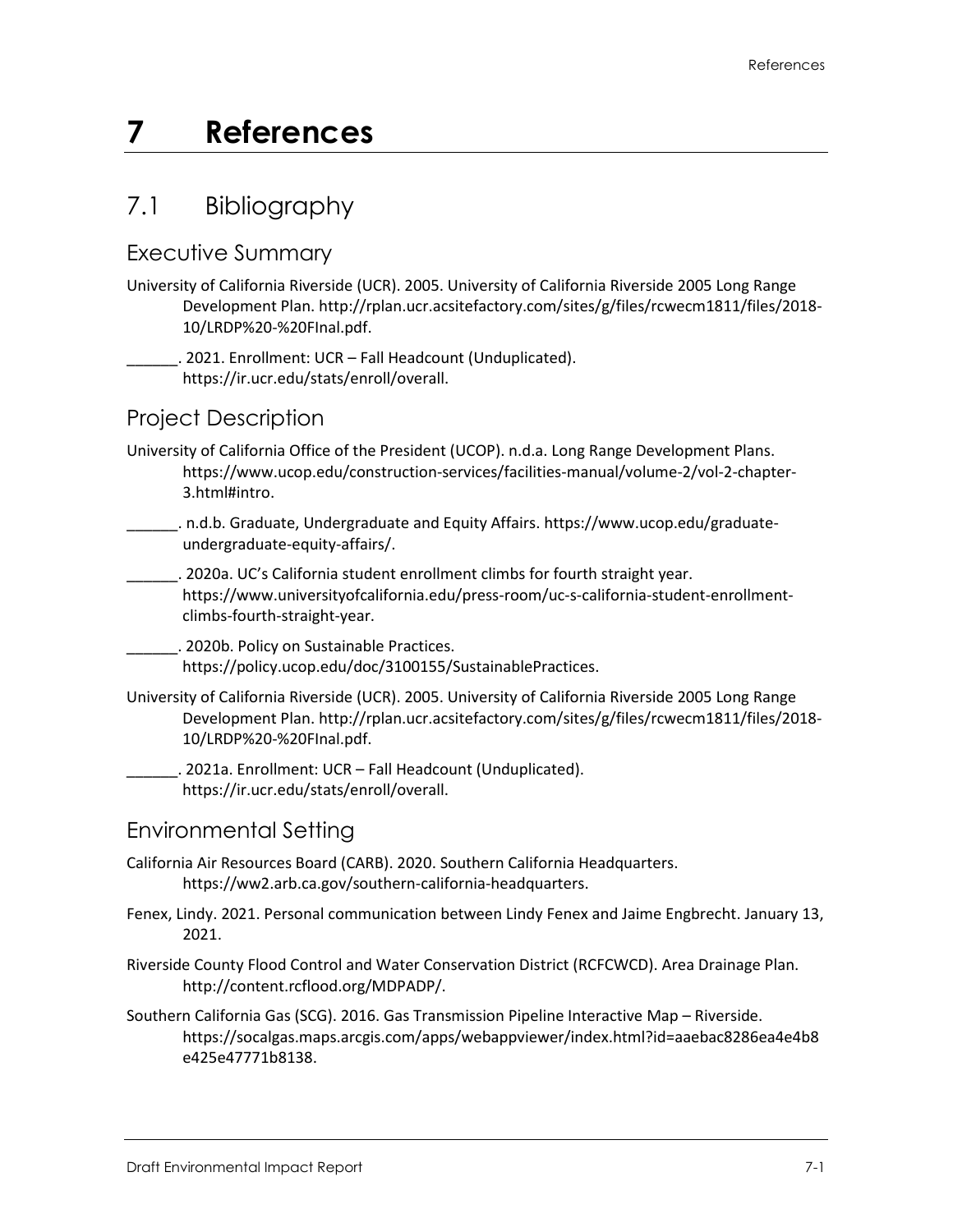- University of California (UC). 2020. UC's California student enrollment climbs for fourth straight year. [https://www.universityofcalifornia.edu/press-room/uc-s-california-student](https://www.universityofcalifornia.edu/press-room/uc-s-california-student-enrollment-climbs-fourth-straight-year)[enrollment-climbs-fourth-straight-year.](https://www.universityofcalifornia.edu/press-room/uc-s-california-student-enrollment-climbs-fourth-straight-year)
- University of California Office of the President (UCOP). 2020. Policy on Sustainable Practices. [https://policy.ucop.edu/doc/3100155/SustainablePractices.](https://policy.ucop.edu/doc/3100155/SustainablePractices)
- University of California Riverside (UCR). 2005. University of California Riverside 2005 Long Range Development Plan. [http://rplan.ucr.acsitefactory.com/sites/g/files/rcwecm1811/files/2018-](http://rplan.ucr.acsitefactory.com/sites/g/files/rcwecm1811/files/2018-10/LRDP%20-%20FInal.pdf) [10/LRDP%20-%20FInal.pdf.](http://rplan.ucr.acsitefactory.com/sites/g/files/rcwecm1811/files/2018-10/LRDP%20-%20FInal.pdf)
	- \_\_\_\_\_\_. 2010. The History of UCR: UCR 2020 Strategic Planning Working Paper. [https://strategicplan.ucr.edu/sites/g/files/rcwecm2701/files/2019-03/history\\_of\\_ucr.pdf.](https://strategicplan.ucr.edu/sites/g/files/rcwecm2701/files/2019-03/history_of_ucr.pdf)
	- \_\_\_\_\_\_. 2011. 2005 LRDP Amendment 2. [http://rplan.ucr.acsitefactory.com/sites/g/files/rcwecm1811/files/2018-10/Final%20-](http://rplan.ucr.acsitefactory.com/sites/g/files/rcwecm1811/files/2018-10/Final%20-%202005%20LRDP%20Amendment%202.pdf) [%202005%20LRDP%20Amendment%202.pdf.](http://rplan.ucr.acsitefactory.com/sites/g/files/rcwecm1811/files/2018-10/Final%20-%202005%20LRDP%20Amendment%202.pdf)
- \_\_\_\_\_\_. 2016. Physical Master Plan Study. [https://pdc.ucr.edu/masterplan\\_study.](https://pdc.ucr.edu/masterplan_study)
	- \_\_\_\_\_\_. 2019a. What to expect during the upcoming campus construction boom. [https://insideucr.ucr.edu/stories/2019/02/12/what-expect-during-upcoming-campus](https://insideucr.ucr.edu/stories/2019/02/12/what-expect-during-upcoming-campus-construction-boom)[construction-boom.](https://insideucr.ucr.edu/stories/2019/02/12/what-expect-during-upcoming-campus-construction-boom)
	- \_\_\_\_\_\_. 2019b. Campus Parking Map. [https://transportation.ucr.edu/sites/g/files/rcwecm1426/files/2019-09/ucr-campus](https://transportation.ucr.edu/sites/g/files/rcwecm1426/files/2019-09/ucr-campus-parking-2019.pdf)[parking-2019.pdf.](https://transportation.ucr.edu/sites/g/files/rcwecm1426/files/2019-09/ucr-campus-parking-2019.pdf)
- \_\_\_\_\_\_. 2019c. Sewer System Master Plan.
	- [https://ehs.ucr.edu/sites/g/files/rcwecm1061/files/2019-](https://ehs.ucr.edu/sites/g/files/rcwecm1061/files/2019-07/UCR%20SSMP_May%202019%20revision.pdf) [07/UCR%20SSMP\\_May%202019%20revision.pdf.](https://ehs.ucr.edu/sites/g/files/rcwecm1061/files/2019-07/UCR%20SSMP_May%202019%20revision.pdf)
- \_\_\_\_\_\_. 2020. UCR Botanic Gardens Volume 40, Number 1, Spring 2020 Newsletter [https://gardens.ucr.edu/sites/g/files/rcwecm4706/files/2020-03/2020\\_spring\\_0.pdf.](https://gardens.ucr.edu/sites/g/files/rcwecm4706/files/2020-03/2020_spring_0.pdf)
- \_\_\_\_\_\_. 2021a. History of UC Riverside. [https://www.ucr.edu/about/history.](https://www.ucr.edu/about/history)
- \_\_\_\_\_\_. 2021b. Enrollments: Demographic. [https://ir.ucr.edu/stats/enroll/demographic.](https://ir.ucr.edu/stats/enroll/demographic)

\_\_\_\_\_\_. 2021c. UCR Botanic Gardens – History. [https://gardens.ucr.edu/gardens/history#:~:text=The%20official%20founding%20date%20o](https://gardens.ucr.edu/gardens/history#:%7E:text=The%20official%20founding%20date%20of,that%20were%20used%20in%20teaching) [f,that%20were%20used%20in%20teaching.](https://gardens.ucr.edu/gardens/history#:%7E:text=The%20official%20founding%20date%20of,that%20were%20used%20in%20teaching)

- \_\_\_\_\_\_. 2021d. Theatre, Film, and Digital Production Facilities. [https://theatre.ucr.edu/facilities.](https://theatre.ucr.edu/facilities)
- \_\_\_\_\_\_. 2021e. The Alumni & Visitors Center. [https://hospitality.ucr.edu/venues/alumni-visitors](https://hospitality.ucr.edu/venues/alumni-visitors-center)[center.](https://hospitality.ucr.edu/venues/alumni-visitors-center)
- \_\_\_\_\_\_. 2021g. UCR Police Department[. https://police.ucr.edu/services.](https://police.ucr.edu/services)
- \_\_\_\_\_\_. 2021h. Transportation Services[. https://transportation.ucr.edu/bike-walk/bike-walk](https://transportation.ucr.edu/bike-walk/bike-walk-program)[program.](https://transportation.ucr.edu/bike-walk/bike-walk-program)

#### Environmental Impact Analysis

California Department of Finance (DOF). 2020. Table 2: E-5 City/County Population and Housing Estimates, 1/1/2020. [http://dof.ca.gov/Forecasting/Demographics/Estimates/E-5/.](http://dof.ca.gov/Forecasting/Demographics/Estimates/E-5/)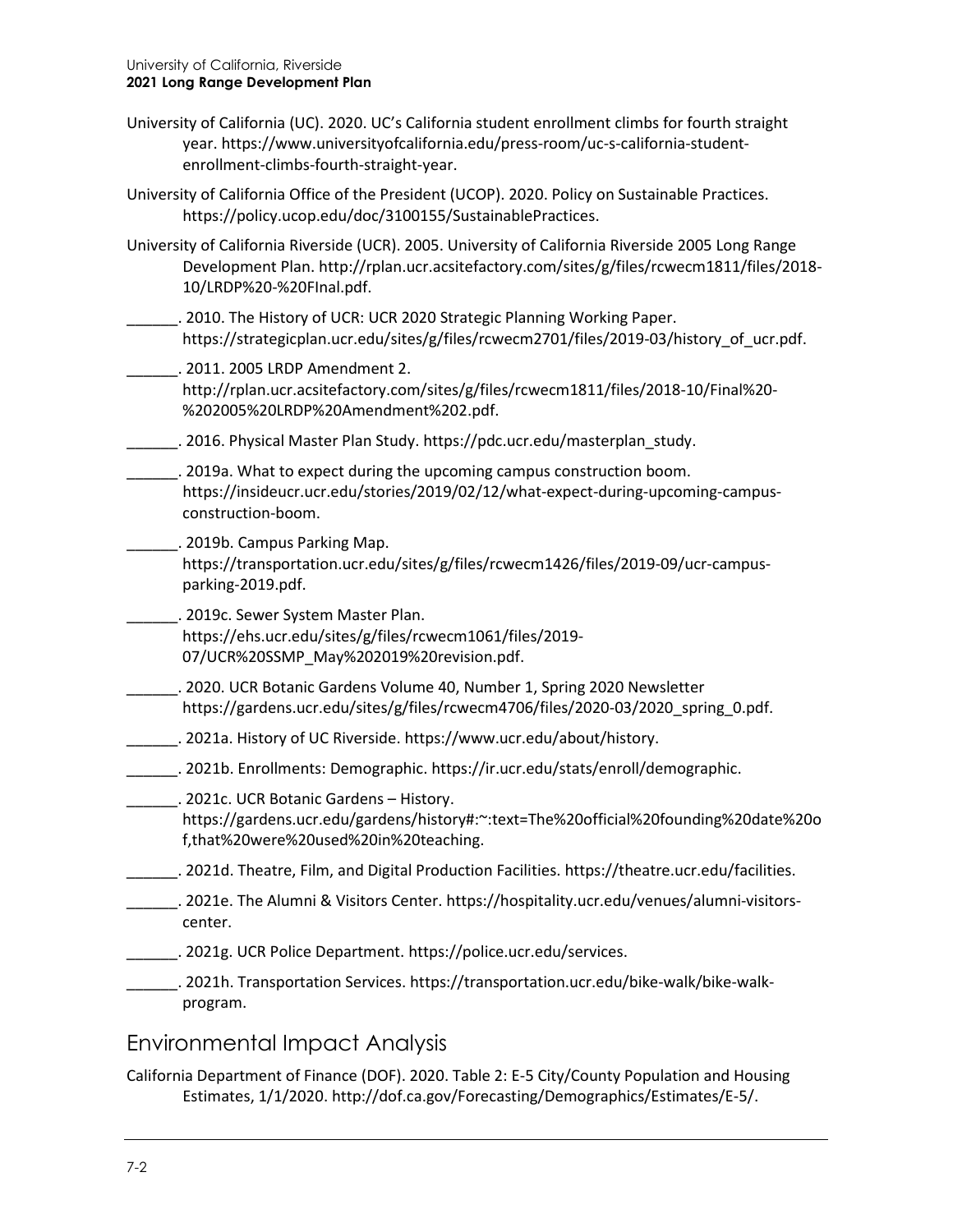Riverside, City of. 1991. Sycamore Canyon Specific Plan. [https://riversideca.gov/cedd/sites/riversideca.gov.cedd/files/pdf/planning/spec](https://riversideca.gov/cedd/sites/riversideca.gov.cedd/files/pdf/planning/spec-plans/sycamore-canyon.pdf)[plans/sycamore-canyon.pdf.](https://riversideca.gov/cedd/sites/riversideca.gov.cedd/files/pdf/planning/spec-plans/sycamore-canyon.pdf)

\_\_\_\_\_. 2008a. University Neighborhood Plan. [https://riversideca.gov/cedd/sites/riversideca.gov.cedd/files/pdf/planning/general](https://riversideca.gov/cedd/sites/riversideca.gov.cedd/files/pdf/planning/general-plan/20_Appendix_C_University_Neighborhood_Plan.pdf)plan/20 Appendix C University Neighborhood Plan.pdf.

\_\_\_\_\_. 2008b. Sycamore Highlands Specific Plan. [https://riversideca.gov/cedd/sites/riversideca.gov.cedd/files/pdf/planning/spec](https://riversideca.gov/cedd/sites/riversideca.gov.cedd/files/pdf/planning/spec-plans/sycamore_highlands-bb-ok.pdf)[plans/sycamore\\_highlands-bb-ok.pdf.](https://riversideca.gov/cedd/sites/riversideca.gov.cedd/files/pdf/planning/spec-plans/sycamore_highlands-bb-ok.pdf)

\_\_\_\_\_. 2009. Eastside Neighborhood Plan. [https://riversideca.gov/cedd/sites/riversideca.gov.cedd/files/pdf/planning/general](https://riversideca.gov/cedd/sites/riversideca.gov.cedd/files/pdf/planning/general-plan/Eastside-Neighborhood-Plan-Final.pdf)[plan/Eastside-Neighborhood-Plan-Final.pdf.](https://riversideca.gov/cedd/sites/riversideca.gov.cedd/files/pdf/planning/general-plan/Eastside-Neighborhood-Plan-Final.pdf)

- \_\_\_\_\_. 2019. City of Riverside General Plan 2025 Land Use and Urban Design Element. [https://riversideca.gov/cedd/sites/riversideca.gov.cedd/files/pdf/planning/general](https://riversideca.gov/cedd/sites/riversideca.gov.cedd/files/pdf/planning/general-plan/04_Land_Use_and_Urban_Design_Element_with%20maps%20COMPLETE%20AUGUST%202019.pdf)[plan/04\\_Land\\_Use\\_and\\_Urban\\_Design\\_Element\\_with%20maps%20COMPLETE%20AUGUST](https://riversideca.gov/cedd/sites/riversideca.gov.cedd/files/pdf/planning/general-plan/04_Land_Use_and_Urban_Design_Element_with%20maps%20COMPLETE%20AUGUST%202019.pdf) [%202019.pdf.](https://riversideca.gov/cedd/sites/riversideca.gov.cedd/files/pdf/planning/general-plan/04_Land_Use_and_Urban_Design_Element_with%20maps%20COMPLETE%20AUGUST%202019.pdf)
- Southern California Association of Governments (SCAG). 2016. 2016-2040 RTP/SCS Final Growth Forecast by Jurisdiction. [https://scag.ca.gov/sites/main/files/file](https://scag.ca.gov/sites/main/files/file-attachments/2016_2040rtpscs_finalgrowthforecastbyjurisdiction.pdf?1605576071)[attachments/2016\\_2040rtpscs\\_finalgrowthforecastbyjurisdiction.pdf?1605576071.](https://scag.ca.gov/sites/main/files/file-attachments/2016_2040rtpscs_finalgrowthforecastbyjurisdiction.pdf?1605576071)
- \_\_\_\_\_. 2019. Notice of Preparation of a Program Environmental Impact Report for Connect SoCal (2020-2045 Regional Transportation Plan/Sustainable Communities Strategy). [https://scag.ca.gov/sites/main/files/file-attachments/nop-peir](https://scag.ca.gov/sites/main/files/file-attachments/nop-peir-connectsocal.pdf?1603121589)[connectsocal.pdf?1603121589.](https://scag.ca.gov/sites/main/files/file-attachments/nop-peir-connectsocal.pdf?1603121589)
- \_\_\_\_\_. 2020. Connect SoCal. [https://scag.ca.gov/connect-socal.](https://scag.ca.gov/connect-socal)

#### **Aesthetics**

- Bureau of Land Management. 1984. Manual 8400 Visual Resource Management. Washington, DC. April 5, 1984.
- California Air Resources Board (CARB). 2020. "Southern California Headquarters." [web page]. [https://ww2.arb.ca.gov/southern-california-headquarters.](https://ww2.arb.ca.gov/southern-california-headquarters)
- Comras, Kelly. 2016*. Ruth Shellhorn*. The University of Georgia Press. Pp. 131-143.
- Federal Highway Administration. 2015. Guidelines for the Visual Impact Assessment of Highway Projects. Prepared by ICF International for the Federal Highway Administration. Washington, DC. January 2015.

Design West Engineering. 2020. "The Barn." [web page].<http://www.designwesteng.com/ucr-barn>

- Friends of the California Citrus Park. 2020. "Visitor Center." [web page]. <https://californiacitruspark.com/visitor-center/>
- Rivers and Lands Conservancy. 2018. "Totally Mt. Rubidoux." [web page]. Last updated 2019. [https://riversandlands.org/mt-rubidoux-peak-campaign-2018/more-about-mt-rubidoux](https://riversandlands.org/mt-rubidoux-peak-campaign-2018/more-about-mt-rubidoux-peak/)[peak/](https://riversandlands.org/mt-rubidoux-peak-campaign-2018/more-about-mt-rubidoux-peak/)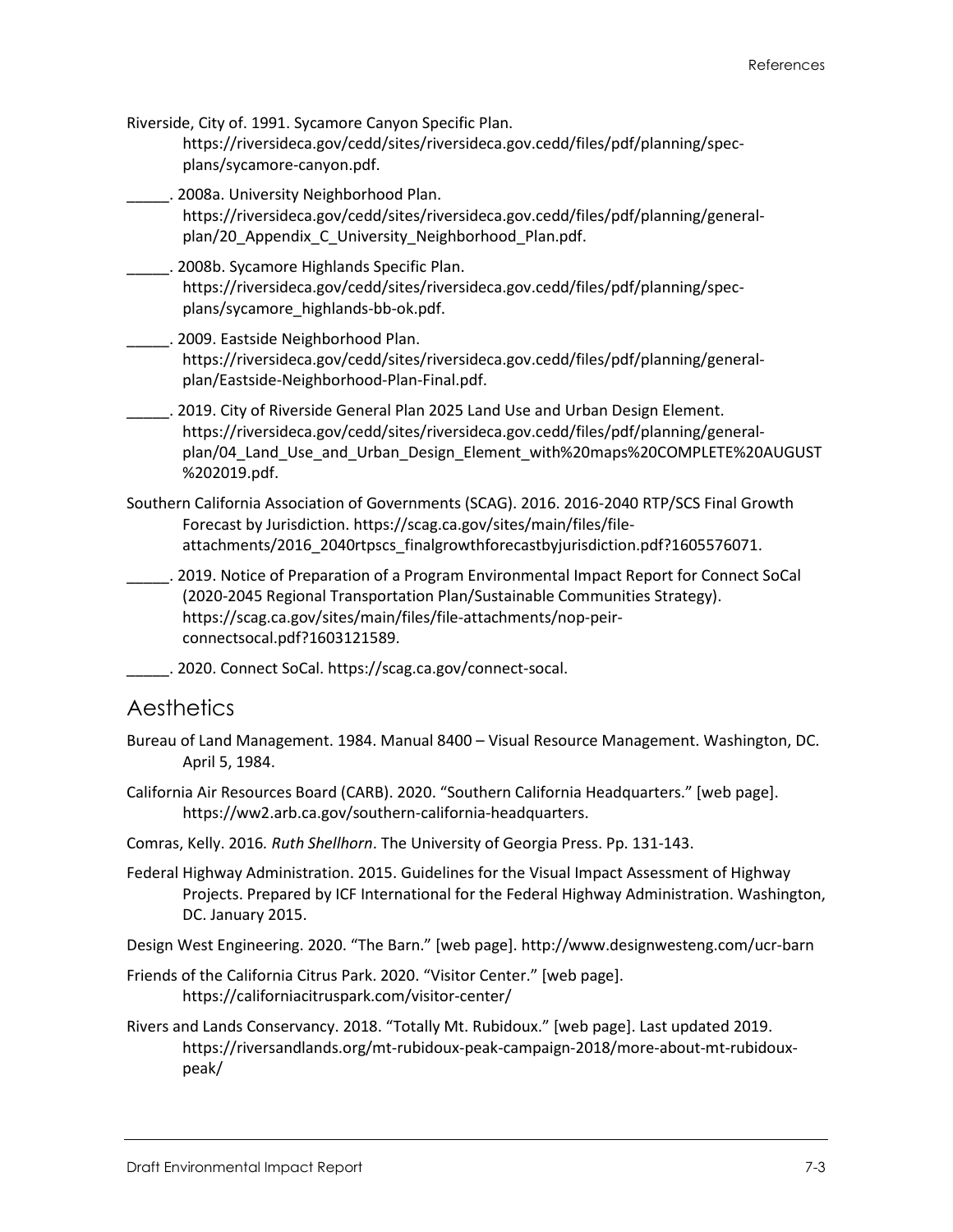- Riverside, City of. 2007a. Riverside General Plan 2025 PEIR, 5.1 Aesthetics. Riverside, CA. Amended November 2012.
	- \_\_\_\_\_\_. 2007b. Sycamore Highlands Specific Plan. Riverside, CA. November 2007.
- \_\_\_\_\_\_. 2009. Eastside Neighborhood Plan, Appendix D of the General Plan 2025. Riverside, CA. June 2009.
- University of California (UC). 2018. Field Operations Manual. Revised November 2018. [https://www.ucop.edu/safety-and-loss-prevention/\\_files/field-research-safety/wildland](https://www.ucop.edu/safety-and-loss-prevention/_files/field-research-safety/wildland-fire-safety.pdf)[fire-safety.pdf](https://www.ucop.edu/safety-and-loss-prevention/_files/field-research-safety/wildland-fire-safety.pdf)
- University of California Riverside (UCR). 2005. University of California Riverside 2005 Long Range Development Plan. [http://rplan.ucr.acsitefactory.com/sites/g/files/rcwecm1811/files/2018-](http://rplan.ucr.acsitefactory.com/sites/g/files/rcwecm1811/files/2018-10/LRDP%20-%20FInal.pdf) [10/LRDP%20-%20FInal.pdf.](http://rplan.ucr.acsitefactory.com/sites/g/files/rcwecm1811/files/2018-10/LRDP%20-%20FInal.pdf)
- **\_\_\_\_\_\_\_**. 2010. The History of UCR: UCR 2020 Strategic Planning Working Paper. https://strategicplan.ucr.edu/sites/g/files/rcwecm2701/files/2019-03/history of ucr.pdf.

\_\_\_\_\_\_. 2019. North District Development Plan Revised Draft Environmental Impact Report. SCH #2018061044. Prepared by Impact Sciences. Riverside, CA. https://pdc.ucr.edu/sites/g/files/rcwecm2356/files/2019- 04/ndd revised deir all sections.pdf

- \_\_\_\_\_\_. 2020a. "The Physical Site." UCR Botanic Gardens. [web page]. <https://gardens.ucr.edu/gardens/site> (accessed December 2020).
- \_\_\_\_\_\_. 2020b. "The Barn to reopen for dining." Inside UCR. [web page]. <https://insideucr.ucr.edu/stories/2020/07/07/barn-reopen-dining> (accessed December 2020).
- \_\_\_\_\_\_. 2021. "Buildings and Facilities." UCR Botanic Gardens. [web page]. https://gardens.ucr.edu/gardens/buildings and facilities

#### **Agriculture**

California Department of Conservation (DOC). 2014. California Farmland Conversion Report 2008- 2010. Sacramento, CA.

\_\_\_\_\_\_. 2018. California Important Farmland: 1984-2018 [map database]. [https://maps.conservation.ca.gov/dlrp/ciftimeseries/.](https://maps.conservation.ca.gov/dlrp/ciftimeseries/)

- Chino, City of. 2008. Agricultural Resources Assessment. Chino, CA.
- Psomas. 2019. Biological Resources Constraints Report for Long Range Development Plan at University of California, Riverside. Letter report dated March 13, 2019. (Appendix D)
- Riverside, City of. 2007. Riverside General Plan 2020. Open Space and Conservation Element. Riverside, CA. Adopted November 2007.
- Riverside, County of. 2015. County of Riverside General Plan Draft EIR, Section 4.5 Agricultural and Forestry Resources. Riverside, CA. February 2015.
- San Bernardino, County of. 2007. County of San Bernardino 2006 General Plan Program: Final Environmental Impact Report and Appendices [SCH #2005101038].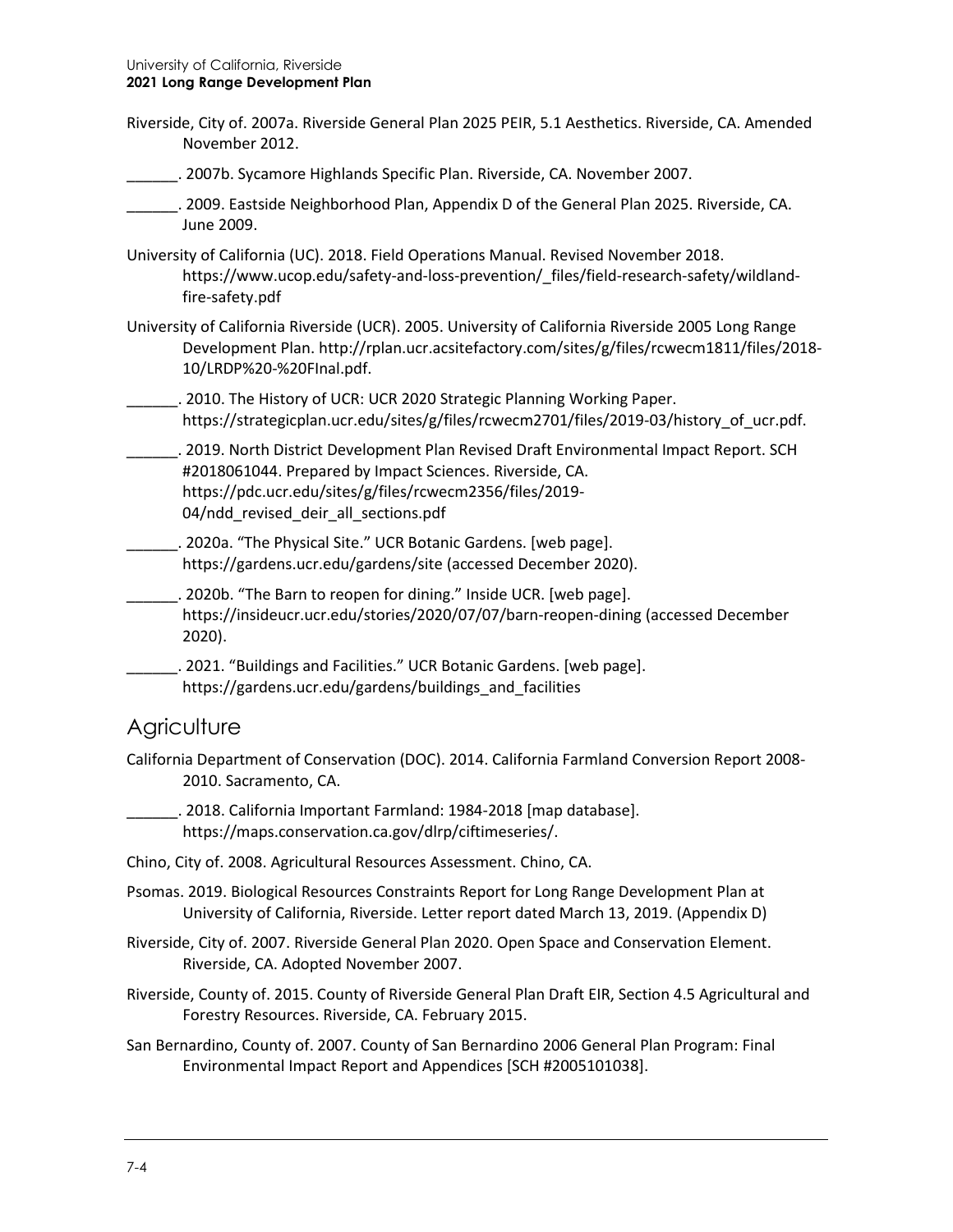\_\_\_\_\_\_. 2019. San Bernardino Countywide Plan Draft EIR. [http://countywideplan.com/wp](http://countywideplan.com/wp-content/uploads/2019/06/Ch_05-02-AG.pdf)[content/uploads/2019/06/Ch\\_05-02-AG.pdf.](http://countywideplan.com/wp-content/uploads/2019/06/Ch_05-02-AG.pdf)

University of California, Riverside (UCR). 1990. Final Environmental Impact Report on the 1990 Long Range Development Plan (Final EIR). California State Clearinghouse No. 90020114.

\_\_\_\_\_\_. 2005. 2005 Long Range Development Plan Final Environmental Impact Report: Volume I, Draft EIR. Prepared by EIP Associates. Los Angeles, CA. November 2005.

\_\_\_\_\_\_. 2011. 2005 Long Range Development Plan Amendment 2: Volume III, Draft EIR. Prepared by Impact Sciences, Inc. Oakland, CA. October 2011.

\_\_\_\_\_\_. 2020. 2020 Long Range Development Plan Initial Study, IS. Prepared by Rincon Consultants, Inc. Riverside, CA. July 2020. (Appendix A).

United States Department of Agriculture (USDA). 2019. Agricultural Water Efficiency and Salinity Research Unit: Riverside, CA[. https://www.ars.usda.gov/pacific-west-area/riverside](https://www.ars.usda.gov/pacific-west-area/riverside-ca/agricultural-water-efficiency-and-salinity-research-unit/docs/about/history-of-the-salinity-lab/)[ca/agricultural-water-efficiency-and-salinity-research-unit/docs/about/history-of-the](https://www.ars.usda.gov/pacific-west-area/riverside-ca/agricultural-water-efficiency-and-salinity-research-unit/docs/about/history-of-the-salinity-lab/)[salinity-lab/.](https://www.ars.usda.gov/pacific-west-area/riverside-ca/agricultural-water-efficiency-and-salinity-research-unit/docs/about/history-of-the-salinity-lab/)

#### Air Quality

- American Cancer Society (ACS). 2020. *Lifetime Risk of Developing or Dying from Cancer*. Last revised: January 13, 2020. [https://www.cancer.org/cancer/cancer-basics/lifetime-probability-of](https://www.cancer.org/cancer/cancer-basics/lifetime-probability-of-developing-or-dying-from-cancer.html)[developing-or-dying-from-cancer.html.](https://www.cancer.org/cancer/cancer-basics/lifetime-probability-of-developing-or-dying-from-cancer.html)
- Bell ML, McDermott A, Zeger SL, Samet, JM, Dominici, F. 2004. "Ozone and Short-Term Mortality in 95 US Urban Communities, 1987–2000." JAMA 292:2372-2378.
- California Air Resources Board (CARB). 2009. The California Almanac of Emissions and Air Quality, 2009 Edition. [https://www.cityofdavis.org/home/showpublisheddocument?id=4103.](https://www.cityofdavis.org/home/showpublisheddocument?id=4103)
- \_\_\_\_\_\_.2016a. Ambient Air Quality Standards. Sacramento, CA. May 4, 2016. [https://ww2.arb.ca.gov/resources/california-ambient-air-quality-standards.](https://ww2.arb.ca.gov/resources/california-ambient-air-quality-standards)
- \_\_\_\_\_\_.2016b. "Summary: Diesel Particulate Matter Health Impacts." Last updated April 12, 2016. [https://www.arb.ca.gov/research/diesel/diesel-health\\_summ.htm.](https://www.arb.ca.gov/research/diesel/diesel-health_summ.htm)
- \_\_\_\_\_\_.2019a. Criteria Pollutants. Top 4 Summary: Select Pollutant, Years, & Area. [dataset] [https://www.arb.ca.gov/adam/topfour/topfour1.php.](https://www.arb.ca.gov/adam/topfour/topfour1.php.%20(accessed%20October%202020).)
- \_\_\_\_\_\_.2019b. EMFAC Off-Model Adjustment Factors to Account for the SAFE Vehicle Rule Part One. November 20.
	- [https://ww3.arb.ca.gov/msei/emfac\\_off\\_model\\_adjustment\\_factors\\_final\\_draft.pdf.](https://ww3.arb.ca.gov/msei/emfac_off_model_adjustment_factors_final_draft.pdf)
- \_\_\_\_\_\_.2019c. "National Ambient Air Quality Standards." [https://ww2.arb.ca.gov/resources/nationalambient-air-quality-standards.](https://ww2.arb.ca.gov/resources/nationalambient-air-quality-standards)
- \_\_\_\_\_\_.2019d. "California Ambient Air Quality Standards."
	- [https://ww2.arb.ca.gov/resources/california-ambient-air-quality-standards.](https://ww2.arb.ca.gov/resources/california-ambient-air-quality-standards)
- .2019e. "Air Quality Standards." [https://ww2.arb.ca.gov/resources/background-air](https://ww2.arb.ca.gov/resources/background-air-qualitystandards)[qualitystandards.](https://ww2.arb.ca.gov/resources/background-air-qualitystandards)
- \_\_\_\_\_\_.2021. CARB Waiver Timeline. [https://ww2.arb.ca.gov/resources/documents/carb-waiver](https://ww2.arb.ca.gov/resources/documents/carb-waiver-timeline)[timeline.](https://ww2.arb.ca.gov/resources/documents/carb-waiver-timeline)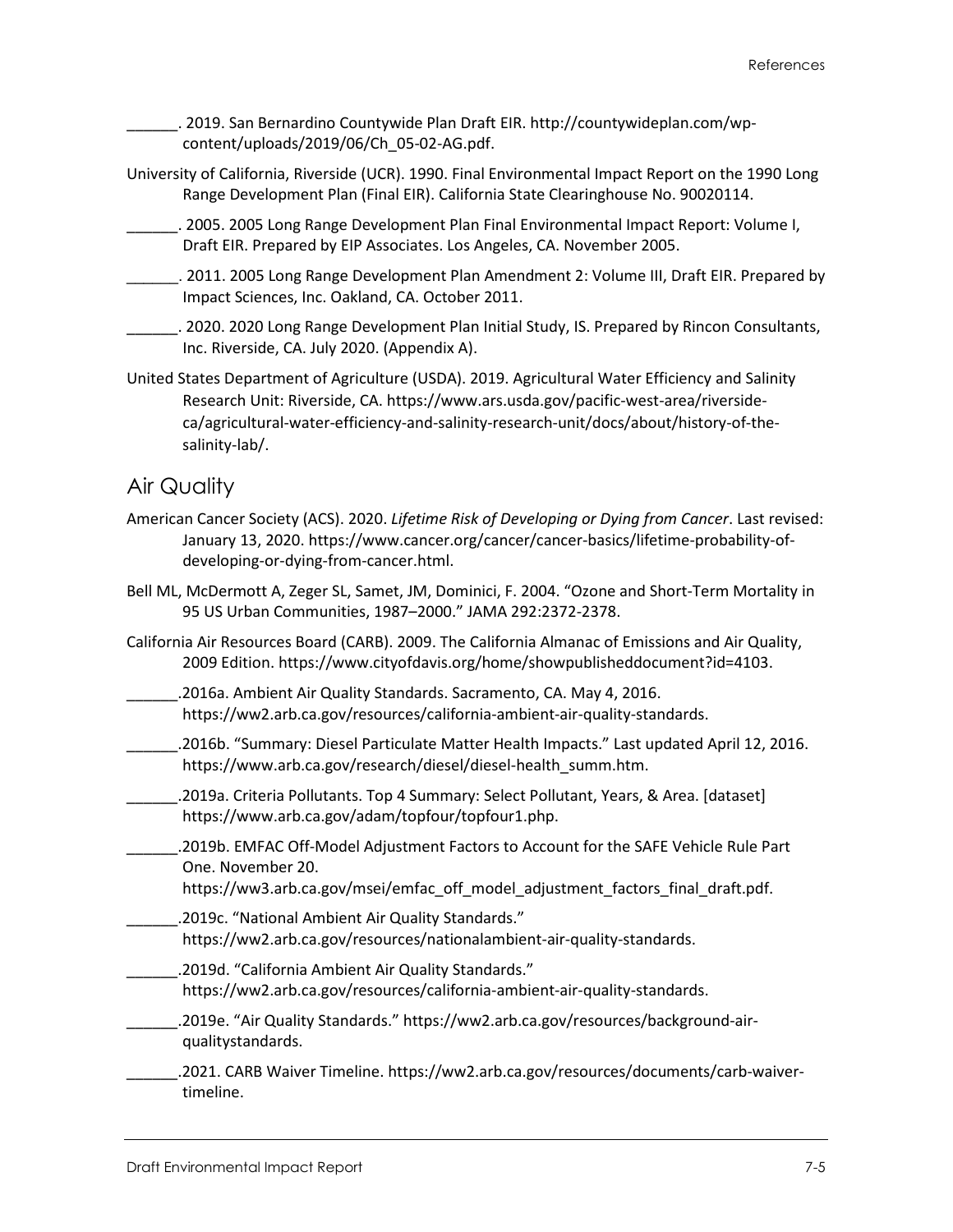- California Air Pollution Control Officers Association (CAPCOA). 2017. California Emissions Estimator Model, Version 2016.3.2. User's Guide, Appendix A[. http://www.aqmd.gov/docs/default](http://www.aqmd.gov/docs/default-source/caleemod/02_appendix-a2016-3-2.pdf?sfvrsn=6)[source/caleemod/02\\_appendix-a2016-3-2.pdf?sfvrsn=6.](http://www.aqmd.gov/docs/default-source/caleemod/02_appendix-a2016-3-2.pdf?sfvrsn=6)
- California Climate Action Registry (CCAR). 2009. General Reporting Protocol, Version 3.1. January 2009. [https://sfenvironment.org/sites/default/files/fliers/files/ccar\\_grp\\_3-](https://sfenvironment.org/sites/default/files/fliers/files/ccar_grp_3-1_january2009_sfe-web.pdf) [1\\_january2009\\_sfe-web.pdf.](https://sfenvironment.org/sites/default/files/fliers/files/ccar_grp_3-1_january2009_sfe-web.pdf)
- Eckerle, T., & Vacin, G. (2020). Hydrogen Station Permitting Guidebook. California Governor's Office of Business and Economic Development, Sacramento, CA. [https://cdn.businessportal.ca.gov/wp-content/uploads/2020/09/GO-Biz\\_Hydrogen-Station-](https://cdn.businessportal.ca.gov/wp-content/uploads/2020/09/GO-Biz_Hydrogen-Station-Permitting-Guidebook_Sept-2020.pdf)[Permitting-Guidebook\\_Sept-2020.pdf.](https://cdn.businessportal.ca.gov/wp-content/uploads/2020/09/GO-Biz_Hydrogen-Station-Permitting-Guidebook_Sept-2020.pdf)
- Gilliland FD, Berhane K, Rappaport EB, Thomas DC, Avol E, Gauderman WJ, London SJ, Margolis HG, McConnell R, Islam KT, Peters JM. 2004. "The Effects of Ambient Air Pollution on School Absenteeism Due to Respiratory Illnesses." Epidemiology, 12(1):43-54.
- Governor's Interagency Working Group on Zero-Emission Vehicles. 2016 (October). 2016 ZEV Action Plan. [https://www.gov.ca.gov/wp-content/uploads/2018/01/2016\\_ZEV\\_Action\\_Plan-1.pdf.](https://www.gov.ca.gov/wp-content/uploads/2018/01/2016_ZEV_Action_Plan-1.pdf)
- McConnell R, Berhane K, Gilliland F, London SJ, Islam T, Gauderman WJ, Avol E, Margolis HG, Peters JM. 2002. "Asthma in exercising children exposed to ozone: a cohort study." Lancet, 359:386-91.
- National Highway Traffic Safety Administration. 2021. Corporate Average Fuel Economy (CAFE) Preemption. April 22. [https://www.nhtsa.gov/sites/nhtsa.gov/files/documents/cafe\\_preemption\\_nprm\\_0422202](https://www.nhtsa.gov/sites/nhtsa.gov/files/documents/cafe_preemption_nprm_04222021_1.pdf) [1\\_1.pdf.](https://www.nhtsa.gov/sites/nhtsa.gov/files/documents/cafe_preemption_nprm_04222021_1.pdf)
- Ritz B, Yu F, Chapa G, Fruin S. 2000. "Effect of Air Pollution on Preterm Birth Among Children Born in Southern California between 1989 and 1993." Epidemiology, 11(5)502-11.
- San Joaquin Valley Air Pollution Control District (SJVAPCD). 2007. 2007 Ozone Plan. April 30.
- State of California 2019. State of California v. Elaine L. Chao. Case 1:19-cv-02826. [https://oag.ca.gov/system/files/attachments/press\\_releases/California%20v.%20Chao%20c](https://oag.ca.gov/system/files/attachments/press_releases/California%20v.%20Chao%20complaint%20%2800000002%29.pdf) [omplaint%20%2800000002%29.pdf.](https://oag.ca.gov/system/files/attachments/press_releases/California%20v.%20Chao%20complaint%20%2800000002%29.pdf)
- Southern California Association of Governments (SCAG). 2008. Final 2008 Regional Comprehensive Plan and Guide. Los Angeles, CA. October 2, 2008.
- South Coast Air Quality Management District (SCAQMD). 2008. Final Localized Significance Threshold Methodology. July 2008. [http://www.aqmd.gov/docs/default](http://www.aqmd.gov/docs/default-source/ceqa/handbook/localized-significance-thresholds/final-lst-methodology-document.pdf)[source/ceqa/handbook/localized-significance-thresholds/final-lst-methodology](http://www.aqmd.gov/docs/default-source/ceqa/handbook/localized-significance-thresholds/final-lst-methodology-document.pdf)[document.pdf.](http://www.aqmd.gov/docs/default-source/ceqa/handbook/localized-significance-thresholds/final-lst-methodology-document.pdf)
	- \_\_\_\_\_\_.2009. Appendix C Mass Rate LST Look-up Tables. Last modified: October 21, 2009. [http://www.aqmd.gov/docs/default-source/ceqa/handbook/localized-significance](http://www.aqmd.gov/docs/default-source/ceqa/handbook/localized-significance-thresholds/appendix-c-mass-rate-lst-look-up-tables.pdf?sfvrsn=2)[thresholds/appendix-c-mass-rate-lst-look-up-tables.pdf?sfvrsn=2.](http://www.aqmd.gov/docs/default-source/ceqa/handbook/localized-significance-thresholds/appendix-c-mass-rate-lst-look-up-tables.pdf?sfvrsn=2)
	- \_\_\_\_\_\_.2012. Revised Draft 2012 Lead State Implementation Plan, Los Angeles County. May 4. [http://www.aqmd.gov/docs/default-source/clean-air-plans/lead-state-implementation](http://www.aqmd.gov/docs/default-source/clean-air-plans/lead-state-implementation-plan/revised-draft-2012-lead-sip.pdf)[plan/revised-draft-2012-lead-sip.pdf.](http://www.aqmd.gov/docs/default-source/clean-air-plans/lead-state-implementation-plan/revised-draft-2012-lead-sip.pdf)
	- \_\_\_\_\_\_.2013. Final 2012 Air Quality Management Plan. February.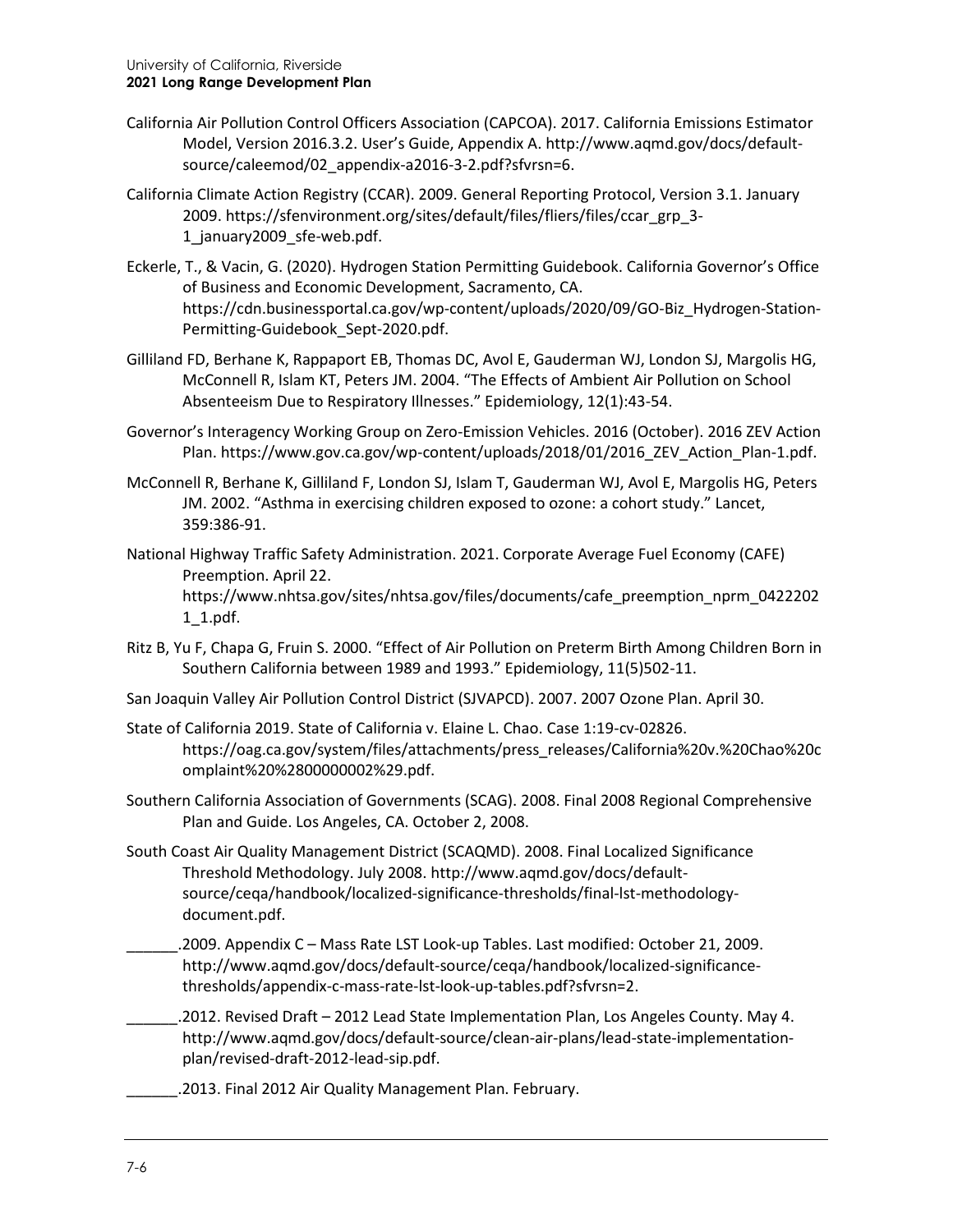\_\_\_\_\_\_.2014. June 6. Agenda for Board Meeting to Approve Proposed SCAQMD Drought Management & Water Conservation Plan[. http://www.aqmd.gov/docs/default](http://www.aqmd.gov/docs/default-source/Agendas/Governing-Board/2014/2014-jun6-026.pdf)[source/Agendas/Governing-Board/2014/2014-jun6-026.pdf.](http://www.aqmd.gov/docs/default-source/Agendas/Governing-Board/2014/2014-jun6-026.pdf)

. 2015. Draft Environmental Assessment for Proposed Amended Rules to Implement OEHHA Revisions to the Air Toxics Hot Spots Program Risk Assessment Guidelines. March 2015. [http://www.aqmd.gov/docs/default-source/ceqa/documents/aqmd](http://www.aqmd.gov/docs/default-source/ceqa/documents/aqmd-projects/2015/toxicrules-dea.pdf)[projects/2015/toxicrules-dea.pdf.](http://www.aqmd.gov/docs/default-source/ceqa/documents/aqmd-projects/2015/toxicrules-dea.pdf)

\_\_\_\_\_\_.2017. Final 2016 Air Quality Management Plan. March.

- San Joaquin Valley Unified Air Pollution Control District (SJVAPCD) 2014. Amicus Brief in Sierra Club v. County of Fresno (Friant Ranch). [https://www.courts.ca.gov/documents/7-s219783-ac](https://www.courts.ca.gov/documents/7-s219783-ac-san-joaquin-valley-unified-air-pollution-control-dist-041315.pdf)[san-joaquin-valley-unified-air-pollution-control-dist-041315.pdf.](https://www.courts.ca.gov/documents/7-s219783-ac-san-joaquin-valley-unified-air-pollution-control-dist-041315.pdf)
- United States Environmental Protection Agency (US EPA). 2013. Lead Air Pollution. [https://www.epa.gov/lead-air-pollution.](https://www.epa.gov/lead-air-pollution)

\_\_\_\_\_\_. 2017. "Basic Information about the General Conformity Rule." https://www.epa.gov/general-conformity/basic-informationabout-general-conformity-rule

\_\_\_\_\_\_.2018. Outdoor Air Quality Report Monitor Values Report. [https://www.epa.gov/outdoor-air](https://www.epa.gov/outdoor-air-quality-data/monitor-values-report)[quality-data/monitor-values-report.](https://www.epa.gov/outdoor-air-quality-data/monitor-values-report)

\_\_\_\_\_\_.2019. User's Guide for the AMS/EPA Regulatory Model (AERMOD). [https://gaftp.epa.gov/Air/aqmg/SCRAM/models/preferred/aermod/aermod\\_userguide.pdf.](https://gaftp.epa.gov/Air/aqmg/SCRAM/models/preferred/aermod/aermod_userguide.pdf)

University of California Office of the President. 2020 (July 24). Sustainable Practices Policy. University of California – Policy. July 24, 2020. [http://policy.ucop.edu/doc/3100155/Sustainable%20Practices.](http://policy.ucop.edu/doc/3100155/Sustainable%20Practices)

University of California, Riverside. 2021. Transportation Services. [https://transportation.ucr.edu/.](https://transportation.ucr.edu/)

White House. 2021. Executive Order on Protecting Public Health and the Environment and Resorting Science to Tackle the Climate Crisis. January 20. [https://www.whitehouse.gov/briefing](https://www.whitehouse.gov/briefing-room/presidential-actions/2021/01/20/executive-order-protecting-public-health-and-environment-and-restoring-science-to-tackle-climate-crisis/)[room/presidential-actions/2021/01/20/executive-order-protecting-public-health-and](https://www.whitehouse.gov/briefing-room/presidential-actions/2021/01/20/executive-order-protecting-public-health-and-environment-and-restoring-science-to-tackle-climate-crisis/)[environment-and-restoring-science-to-tackle-climate-crisis/.](https://www.whitehouse.gov/briefing-room/presidential-actions/2021/01/20/executive-order-protecting-public-health-and-environment-and-restoring-science-to-tackle-climate-crisis/)

#### Biological Resources

- California Department of Fish and Wildlife (CDFW). 2018. California Natural Diversity Database. https://wildlife.ca.gov/Data/CNDDB
- \_\_\_\_\_\_. 2020. California Natural Community List. Updated September 9, 2020. https://nrm.dfg.ca.gov/FileHandler.ashx?DocumentID=153398&inline
- \_\_\_\_\_\_. 2021a. Special Vascular Plants, Bryophytes, and Lichens List. April 2021. <https://nrm.dfg.ca.gov/FileHandler.ashx?DocumentID=109383&inline>
- \_\_\_\_\_\_. 2021b. Special Animals List. April 2021. https://nrm.dfg.ca.gov/FileHandler.ashx?DocumentID=109406&inline
- California Native Plant Society (CNPS). 2019. A Manual of California Vegetation: Second Edition [online database version]. Updated October 2019. https://vegetation.cnps.org/
- City of Riverside. 2012. Open Space and Conservation Element. Riverside General Plan 2025, Amended November 2012.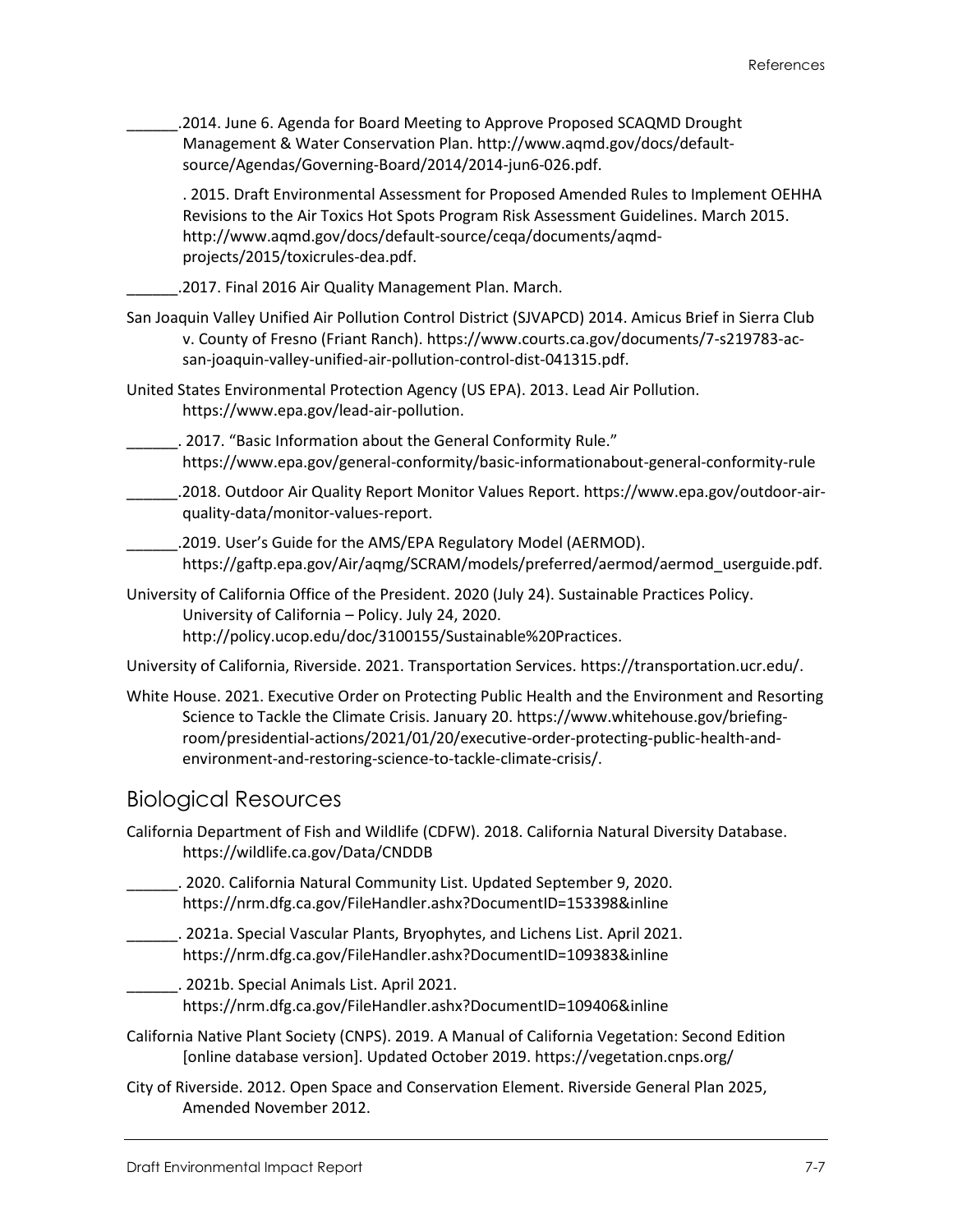[https://riversideca.gov/cedd/sites/riversideca.gov.cedd/files/pdf/planning/general](https://riversideca.gov/cedd/sites/riversideca.gov.cedd/files/pdf/planning/general-plan/12_Open_Space_and_Conservation_Element.pdf)[plan/12\\_Open\\_Space\\_and\\_Conservation\\_Element.pdf.](https://riversideca.gov/cedd/sites/riversideca.gov.cedd/files/pdf/planning/general-plan/12_Open_Space_and_Conservation_Element.pdf)

- County of Riverside. 1996. Ordinance No. 663 (As Amended Through 663.10) An Ordinance of the County of Riverside Amending Ordinance No. 663 Establishing the Riverside County Stephens' Kangaroo Rat Habitat Conservation Plan Fee Assessment Area and Setting Mitigation Fees. 663.10 Item 3.1a of 08/06/1996 (Eff. 09/05/1996). https://www.rivcocob.org/ords/600/663.10.pdf
- County of Riverside. 2003. Final Western Riverside County Multiple Species Habitat Conservation Plan.<http://www.rcip.org/>
- County of Riverside. 2015. Chapter 5: Multipurpose Open Space Element. General Plan. December 8, 2015.

[https://planning.rctlma.org/Portals/14/genplan/general\\_Plan\\_2017/elements/OCT17/Ch05](https://planning.rctlma.org/Portals/14/genplan/general_Plan_2017/elements/OCT17/Ch05_MOSE_120815.pdf?ver=2017-10-11-102103-833) [\\_MOSE\\_120815.pdf?ver=2017-10-11-102103-833.](https://planning.rctlma.org/Portals/14/genplan/general_Plan_2017/elements/OCT17/Ch05_MOSE_120815.pdf?ver=2017-10-11-102103-833)

- EIP Associates (EIP). 2005 (November). University of California, Riverside 2005 Long Range Development Plan Final Environmental Impact Report. Los Angeles, CA: EIP.
- Jepson Herbarium. 2014. Jepson Online Interchange for California Floristics. University of California, Berkeley[. http://ucjeps.berkeley.edu/interchange/.](http://ucjeps.berkeley.edu/interchange/)
- Jones & Stokes. 2005 (September). Final Initial Study/Proposed Mitigated Negative Declaration for the University Arroyo Flood Control and Enhancement Project. Irvine, CA: Jones & Stokes.
- Psomas. 2019. Biological Resources Constraints Report for Long Range Development Plan at University of California, Riverside. March 13, 2019. (Appendix D)
- Riverside County Habitat Conservation Authority (RCHCA). 2018. SKR Core Reserves. <https://rchca.us/DocumentCenter/View/200/SKR-Plan-Area.>
- State Water Resources Control Board (SWRCB). 2021. Wetland Riparian Area Protection Policy. [https://www.waterboards.ca.gov/water\\_issues/programs/cwa401/wrapp.html](https://www.waterboards.ca.gov/water_issues/programs/cwa401/wrapp.html)

Western Riverside County Regional Conservation Authority (RCA). n.d. https://www.wrc-rca.org/

#### Cultural Resources

- Arnold, Jeanne E., Michael R. Walsh, and Sandra E. Hollimon. 2004. The Archaeology of California. Journal of Archaeological Research Vol. 12, No. 1.
- Birnbaum, Charles A. 1994. National Park Service Preservation Brief 36. Protecting Cultural Landscapes: Planning, Treatment and Management of Historic Landscapes. https://www.nps.gov/tps/how-to-preserve/briefs/36-cultural-landscapes.htm
- Byrd, Brian F. and L. Mark Raab. 2007. Prehistory of the Southern Bight: Models of the New Millennium. In California Prehistory: Colonization, Culture, and Complexity, edited by Terry L. Jones and Katharyn A. Klar. Lanham: Altamira Press.
- California Department of Transportation. 2011. Tract Housing in California 1945-1973: A Context for National Register Evaluation. Sacramento, CA.
- California Office of Historic Preservation. 1995. Instructions for Recording Historical Resources. Sacramento, CA.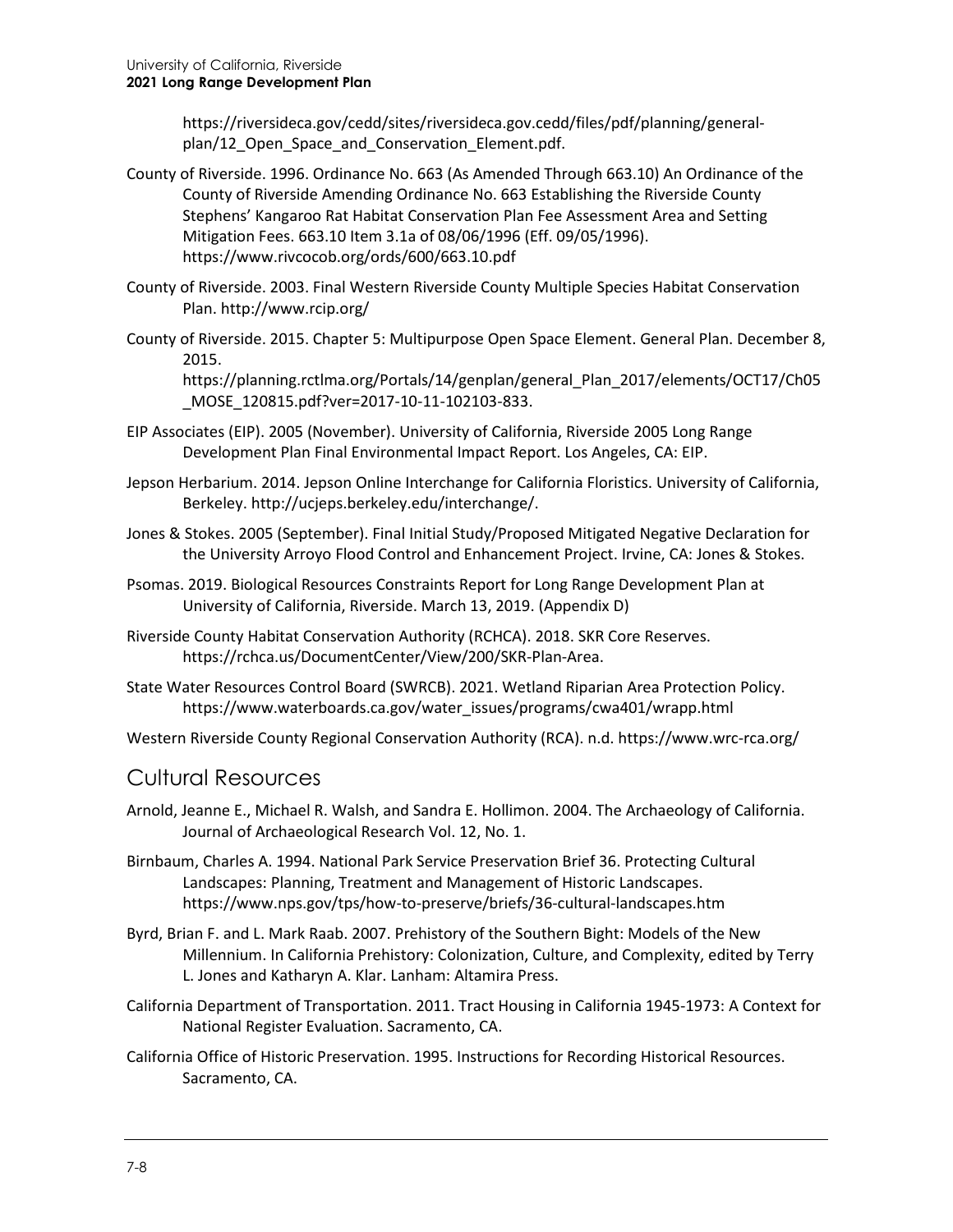\_\_\_\_\_\_. 2006. Technical Assistance Series No. 6, California Register and National Register: A Comparison. 14 March. Sacramento, CA.

- Chambers Group, Inc. 2010. Historic Resources Evaluation: Assessor Parcel Numbers 251-180-005- 6." Prepared for the University of Riverside. November 2010s.
- Comras, Kelly. 2016. *Ruth Shellhorn* (Athens: University of Georgia Press).
- Couch, Jeffrey S., Joanne S. Couch and Nancy Anastasia Wiley. 2009. Saved by the Well: The Keystone Cache at CA-ORA-83, the Cogged Stone Site. Proceedings of the Society for California Archaeology 21:147-156.
- CRM Tech. 2002. Cultural Resources Technical Report: UCR Long Range Development Plan. Prepared for EIP Associates. January.
- Daly & Associates. 2017. Historic Resource Evaluation Report for Canyon Crest Family Housing Complex, University of California-Riverside. Prepared for University of California Riverside Capital Asset Strategies. March.
- *Desert Sun, The.* 1981. "Bovell new UCR vice Chancellor," 11 July 1981.
- Dillon, Brian D. 2002. California Paleo-Indians: Lack of Evidence, or Evidence of a Lack? *in* Essays in California Archaeology: A Memorial to Franklin Fenenga. W. J. Wallace and F. A. Riddell, eds. Pp. 110–128. Paper No. 60. University of California Archaeological Research Facility, Berkeley.
- Dixon, Keith A. 1968. Cogged Stones and Other Ceremonial Cache Artifacts in Stratigraphic Context at ORA-58, a Site in the Lower Santa Ana River Drainage, Orange County. Pacific Coast Archaeological Society Quarterly 4(3):57-65.
- Eberhart, Hal. 1961. The Cogged Stones of Southern California. American Antiquity 26(3):361-370.
- Erlandson, Jon M. 1991. Early Maritime Adaptations on the Northern Channel Islands in Hunter-Gatherers of Early Holocene Coastal California. Volume 1: Perspectives in California Archaeology. J. M. Erlandson and R. Colten, eds. Pp. 101-111. Los Angeles, California: Costen Institute of Archaeology Press.
- Erlandson, Jon M., Theodore Cooley, and Richard Carrico. 1987. A Fluted Projectile Point Fragment from the Southern California Coast: Chronology and Context at CA-SBA-1951. Journal of California and Great Basin Anthropology 9:120–128.
- Glassow, Michael A., Larry R. Wilcoxen, and Jon M. Erlandson. 1988. Cultural and Environmental Change during the Early Period of Santa Barbara Channel Prehistory *in* The Archaeology of Prehistoric Coastlines. G. Bailey and J. Parkington, eds. Pp. 64–77. New York, New York: Cambridge University Press.
- Historic Resources Group (HRG). 2009. *City of Riverside Modernism Context Statement.* Prepared for the City of Riverside Community Development Department. November.
- \_\_\_\_\_\_. 2013. *City of Riverside Citywide Modernism Intensive Survey.* Prepared for the City of Riverside Community Development Department. September.
- \_\_\_\_\_\_. 2015. *City of Palm Springs Citywide Historic Context Statement & Survey Findings*  (Screencheck Draft). Prepared for the City of Palm Springs Planning Department. 13 October.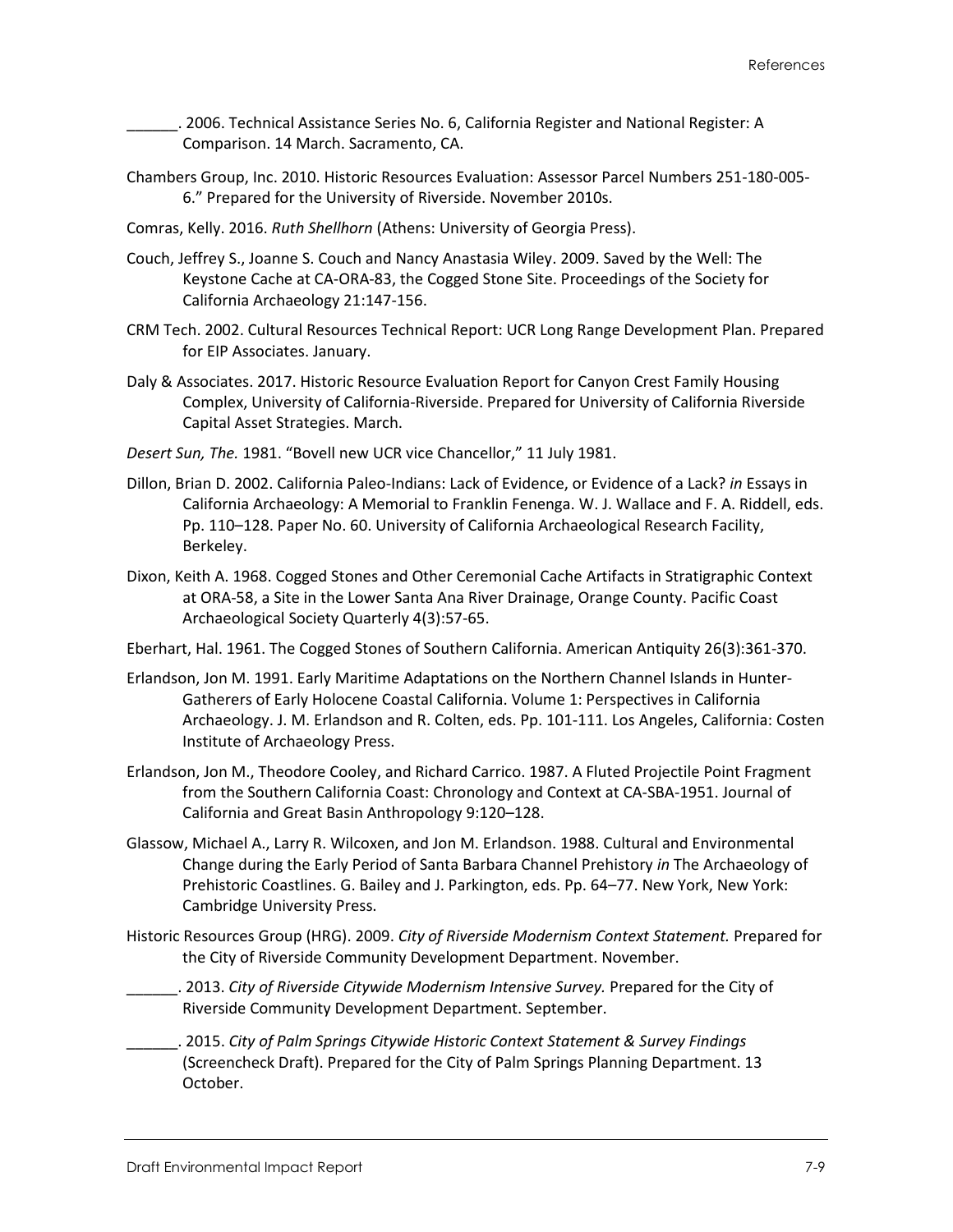- Historic Resources Group (HRG) and Pasadena Heritage. 2007. Cultural Resources of the Recent Past Historic Context Report. Prepared for the City of Pasadena. October.
- Holmes, Elmer Wallace. 1912. *History of Riverside County, California* (Los Angeles, CA: Historical Record Company).
- Hu-DeHart, Evelyn. 1993. "The History, Development, and Future of Ethnic Studies," The Phi Delta Kappan, vol. 75, no. 1 (Sept. 1993): pp. 50-54. http://www.JSTOR.org/stable/20405023.
- JM Research and Consulting. 2005. Reconnaissance Survey and Context Statement for a Portion of the Northside. Prepared for the City of Riverside Planning Department.
- Johnson, Kim Jarrell. 2002. *Jurupa* (Charleston, SC: Arcadia Publishing).
- Jones, Terry L., and Kathryn A. Klar. 2007. California Prehistory: Colonization, Culture, and Complexity. AltaMira Press, New York.
- Jones, Terry L., Richard T. Fitzgerald, Douglass J. Kennett, Charles H. Miksicek, John L. Fagan, John Sharp, and Jon M. Erlandson. 2002. The Cross Creek Site (CA-SLO-1797) and Its Implications for New World Colonization. *American Antiquity* 67(2):213-230.
- Koerper, Henry C., and Christopher E. Drover. 1983. Chronology Building for Coastal Orange County: The Case from CA-ORA-119-A. Pacific Coast Archaeological Society Quarterly 19(2):1–34.
- Koerper, Henry C., Nancy Anastasia Desautels, and Jeffrey S. Couch. 2002. Quartz Crystals and Other Sparkling Minerals from the Bolsa Chica Archaeological Project. Pacific Coast Archaeological Society Quarterly 38(4):61-83.
- Kowta, Makoto. 1969. The Sayles Complex, A Late Milling Stone Assemblage from the Cajon Pass and the Ecological Implications of its Scraper Planes. University of California Publications in Anthropology 6:35–69. Berkeley, California: University of California Press.
- KUCR. 2020. History Photo Gallery. [https://kucr.org/kucr-archives-project/kucr-archives-photo](https://kucr.org/kucr-archives-project/kucr-archives-photo-gallery/)[gallery/](https://kucr.org/kucr-archives-project/kucr-archives-photo-gallery/)
- Lawton, Harry W. 1989. "A Brief History of Citrus in Southern California." In Esther Klotz, Harry W. Lawton, and Joan H. Hall (eds.): A History of Citrus in the Riverside Area; revised edition; pp. 6-13. Riverside Museum Press, Riverside.
- Lech, Steve. 2016. "Back in the Day Riverside's Canals Brought Life to New Town." Press-Enterprise. 28 February.
- LSA Associates, Inc. 1990. An Inventory and Assessment of Cultural Resources on the Campus of UC Riverside. Prepared for the Office of Campus Planning. 16 April.
- \_\_\_\_\_\_. 2005. Cultural Resources Assessment: The Strong Street Homes Project, City of Riverside, Riverside County, California. Prepared for Fidelity Homes, Inc. 18 February.
- \_\_\_\_\_\_. 2010. Historic Resources Assessment: The Barn Group and University College, University of California Riverside. Prepared for The University of Riverside Office of Design and Construction. April.
- Mason, Roger D. and Mark L. Peterson. 1994. Newport Coast Archaeological Project: Newport Coast Settlement Systems–Analysis and Discussion, Volume 1, part 1 of 2. Prepared by The Keith Companies. Report on file, South Central Coastal Information Center, California State University, Fullerton.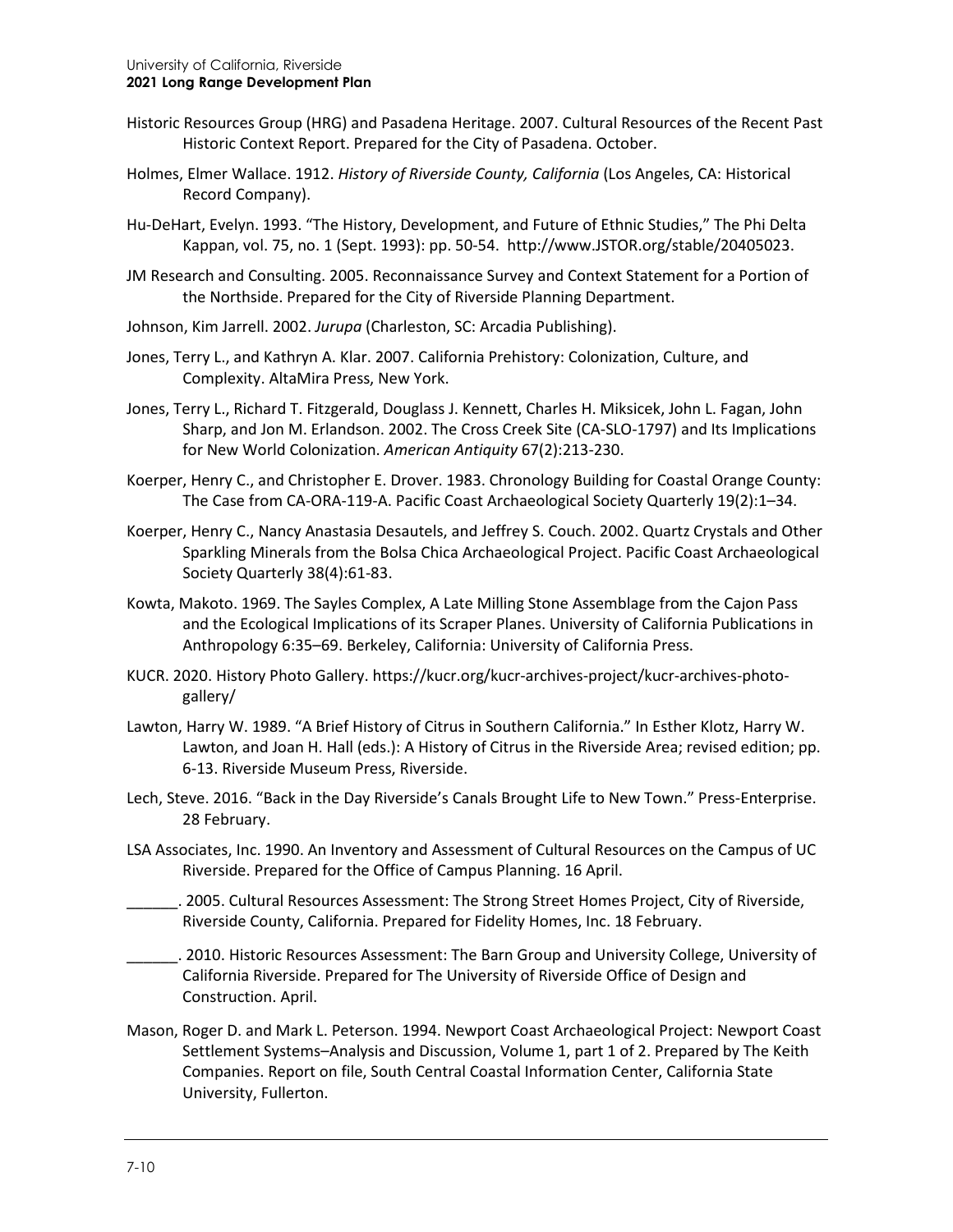Moratto, Michael J. 1984. California Archaeology. Coyote Press, Salinas, California.

- Moses, Herman Vincent. 1994. "The Flying Wedge of Cooperation: G. Harold Powell, California Orange Growers, and the Corporate Reconstruction of American Agriculture, 1904-1922." Doctoral dissertation, University of California, Riverside, Department of History.
- National Park Service, Department of the Interior. 1991. National Register Bulletin 16A, How to Complete the National Register Registration Form. Washington DC: National Register Branch.
- \_\_\_\_\_\_. 1990. National Register Bulletin 15, How to Apply the National Register Criteria for Evaluation. Washington, DC: US Department of the Interior.
- Nelson, Lee H. 1988. Preservation Brief 17: Architectural Character: Identifying the Visual Aspects of Historic Buildings as an Aid to Preserving Their Character. Heritage Preservation Services, National Park Service. Washington, DC: Department of the Interior.
- Olson, David. 2010. "UC Riverside: Diversity is more than numbers," Press-Enterprise, 8 November 2010. https://www.pe.com/2010/11/08/uc-riverside-diversity-is-more-than-numbers/.
- Patterson, Tom. 1996. *A Colony for California: Riverside's First Hundred Years* (Riverside: Press Enterprise).
	- \_\_\_\_\_\_. 2015 *From Acorns to Warehouses: Historical Political Economy of Southern California's Inland Empire* (New York, NY: Routledge).
- Phaidon Editors. 2018. *Atlas of Brutalist Architecture* (London, UK: Phaidon Press).
- Reinman, Fred M. 1964. Maritime Adaptations on San Nicolas Island, California. University of California Archaeological Survey Annual Report 1963–1964. Pp. 47–80. Department of Anthropology and Sociology, University of California, Los Angeles.
- Rick, Torben C., Jon M. Erlandson, and René Vellanoweth. 2001. Paleocoastal Marine Fishing on the Pacific Coast of the Americas: Perspectives from Daisy Cave, California. American Antiquity 66(4):595–613.
- Rincon Consultants, Inc. 2018. *City of Riverside Latino Historic Context Statement.* Prepared for City of Riverside Community and Economic Development Department. September.
- Riverside, City of. 2007. Riverside General Plan 2025: Historic Preservation Element. [https://www.riversideca.gov/cedd/sites/riversideca.gov.cedd/files/pdf/planning/general](https://www.riversideca.gov/cedd/sites/riversideca.gov.cedd/files/pdf/planning/general-plan/16_Historic_Preservation_Element.pdf)[plan/16\\_Historic\\_Preservation\\_Element.pdf](https://www.riversideca.gov/cedd/sites/riversideca.gov.cedd/files/pdf/planning/general-plan/16_Historic_Preservation_Element.pdf)
- Riverside Historical Society. 2019. Historical Journal. <https://www.riversidehistoricalsociety.org/historical-journalrhs>
- Riverside Press Enterprise, The. 2019. "Obituary, Carlton Rowland Bovell," 4 April 2019.
- RMW Paleo Associates, Incorporated. 1998. Historic Resources Technical Report: Insectary and Entomology Buildings, University of California, Riverside. Authored by Tim Gregory. Prepared for William Frost and Associates. September.
- *San Bernardino County Sun.* 1972. "Chairman Sees UCR's Black Students' Union 'Coming Back,'" 12 April 1972.
- Sapphos Environmental, Inc. 2014. *Los Angeles Unified School District: Historic Context Statement.*  Prepared for the Los Angeles Unified School District. March.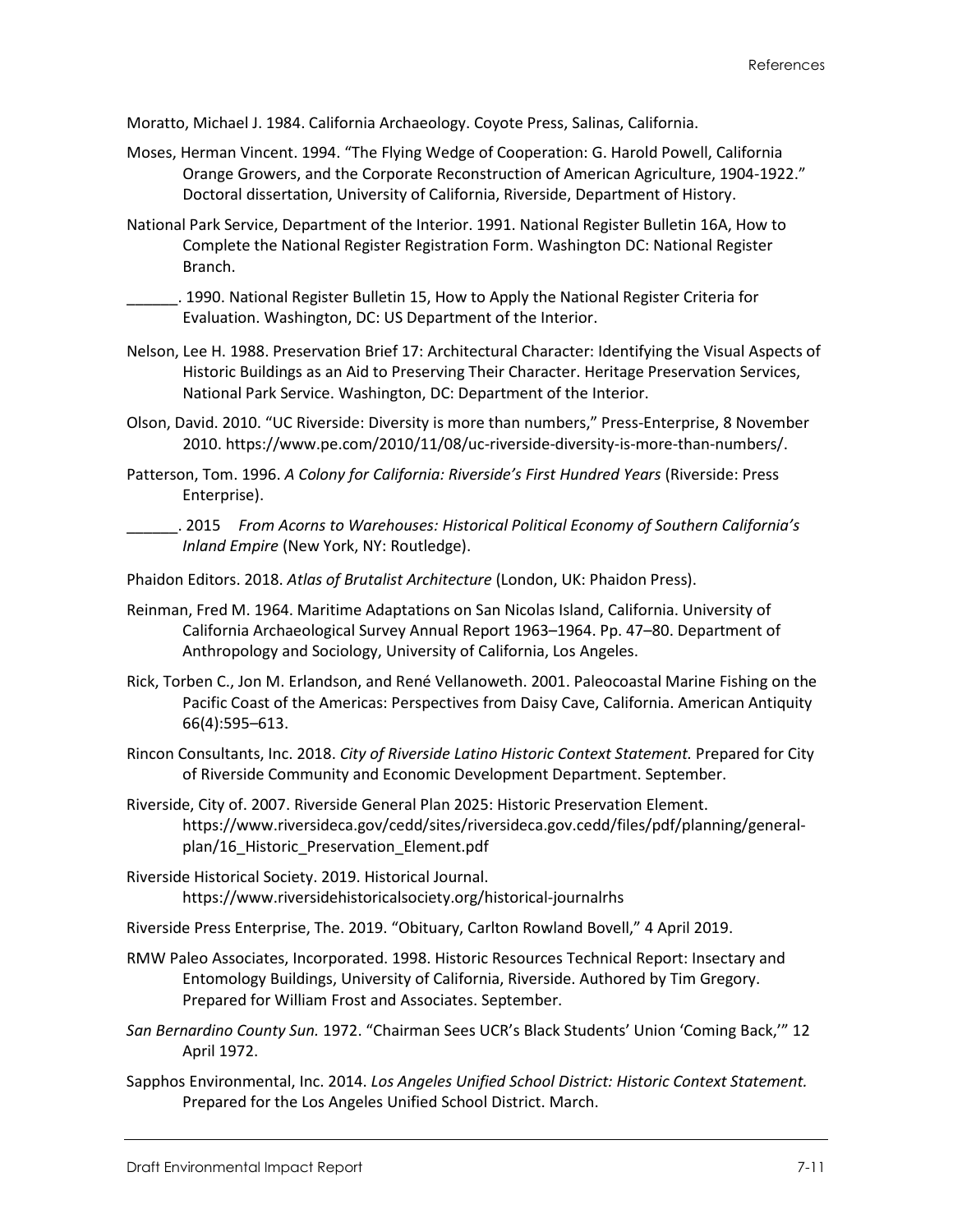- Tang, Bai, Jennifer A. Mermilliod, and Casey Tibbet. 2003. "Historic Resources Survey of the Arlington Neighborhood," prepared for the City of Riverside by CRM Tech, Riverside, California.
- Tartan Yearbook. Var. The University of California, Riverside. (1954-1976). Calisphere. Accessed on August 5, 2020.<https://calisphere.org/collections/26677/=>
- True, Delbert L. 1993. Bedrock Milling Elements as Indicators of Subsistence and Settlement Patterns in Northern San Diego County, California. Pacific Coast Archaeological Society Quarterly 29(2):1–26.

### Energy

- Blackwelder. 2018. Report shows how LEED helps achieve zero energy goals. https://www.usgbc.org/articles/report-shows-how-leed-helps-achieve-zero-energy-goals.
- California Air Pollution Control Officers Association (CAPCOA). 2017. California Emissions Estimator Model, Version 2016.3.2. User's Guide, Appendix A. http://www.aqmd.gov/docs/defaultsource/caleemod/02\_appendix-a2016-3-2.pdf?sfvrsn=6.
- California Air Resources Board (CARB). 2018. CA-GREET3.0 Supplemental Document and Table Changes. [https://ww2.arb.ca.gov/sites/default/files/classic//fuels/lcfs/ca](https://ww2.arb.ca.gov/sites/default/files/classic/fuels/lcfs/ca-greet/cagreet_supp_doc_clean.pdf)[greet/cagreet\\_supp\\_doc\\_clean.pdf.](https://ww2.arb.ca.gov/sites/default/files/classic/fuels/lcfs/ca-greet/cagreet_supp_doc_clean.pdf)
	- \_\_\_\_\_\_. 2021. CARB Waiver Timeline. [https://ww2.arb.ca.gov/resources/documents/carb-waiver](https://ww2.arb.ca.gov/resources/documents/carb-waiver-timeline)[timeline.](https://ww2.arb.ca.gov/resources/documents/carb-waiver-timeline)
- California Department of Finance (DOF). 2020. Riverside County Center for Demographics: Riverside County Historical Population Estimates, with 2010 Census Counts. Riverside, CA. [https://rivcoeda.org/Portals/0/demographicReports/Population%20Reports/Historical%20E](https://rivcoeda.org/Portals/0/demographicReports/Population%20Reports/Historical%20Estimates%202010-2019.pdf?ver=2020-05-06-111746-313) [stimates%202010-2019.pdf?ver=2020-05-06-111746-313.](https://rivcoeda.org/Portals/0/demographicReports/Population%20Reports/Historical%20Estimates%202010-2019.pdf?ver=2020-05-06-111746-313)
- California Energy Commission (CEC). 2015. Gasoline Market Share in California for 2014. [https://ww2.energy.ca.gov/almanac/transportation\\_data/gasoline/market\\_share/.](https://ww2.energy.ca.gov/almanac/transportation_data/gasoline/market_share/)
- \_\_\_\_\_\_\_. 2018a. Electricity Consumption by County[. http://ecdms.energy.ca.gov/elecbycounty.aspx.](http://ecdms.energy.ca.gov/elecbycounty.aspx)
- \_\_\_\_\_\_. 2018b. Electricity Consumption by Entity. [http://ecdms.energy.ca.gov/elecbyutil.aspx.](http://ecdms.energy.ca.gov/elecbyutil.aspx)
- \_\_\_\_\_\_. 2018c. Gas Consumption By County[. https://ecdms.energy.ca.gov/gasbycounty.aspx.](https://ecdms.energy.ca.gov/gasbycounty.aspx)
- \_\_\_\_\_\_. 2019a. California 2018 Total System Electric Generation. [https://www.energy.ca.gov/data](https://www.energy.ca.gov/data-reports/energy-almanac/california-electricity-data/2019-total-system-electric-generation/2018)[reports/energy-almanac/california-electricity-data/2019-total-system-electric](https://www.energy.ca.gov/data-reports/energy-almanac/california-electricity-data/2019-total-system-electric-generation/2018)[generation/2018.](https://www.energy.ca.gov/data-reports/energy-almanac/california-electricity-data/2019-total-system-electric-generation/2018)
- \_\_\_\_\_\_. 2019b. Building Energy Efficiency Standards Frequently Asked Questions. 2019. [https://www.energy.ca.gov/sites/default/files/2020-](https://www.energy.ca.gov/sites/default/files/2020-03/Title_24_2019_Building_Standards_FAQ_ada.pdf) [03/Title\\_24\\_2019\\_Building\\_Standards\\_FAQ\\_ada.pdf.](https://www.energy.ca.gov/sites/default/files/2020-03/Title_24_2019_Building_Standards_FAQ_ada.pdf)
- \_\_\_\_\_\_. 2021a. Electric Load-Serving Entities (LSEs) in California. [https://www.energy.ca.gov/almanac/electricity\\_data/utilities.html.](https://www.energy.ca.gov/almanac/electricity_data/utilities.html)
- \_\_\_\_\_\_. 2021b. California Gasoline, Data, Facts, and Statistics[. https://www.energy.ca.gov/data](https://www.energy.ca.gov/data-reports/energy-almanac/transportation-energy/california-gasoline-data-facts-and-statistics)[reports/energy-almanac/transportation-energy/california-gasoline-data-facts-and-statistics.](https://www.energy.ca.gov/data-reports/energy-almanac/transportation-energy/california-gasoline-data-facts-and-statistics)
- \_\_\_\_\_\_. 2021c. 2010-2019 CEC-A15 Results and Analysis Diesel Sales by County. [https://www.energy.ca.gov/media/3874.](https://www.energy.ca.gov/media/3874)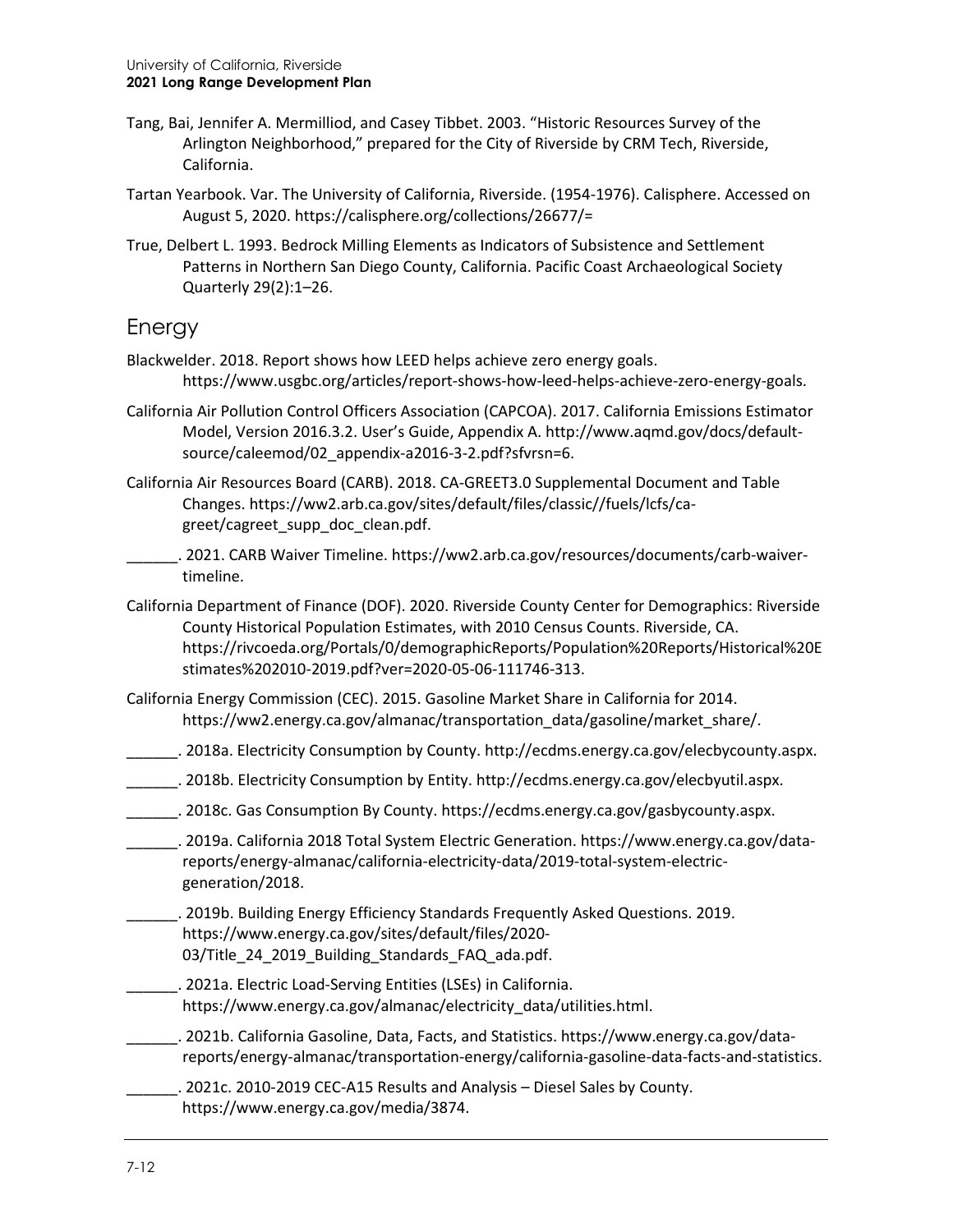. 2021d. 2010-2019 CEC-A15 Results and Analysis – Gasoline Sales by County. [https://www.energy.ca.gov/media/3874.](https://www.energy.ca.gov/media/3874)

- California Natural Resources Agency (CNRA). 2018. Final Statement of Reasons for Regulatory Action Amendments to the State CEQA Guidelines OAL Notice File No. Z-2018-0116-12. [https://resources.ca.gov/CNRALegacyFiles/ceqa/docs/2018\\_CEQA\\_Final\\_Statement\\_of%20](https://resources.ca.gov/CNRALegacyFiles/ceqa/docs/2018_CEQA_Final_Statement_of%20Reasons_111218.pdf) [Reasons\\_111218.pdf.](https://resources.ca.gov/CNRALegacyFiles/ceqa/docs/2018_CEQA_Final_Statement_of%20Reasons_111218.pdf)
- California Public Utilities Commission (CPUC). 2021. Natural Gas and California. [https://www.cpuc.ca.gov/natural\\_gas/#:~:text=Natural%20gas%20from%20out%2Dof,inter](https://www.cpuc.ca.gov/natural_gas/#:%7E:text=Natural%20gas%20from%20out%2Dof,interstate%20natural%20gas%20pipeline%20system.&text=The%20state) [state%20natural%20gas%20pipeline%20system.&text=The%20state's%20natural%20gas%2](https://www.cpuc.ca.gov/natural_gas/#:%7E:text=Natural%20gas%20from%20out%2Dof,interstate%20natural%20gas%20pipeline%20system.&text=The%20state) [0utilities%20operate%20over%20100%2C000%20miles%20of,more%20miles%20of%20servi](https://www.cpuc.ca.gov/natural_gas/#:%7E:text=Natural%20gas%20from%20out%2Dof,interstate%20natural%20gas%20pipeline%20system.&text=The%20state) [ce%20line.](https://www.cpuc.ca.gov/natural_gas/#:%7E:text=Natural%20gas%20from%20out%2Dof,interstate%20natural%20gas%20pipeline%20system.&text=The%20state)
- Federal Aviation Administration (FAA). 2015. Aviation Emissions, Impacts & Mitigation: A Primer. [https://www.faa.gov/regulations\\_policies/policy\\_guidance/envir\\_policy/media/Primer\\_Jan](https://www.faa.gov/regulations_policies/policy_guidance/envir_policy/media/Primer_Jan2015.pdf) [2015.pdf.](https://www.faa.gov/regulations_policies/policy_guidance/envir_policy/media/Primer_Jan2015.pdf)

Riverside Public Utilities (RPU). 2019. 2018 Power Content Label. [http://www.riversidepublicutilities.com/about](http://www.riversidepublicutilities.com/about-rpu/2018%20Power%20Content%20Label_Riverside%20(CEC%20Submittal%20FINAL).pdf)[rpu/2018%20Power%20Content%20Label\\_Riverside%20\(CEC%20Submittal%20FINAL\).pdf.](http://www.riversidepublicutilities.com/about-rpu/2018%20Power%20Content%20Label_Riverside%20(CEC%20Submittal%20FINAL).pdf)

- \_\_\_\_\_\_. 2021. RPU Virtual Tour[. https://riversideca.gov/utilities/about-rpu/general-info-virtual](https://riversideca.gov/utilities/about-rpu/general-info-virtual-tour.asp)[tour.asp.](https://riversideca.gov/utilities/about-rpu/general-info-virtual-tour.asp)
- Southern California Gas (SCG). 2016. Gas Transmission Pipeline Interactive Map- Riverside. [https://socalgas.maps.arcgis.com/apps/webappviewer/index.html?id=aaebac8286ea4e4b8](https://socalgas.maps.arcgis.com/apps/webappviewer/index.html?id=aaebac8286ea4e4b8e425e47771b8138) [e425e47771b8138.](https://socalgas.maps.arcgis.com/apps/webappviewer/index.html?id=aaebac8286ea4e4b8e425e47771b8138)
	- \_\_\_\_\_\_. 2021. About Us[. https://www.socalgas.com/about-us.](https://www.socalgas.com/about-us)
- Schremp. 2015. California Transportation of Petroleum: Second Northern California Refinery Safety Forum. [https://calepa.ca.gov/wp-content/uploads/sites/6/2016/10/Refinery-Documents-](https://calepa.ca.gov/wp-content/uploads/sites/6/2016/10/Refinery-Documents-2015yr-Petroleum.pdf)[2015yr-Petroleum.pdf.](https://calepa.ca.gov/wp-content/uploads/sites/6/2016/10/Refinery-Documents-2015yr-Petroleum.pdf)
- The Climate Registry (TCR). 2020. The Climate Registry 2020 Default Emission Factors; Table 1.1. [https://www.theclimateregistry.org/wp-content/uploads/2020/04/The-Climate-Registry-](https://www.theclimateregistry.org/wp-content/uploads/2020/04/The-Climate-Registry-2020-Default-Emission-Factor-Document.pdf)[2020-Default-Emission-Factor-Document.pdf.](https://www.theclimateregistry.org/wp-content/uploads/2020/04/The-Climate-Registry-2020-Default-Emission-Factor-Document.pdf)
- University of California (UC). 2020. UC Policy on Sustainable Practices. [https://policy.ucop.edu/doc/3100155/SustainablePractices.](https://policy.ucop.edu/doc/3100155/SustainablePractices)
- University of California, Riverside (UCR). 2005. 2005 Long Range Development Plan Final Environmental Impact Report: Volume I, Draft EIR.
- \_\_\_\_\_\_. 2021a. UCR Clean Energy. [https://sustainability.ucr.edu/clean-energy.](https://sustainability.ucr.edu/clean-energy)
- . 2021b. CE-CERT Energy Efficiency Improvements for Building HVAC System. [https://www.cert.ucr.edu/sites/g/files/rcwecm1251/files/2020-](https://www.cert.ucr.edu/sites/g/files/rcwecm1251/files/2020-03/SIGI%20Posters%202.pdf) [03/SIGI%20Posters%202.pdf.](https://www.cert.ucr.edu/sites/g/files/rcwecm1251/files/2020-03/SIGI%20Posters%202.pdf)
- \_\_\_\_\_\_. 2021c. UCR SIGI Helps Riverside Public Utility During Peak Historic Demand. [<https://www.cert.ucr.edu/sites/g/files/rcwecm1251/files/2020-](https://www.cert.ucr.edu/sites/g/files/rcwecm1251/files/2020-03/SIGI%20Posters%204.pdf) [03/SIGI%20Posters%204.pdf>](https://www.cert.ucr.edu/sites/g/files/rcwecm1251/files/2020-03/SIGI%20Posters%204.pdf).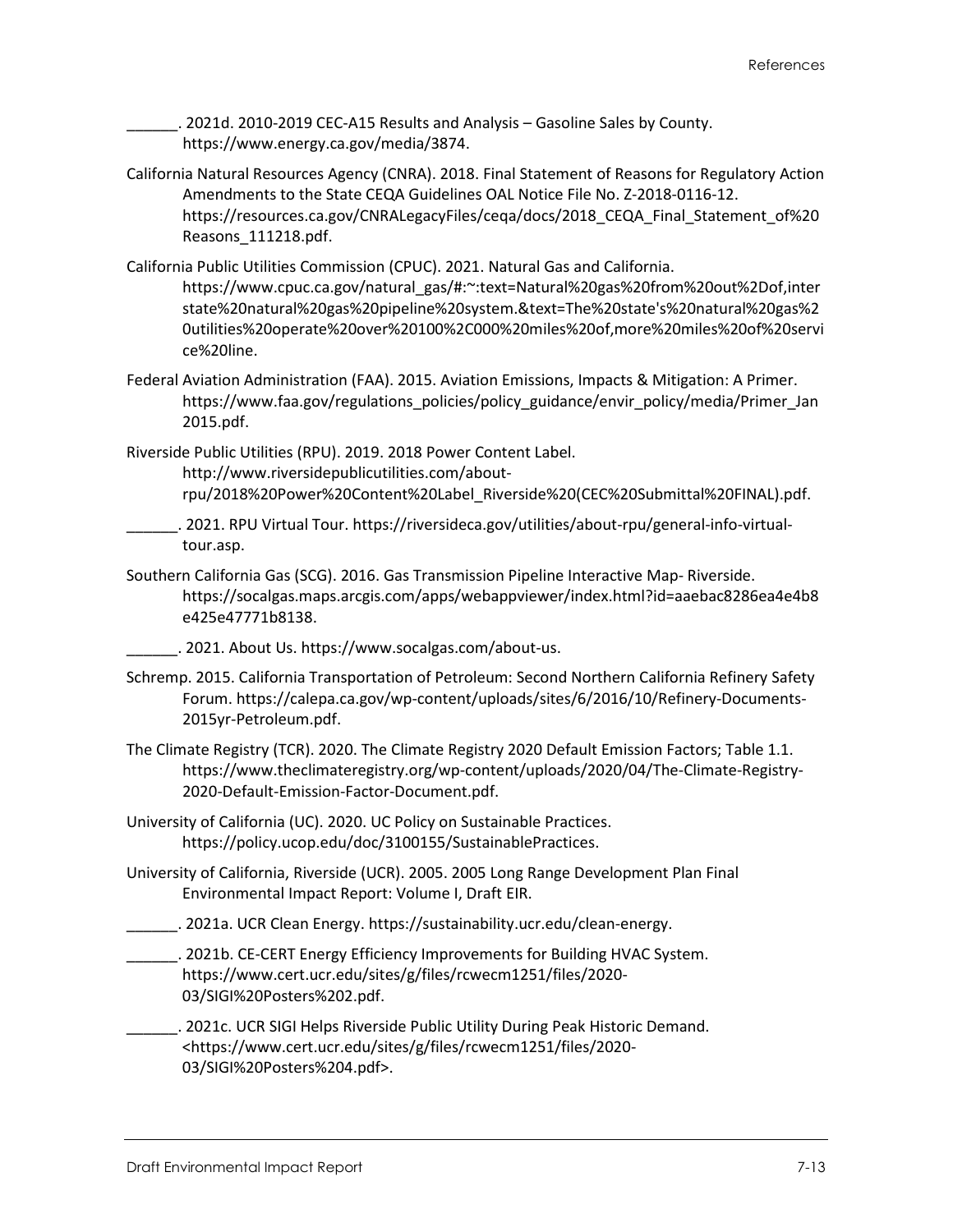| . 2021d. UCR Transportation Services Maintenance/Repair and Fueling.<br>https://transportation.ucr.edu/fleet/maintenance-repair#fueling.                                                                                                              |
|-------------------------------------------------------------------------------------------------------------------------------------------------------------------------------------------------------------------------------------------------------|
| U.S. Department of Energy (USDOE). 2019a. Alternative Fuels Data Center Alternative Fueling<br>Station Locator - Biodiesel (B20 and above).<br>https://afdc.energy.gov/stations/#/find/nearest?fuel=BD.                                               |
| . 2019b. Alternative Fuels Data Center Alternative Fueling Station Locator - CNG.<br>https://afdc.energy.gov/stations/#/find/nearest?fuel=CNG.                                                                                                        |
| . 2019c. Alternative Fuels Data Center Alternative Fueling Station Locator - LNG.<br>https://afdc.energy.gov/stations/#/find/nearest?fuel=LNG.                                                                                                        |
| . 2019d. Alternative Fuels Data Center Alternative Fueling Station Locator - Hydrogen.<br>https://www.afdc.energy.gov/fuels/hydrogen_locations.html#/find/nearest?fuel=HY.                                                                            |
| __. 2020a. Alternative Fuels Data Center. Average Fuel Economy by Major Vehicle Category.<br>https://afdc.energy.gov/data/10310.                                                                                                                      |
| . 2020b. Office of Energy Efficiency & Renewable Energy Fuel Economy of New All-electric<br>Vehicles.<br>https://www.fueleconomy.gov/feg/PowerSearch.do?action=alts&year1=2017&year2=2018<br>&vtype=Electric&srchtyp=newAfv.                          |
| . 2021a. Alternative Fuels Data Center Maps and Data - Average Fuel Economy by Major<br>Vehicle Category. https://afdc.energy.gov/data/.                                                                                                              |
| . 2021b. Alternative Fuels Data Center Fuel Properties Comparison.<br>https://afdc.energy.gov/files/u/publication/fuel_comparison_chart.pdf. A                                                                                                        |
| U.S. Department of Transportation (USDOT). 2018. National Transportation Statistics 2018.<br>https://www.bts.gov/sites/bts.dot.gov/files/docs/browse-statistical-products-and-<br>data/national-transportation-statistics/223001/ntsentire2018q4.pdf. |
| . 2021. USDOT National Highway Traffic Safety Administration CAFE Preemption Notice of<br>Proposed Rulemaking.<br>https://www.nhtsa.gov/sites/nhtsa.gov/files/documents/cafe_preemption_nprm_0422202<br>$1_1$ .pdf.                                   |
| U.S. Energy Information Administration (USEIA). 2020. California Electricity Profile2018.<br>https://www.eia.gov/electricity/state/archive/2018/california/.                                                                                          |
| U.S. Environmental Protection Agency (US EPA). 2018. Exhaust and Crankcase Emission Factors for<br>Nonroad Compression-Ignition Engines in MOVES2014b. July 2018.<br>https://nepis.epa.gov/Exe/ZyPDF.cgi?Dockey=P100UXEN.pdf.                         |

U.S. White House. 2021. Executive Order on Protecting Public Health and the Environment and Restoring Science to Tackle the Climate Crisis. [https://www.whitehouse.gov/briefing](https://www.whitehouse.gov/briefing-room/presidential-actions/2021/01/20/executive-order-protecting-public-health-and-environment-and-restoring-science-to-tackle-climate-crisis/)[room/presidential-actions/2021/01/20/executive-order-protecting-public-health-and](https://www.whitehouse.gov/briefing-room/presidential-actions/2021/01/20/executive-order-protecting-public-health-and-environment-and-restoring-science-to-tackle-climate-crisis/)[environment-and-restoring-science-to-tackle-climate-crisis/.](https://www.whitehouse.gov/briefing-room/presidential-actions/2021/01/20/executive-order-protecting-public-health-and-environment-and-restoring-science-to-tackle-climate-crisis/)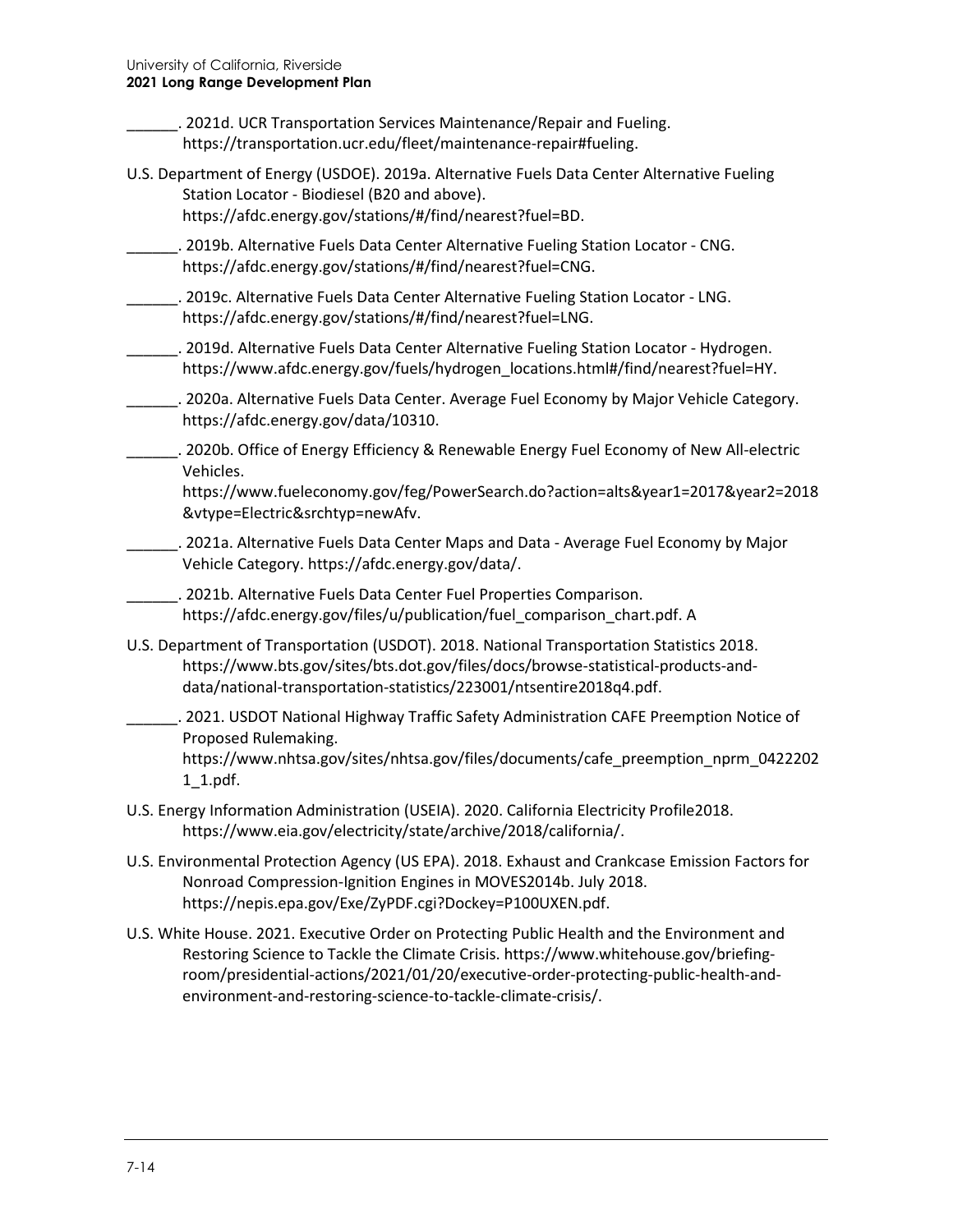### Geology and Soils

- Bartlett, S.F. and Youd, T.L. 1992. Case of Histories of Lateral Spreads Caused by the 1964 Alaska Earthquake, in Case Studies of Liquefaction and Lifeline Performance During Past Earthquakes – Volume 2 United States Cases, edited by O'Rourke and Hamada.
- California Department of Conservation (DOC). 2020. "UC Riverside." Earthquake Zones of Required Investigation. [GIS dataset]. [https://maps.conservation.ca.gov/cgs/EQZApp/app/.](https://maps.conservation.ca.gov/cgs/EQZApp/app/)
- California Department of Water Resources. 2004. California**'**s Groundwater Bulletin 118. Upper Santa Ana Valley Groundwater Basin, Riverside-Arlington Subbasin. Sacramento, CA. Updated February 27, 2004.
- California Geological Survey (CGS). 2002. California Geomorphic Provinces, Note 36.

. 2015. Fault Activity Map of California. https://maps.conservation.ca.gov/cgs/fam/

- Jefferson, G.T. 2010. A catalogue of late Quaternary vertebrates from California. Natural History Museum of Los Angeles County Technical Report 7, p. 5-172.
- Morton, Douglas and Miller, Fred. 2006. Geologic Map of the San Bernardino and Santa Ana 30' x 60' Quadrangles, California.
- Norris, R.M., and R.W. Webb. 1990. Geology of California. John Wiley and Sons, Inc. New York.

Paleobiology Database. 2021. Online fossil locality database. https://www.paleobiodb.org/#/.

- Riverside, City of. 2007. Riverside General Plan 2025 PEIR, Appendix E Geotechnical Report. Certified November 2007.
- \_\_\_\_\_\_. 2012. Section 5.6 Geology and Soils, Riverside General Plan 2025 Programmatic Environmental Impact Report. Riverside, CA. November 2012.
- \_\_\_\_\_\_. 2017. City of Riverside 2014-2021 Housing Element. Riverside, CA. Adopted October 10, 2017.
- \_\_\_\_\_\_. 2018. Riverside General Plan 2025 Public Safety Element. Riverside, CA. Amended February 2018.
- Riverside Public Utilities (RPU). 2016. 2015 Urban Water Management Plan for Riverside Public Utilities Water Division. Prepared by Water Systems Consulting, Inc. Riverside, CA. June 2016.
- Society of Vertebrate Paleontology (SVP). 2010. Standard Procedures for the Assessment and Mitigation of Adverse Impacts to Paleontological Resources. Society of Vertebrate Paleontology Impact Mitigation Guidelines Revision Committee.
- University of California (UC). 2017. Seismic Safety Policy. Capital Asset Strategies and Finance Office. Oakland, CA. May 19, 2017. https://policy.ucop.edu/doc/3100156/.
- University of California Museum of Paleontology (UCMP). 2020. UCMP online database specimen search portal, [http://ucmpdb.berkeley.edu/.](http://ucmpdb.berkeley.edu/)
- University of California, Riverside (UCR). 2005. 2005 Long Range Development Plan Final Environmental Impact Report: Volume I, Draft EIR. Prepared by EIP Associates. Los Angeles, CA. November 2005.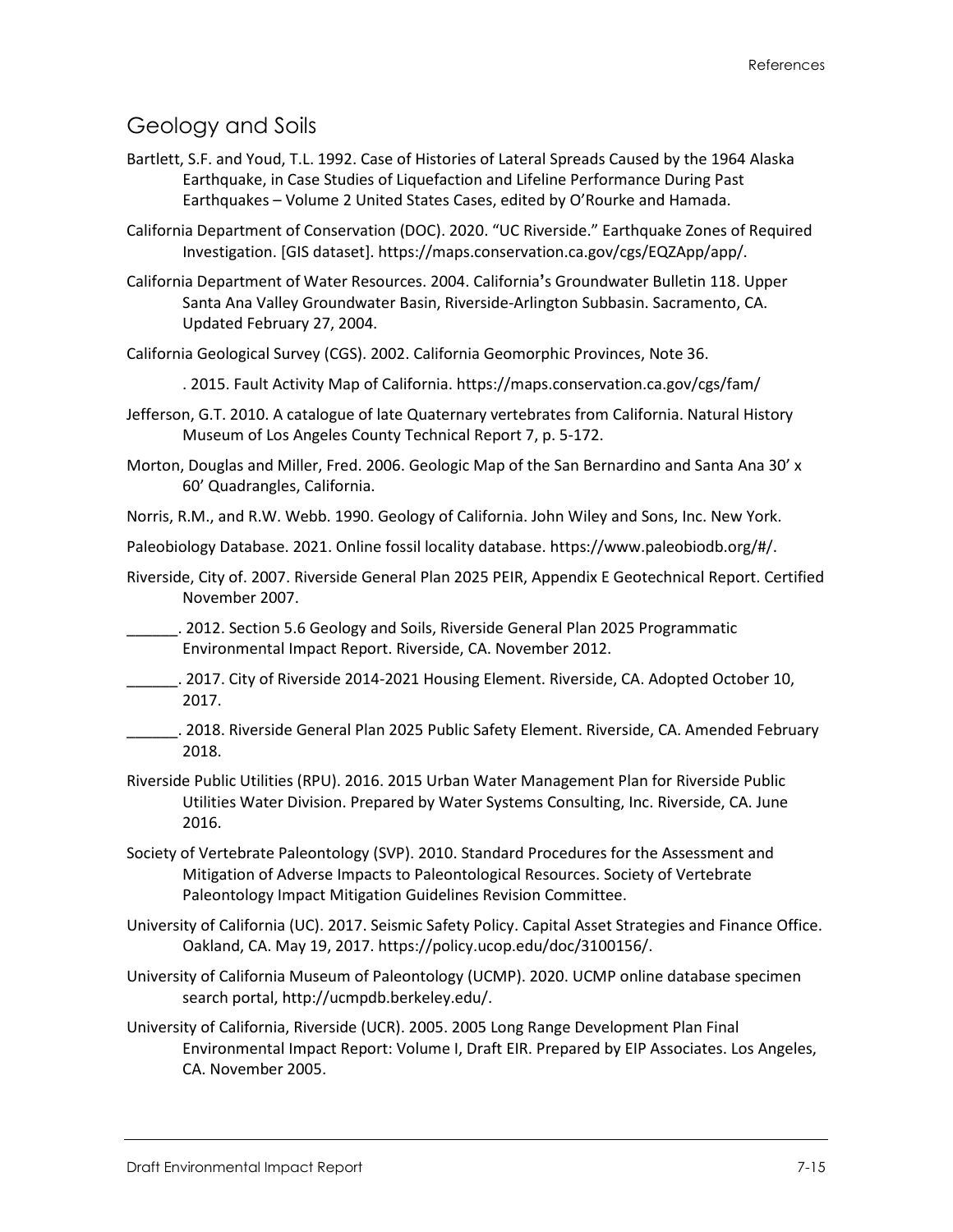#### Greenhouse Gas Emissions

- California, State of. 2018a. California's Fourth Climate Change Assessment Statewide Summary Report. <http://www.climateassessment.ca.gov/state/>.
	- \_\_\_\_\_\_. 2018b. California's Fourth Climate Change Assessment Los Angeles Region Report. <http://www.climateassessment.ca.gov/regions/docs/20180928-LosAngeles.pdf>.
- CARB. 2018. EMFAC2017 Volume III Technical Documentation. <https://www.arb.ca.gov/emfac/>.
	- \_\_\_\_\_\_. 2020. California GHG Emissions for 2000 to 2018: Trends of Emissions and Other Indicators. <https://ww3.arb.ca.gov/cc/inventory/pubs/reports/2000\_2018/ghg\_inventory\_trends\_00- 18.pdf>.
- \_\_\_\_\_\_. 2021. CARB Waiver Timeline. [<https://ww2.arb.ca.gov/resources/documents/carb-waiver](https://ww2.arb.ca.gov/resources/documents/carb-waiver-timeline)[timeline>](https://ww2.arb.ca.gov/resources/documents/carb-waiver-timeline).
- Intergovernmental Panel on Climate Change (IPCC). 2007a. AR4 Climate Change 2007: The Physical Science Basis. <https://www.ipcc.ch/report/ar4/wg1/>.
- \_\_\_\_\_\_. 2007b. AR4 Climate Change 2007: Synthesis Report. <https://www.ipcc.ch/report/ar4/syr/>.
- \_\_\_\_\_\_. 2014a. Frequently Asked Questions. <https://www.ipcc-nggip.iges.or.jp/faq/FAQ.pdf>.
- \_\_\_\_\_\_. 2014b. Summary for Policymakers. In: AR5 Climate Change 2014, Mitigation of Climate Change. <https://www.ipcc.ch/report/ar5/wg3/>.
- \_\_\_\_\_\_\_. 2018. Summary for Policymakers. In: Global warming of 1.5°C. An IPCC Special Report. . https://www.ipcc.ch/sr15/>.
- NASA. 2010. Global Warming.

https://earthobservatory.nasa.gov/features/GlobalWarming/page2.php.

- Riverside Transit Agency (RTA). 2019. Short Range Transit Plan FY19-FY21. <https://www.riversidetransit.com/images/DOWNLOADS/PUBLICATIONS/SRTPS/FY2019- 2021 percent20SRTP.pdf>.
- Seinfeld, J.H. and S.N. Pandis. 2006. Atmospheric Chemistry and Physics: From Air Pollution to Climate Change, 2nd Edition. New York. John Wiley & Sons.
- Southern California Gas (SCG). 2016. Gas Transmission Pipeline Interactive Map- Riverside. [https://socalgas.maps.arcgis.com/apps/webappviewer/index.html?id=aaebac8286ea4e4b8](https://socalgas.maps.arcgis.com/apps/webappviewer/index.html?id=aaebac8286ea4e4b8e425e47771b8138) [e425e47771b8138.](https://socalgas.maps.arcgis.com/apps/webappviewer/index.html?id=aaebac8286ea4e4b8e425e47771b8138)
- The Climate Registry (TCR). 2020. Default Emission Factors. <https://www.theclimateregistry.org/wp-content/uploads/2020/04/The-Climate-Registry-2020-Default-Emission-Factor-Document.pdf>.
- USDOT. 2021. USDOT National Highway Traffic Safety Administration CAFE Preemption Notice of Proposed Rulemaking. [https://www.nhtsa.gov/sites/nhtsa.gov/files/documents/cafe\\_preemption\\_nprm\\_0422202](https://www.nhtsa.gov/sites/nhtsa.gov/files/documents/cafe_preemption_nprm_04222021_1.pdf) [1\\_1.pdf.](https://www.nhtsa.gov/sites/nhtsa.gov/files/documents/cafe_preemption_nprm_04222021_1.pdf)
- United States Environmental Protection Agency (US EPA). 2018. Emission Factors for Greenhouse Gas Inventories. <https://www.epa.gov/sites/production/files/2018- 03/documents/emission-factors\_mar\_2018\_0.pdf>.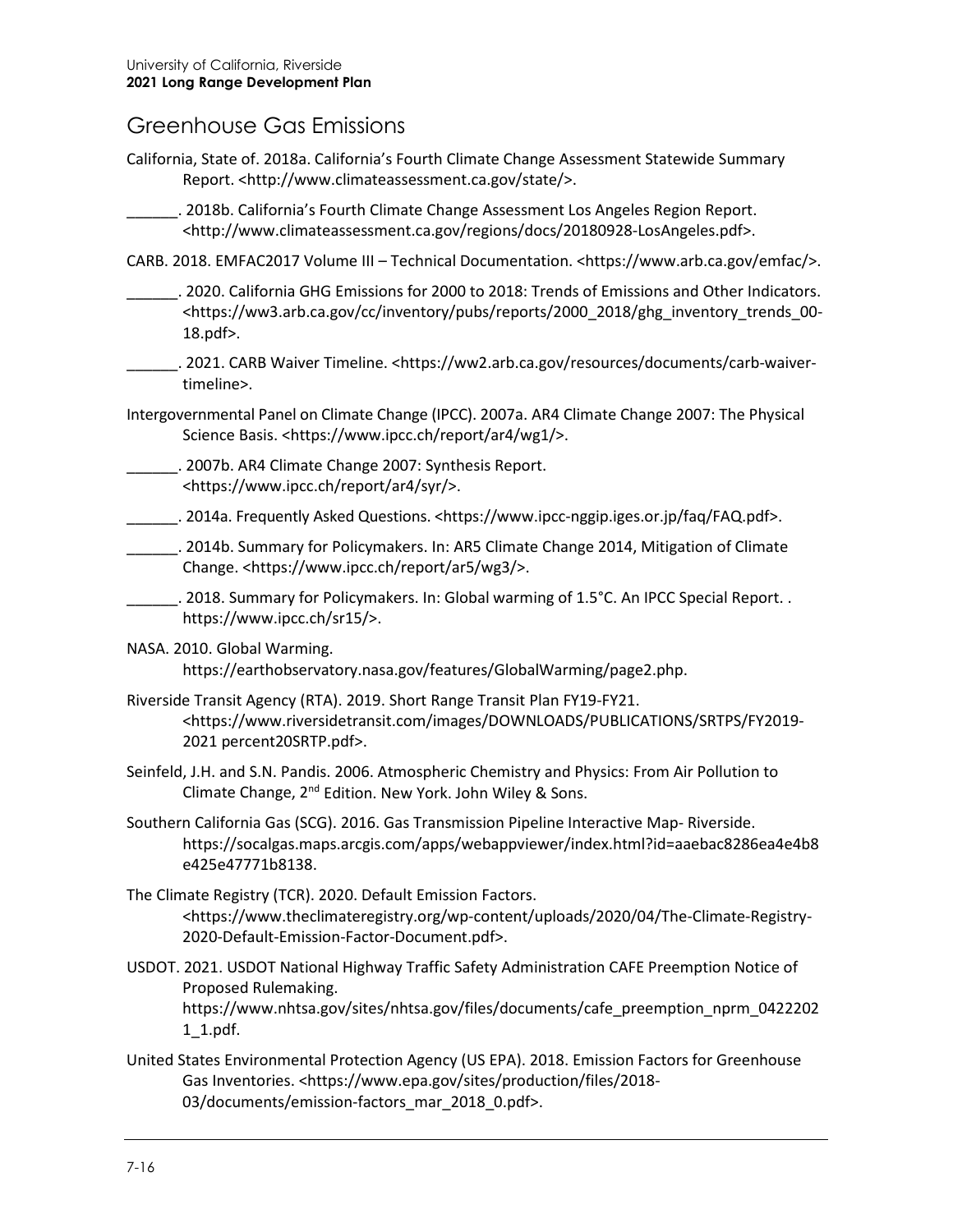\_\_\_\_\_\_. 2020. Inventory of U.S. Greenhouse Gas Emissions and Sinks: 1990-2018. <https://www.epa.gov/sites/production/files/2020-04/documents/us-ghg-inventory-2020 main-text.pdf>.

- U.S. White House. 2021. Executive Order on Protecting Public Health and the Environment and Restoring Science to Tackle the Climate Crisis. [<https://www.whitehouse.gov/briefing](https://www.whitehouse.gov/briefing-room/presidential-actions/2021/01/20/executive-order-protecting-public-health-and-environment-and-restoring-science-to-tackle-climate-crisis/)[room/presidential-actions/2021/01/20/executive-order-protecting-public-health-and](https://www.whitehouse.gov/briefing-room/presidential-actions/2021/01/20/executive-order-protecting-public-health-and-environment-and-restoring-science-to-tackle-climate-crisis/)[environment-and-restoring-science-to-tackle-climate-crisis/>](https://www.whitehouse.gov/briefing-room/presidential-actions/2021/01/20/executive-order-protecting-public-health-and-environment-and-restoring-science-to-tackle-climate-crisis/).
- United Nations Environmental Program/GRID-Arendal. 2005. Greenhouse Effect. <https://www.grida.no/resources/6467>.
- University of California (UC). 2020. UC Policy on Sustainable Practices. <https://policy.ucop.edu/doc/3100155/SustainablePractices>.
- University of California, Riverside (UCR). 2005. 2005 Long Range Development Plan Final Environmental Impact Report: Volume I, Draft EIR.

.2021. CE-CERT Energy Efficiency Improvements for Building HVAC System. [https://www.cert.ucr.edu/sites/g/files/rcwecm1251/files/2020-](https://www.cert.ucr.edu/sites/g/files/rcwecm1251/files/2020-03/SIGI%20Posters%202.pdf) [03/SIGI%20Posters%202.pdf.](https://www.cert.ucr.edu/sites/g/files/rcwecm1251/files/2020-03/SIGI%20Posters%202.pdf)

#### Hazards and Hazardous Materials

- Boltinghouse, S. 1992. Chevron Station #9-8260 1011 University Ave, Riverside. County of Riverside Department of Health. May 1, 1992. [https://documents.geotracker.waterboards.ca.gov/regulators/deliverable\\_documents/3297](https://documents.geotracker.waterboards.ca.gov/regulators/deliverable_documents/3297703623/Chevron%20Usa%209-8260_91776_1%20of%201.pdf) [703623/Chevron%20Usa%209-8260\\_91776\\_1%20of%201.pdf.](https://documents.geotracker.waterboards.ca.gov/regulators/deliverable_documents/3297703623/Chevron%20Usa%209-8260_91776_1%20of%201.pdf)
- California Department of Toxic Substances Control (DTSC). 2020a. Envirostor website, Site ID 33890001,

[https://www.envirostor.dtsc.ca.gov/public/profile\\_report.asp?global\\_id=33890001.](https://www.envirostor.dtsc.ca.gov/public/profile_report.asp?global_id=33890001)

- . 2020b. Cleanup Program Community Update Five-Year Review Completion & Environmental Update for Former Pesticide Waste Pits, University of California Riverside, California. September 2020.
- Center for Disease Control (CDC). 2020. Biosafety in Microbiological and Biomedical Laboratories: 6<sup>th</sup> Edition. U.S. Department of Health and Human Services. Revised June 2020.
- Eckhardt, S.G., and Gallagher, D.J. 1991. Tank Closure Report Chevron Service Station #9-8260. Chevron U.S.A. Inc. December 1991. [https://documents.geotracker.waterboards.ca.gov/regulators/deliverable\\_documents/3297](https://documents.geotracker.waterboards.ca.gov/regulators/deliverable_documents/3297703623/Chevron%20Usa%209-8260_91776_1%20of%201.pdf) [703623/Chevron%20Usa%209-8260\\_91776\\_1%20of%201.pdf.](https://documents.geotracker.waterboards.ca.gov/regulators/deliverable_documents/3297703623/Chevron%20Usa%209-8260_91776_1%20of%201.pdf)
- Hansen, R.B. 1998. Report on In-Place Abandonment of Four 10,000-Gallon Underground Storage Tanks – UCR Steam Plant, 3401 Watkins Drive, Riverside, California. STATE Environmental Management, Inc. October 16, 1998. [https://documents.geotracker.waterboards.ca.gov/regulators/deliverable\\_documents/5675](https://documents.geotracker.waterboards.ca.gov/regulators/deliverable_documents/5675199747/Ucr-steam%20Plant_95454_1%20of%201_a.pdf) [199747/Ucr-steam%20Plant\\_95454\\_1%20of%201\\_a.pdf.](https://documents.geotracker.waterboards.ca.gov/regulators/deliverable_documents/5675199747/Ucr-steam%20Plant_95454_1%20of%201_a.pdf)
- Lee, T.C., and Beckmann, L. 1997. Subsurface Investigation, University of California, Riverside, Riverside, California, Department of Physical Plant Central Steam Plant. Department of Environmental Health and Safety. June 16, 1997.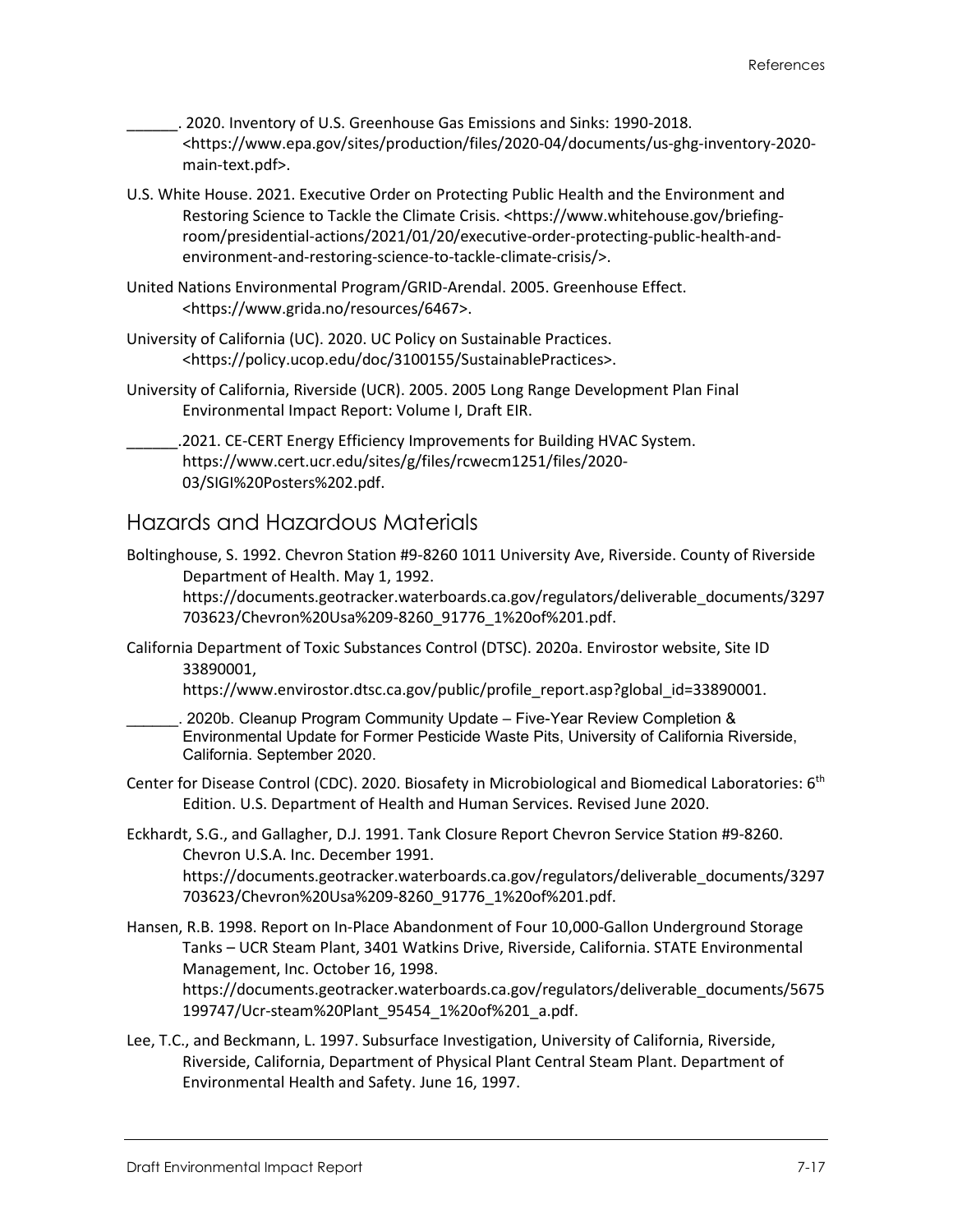[https://documents.geotracker.waterboards.ca.gov/regulators/deliverable\\_documents/5675](https://documents.geotracker.waterboards.ca.gov/regulators/deliverable_documents/5675199747/Ucr-steam%20Plant_95454_1%20of%201_a.pdf) [199747/Ucr-steam%20Plant\\_95454\\_1%20of%201\\_a.pdf.](https://documents.geotracker.waterboards.ca.gov/regulators/deliverable_documents/5675199747/Ucr-steam%20Plant_95454_1%20of%201_a.pdf)

- National Institute of Health (NIH). 2019. NIH Guidelines for Research Involving Recombinant or Synthetic Nucleic Acid Molecules. April 2019. National Institute of Health: Bethesda, Maryland.
- Riverside, County of. 2021. Hazardous Materials (HazMat). [https://www.rivcoeh.org/OurServices/HazardousMaterials.](https://www.rivcoeh.org/OurServices/HazardousMaterials)
- Riverside County Airport Land Use Commission. 2014. March Air Reserve Base/Inland Port Airport Land Use Compatibility Plan. [http://www.rcaluc.org/Portals/13/PDFGeneral/plan/2014/17%20-](http://www.rcaluc.org/Portals/13/PDFGeneral/plan/2014/17%20-%20Vol.%201%20March%20Air%20Reserve%20Base%20Final.pdf) [%20Vol.%201%20March%20Air%20Reserve%20Base%20Final.pdf.](http://www.rcaluc.org/Portals/13/PDFGeneral/plan/2014/17%20-%20Vol.%201%20March%20Air%20Reserve%20Base%20Final.pdf)
- Root, G. 2005. Underground Storage Tank Cleanup at UCR Ag Ops located at 1060 Martin Luther King Blvd., in Riverside. June 22, 2005. County of Riverside Department of Environmental Health.

[https://geotracker.waterboards.ca.gov/site\\_documents/1622852921/9915484%20Case%20](https://geotracker.waterboards.ca.gov/site_documents/1622852921/9915484%20Case%20closure.pdf) [closure.pdf.](https://geotracker.waterboards.ca.gov/site_documents/1622852921/9915484%20Case%20closure.pdf)

- Santa Ana Regional Water Quality Control Board (SARWQCB). 2010. Order No. R8-2010-0033 Order to National Pollutant Discharge Elimination System (NPDES) Permit and Waste Discharge Requirements for the Riverside County Flood Control and Water Conservation District, the County, and the Incorporated Cities of Riverside County within the Santa Ana Region. [https://www.waterboards.ca.gov/santaana/board\\_decisions/adopted\\_orders/orders/2010/](https://www.waterboards.ca.gov/santaana/board_decisions/adopted_orders/orders/2010/10_033_RC_MS4_Permit_01_29_10.pdf) [10\\_033\\_RC\\_MS4\\_Permit\\_01\\_29\\_10.pdf.](https://www.waterboards.ca.gov/santaana/board_decisions/adopted_orders/orders/2010/10_033_RC_MS4_Permit_01_29_10.pdf)
- Smythe, H.A. 2018. Case Closure/No Further Action Former Arco Service Station 1150 & 1160 University Avenue Riverside, California 92507. Santa Ana Regional Water Quality Control Board. March 21, 2018.

[https://documents.geotracker.waterboards.ca.gov/regulators/deliverable\\_documents/3289](https://documents.geotracker.waterboards.ca.gov/regulators/deliverable_documents/3289916098/UCR%20Closure.pdf) [916098/UCR%20Closure.pdf.](https://documents.geotracker.waterboards.ca.gov/regulators/deliverable_documents/3289916098/UCR%20Closure.pdf)

- South Coast Air Quality Management District (SCAQMD). 1989. Rule 1403: Asbestos Emissions from Demolition/Renovation Activities. Last amended October 5, 2007. <http://www.aqmd.gov/docs/default-source/rule-book/reg-xiv/rule-1403.pdf> .
- State Water Resources Control Board (SWRCB) online database (GeoTracker). 2021. [http://geotracker.waterboards.ca.gov/.](http://geotracker.waterboards.ca.gov/)
- Tuntland, E. E. 1998. Underground Storage Tank Cleanup at UCR-Parking Lot 6 located on 900 University Ave. Riverside, CA 92521. County of Riverside Department of Environmental Health. April 21, 1998. [https://documents.geotracker.waterboards.ca.gov/regulators/deliverable\\_documents/6842](https://documents.geotracker.waterboards.ca.gov/regulators/deliverable_documents/6842318475/Ucr-parking%20Lot%206_91353_Current_a.pdf) [318475/Ucr-parking%20Lot%206\\_91353\\_Current\\_a.pdf.](https://documents.geotracker.waterboards.ca.gov/regulators/deliverable_documents/6842318475/Ucr-parking%20Lot%206_91353_Current_a.pdf)
- Tuntland, E. E. 2000. Underground Storage Tank Cleanup at UCR Fleet Service located at 3401 Watkins Dr. in Riverside, CA. County of Riverside Department of Environmental Health. October 6, 2000.

[https://documents.geotracker.waterboards.ca.gov/regulators/deliverable\\_documents/3539](https://documents.geotracker.waterboards.ca.gov/regulators/deliverable_documents/3539128184/Ucr-fleet%20Service_980244_Current_a.pdf) [128184/Ucr-fleet%20Service\\_980244\\_Current\\_a.pdf.](https://documents.geotracker.waterboards.ca.gov/regulators/deliverable_documents/3539128184/Ucr-fleet%20Service_980244_Current_a.pdf)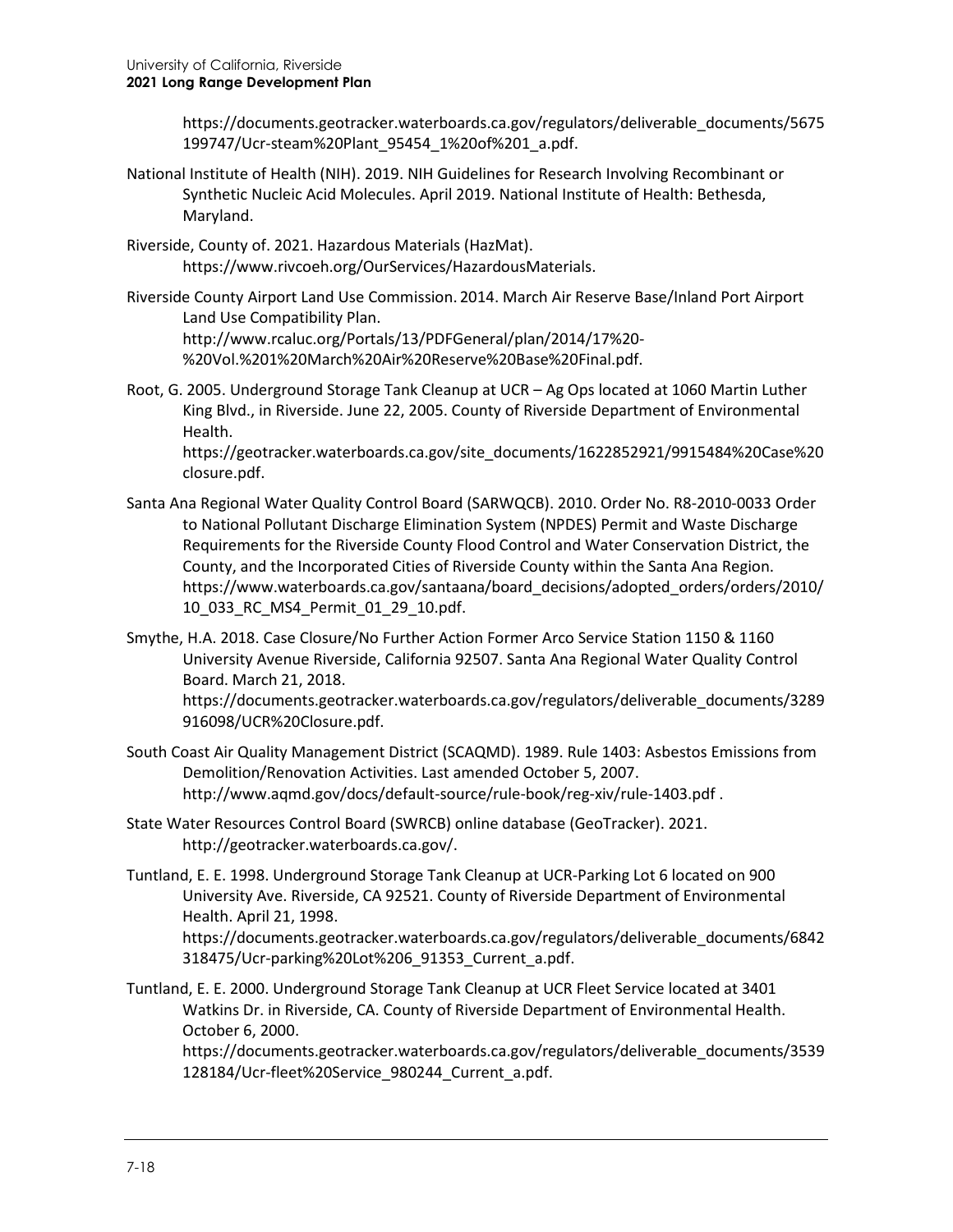University of California, Riverside (UCR). 2005. 2005 Long Range Development Plan Final Environmental Impact Report: Volume I, Draft EIR. Prepared by EIP Associates. Los Angeles, CA. November 2005.

\_\_\_\_\_\_. 2017. UCR Biosafety Manual.

- \_\_\_\_\_\_. 2018a. Spill Prevention, Control & Countermeasures Plan. Riverside, CA. January 2018.
- \_\_\_\_\_\_. 2018b. University of California Riverside Laser Safety Manual. [https://ehs.ucr.edu/sites/g/files/rcwecm1061/files/2019-10/BA-](https://ehs.ucr.edu/sites/g/files/rcwecm1061/files/2019-10/BA-UCR%20Laser%20manual%2020180510_tk.pdf)[UCR%20Laser%20manual%2020180510\\_tk.pdf.](https://ehs.ucr.edu/sites/g/files/rcwecm1061/files/2019-10/BA-UCR%20Laser%20manual%2020180510_tk.pdf)
- \_\_\_\_\_\_. 2019a. Asbestos Frequently Asked Questions. [https://ehs.ucr.edu/sites/g/files/rcwecm1061/files/2019-06/FAQ\\_Asbestos.pdf.](https://ehs.ucr.edu/sites/g/files/rcwecm1061/files/2019-06/FAQ_Asbestos.pdf)
- \_\_\_\_\_\_\_\_. 2019b. Chemical Hygiene Plan.
- \_\_\_\_\_\_. 2020a. Hazardous Materials Business Emergency Plan. CERS ID 10525672.
- \_\_\_\_\_\_. 2020b. UCR Broadscope Radioactive Material License. License number 1362-33.
- \_\_\_\_\_\_. 2020c. Asbestos Management Plan. Revised June 29, 2020. [https://ehs.ucr.edu/sites/g/files/rcwecm1061/files/2021-](https://ehs.ucr.edu/sites/g/files/rcwecm1061/files/2021-01/Asbestos%20Management%20Plan.pdf) [01/Asbestos%20Management%20Plan.pdf.](https://ehs.ucr.edu/sites/g/files/rcwecm1061/files/2021-01/Asbestos%20Management%20Plan.pdf)
- \_\_\_\_\_\_. 2021a. UCR Biosafety Manual: XIV. Decontamination, Disinfection, and Sterilization. [https://ehs.ucr.edu/laboratory/biosafety](https://ehs.ucr.edu/laboratory/biosafety-manual#14_decontamination_disinfection_and_sterilization)manual#14 decontamination disinfection and sterilization.
- \_\_\_\_\_\_. 2021b. UCR Biosafety Manual: XVIII. Waste Management. [https://ehs.ucr.edu/laboratory/biosafety-manual#18\\_waste\\_management.](https://ehs.ucr.edu/laboratory/biosafety-manual#18_waste_management)
- \_\_\_\_\_\_. 2021c. Institutional Animal Care and Use Committee (IACUC). [https://research.ucr.edu/ori/iacuc.](https://research.ucr.edu/ori/iacuc)
- \_\_\_\_\_\_. 2021d. Annual Campus Asbestos Notification[. https://ehs.ucr.edu/document/annual](https://ehs.ucr.edu/document/annual-campus-asbestos-notification)[campus-asbestos-notification.](https://ehs.ucr.edu/document/annual-campus-asbestos-notification)
- \_\_\_\_\_\_. 2021e. Housing Services Frequently Asked Questions[. https://housing.ucr.edu/frequently](https://housing.ucr.edu/frequently-asked-questions)[asked-questions.](https://housing.ucr.edu/frequently-asked-questions)
- \_\_\_\_\_\_. 2021f: UCR Biosafety Manual: XI. Laboratory Equipment. [https://ehs.ucr.edu/laboratory/biosafety-manual#11\\_laboratory\\_equipment.](https://ehs.ucr.edu/laboratory/biosafety-manual#11_laboratory_equipment)

#### Hydrology and Water Quality

- California Department of Parks and Recreation (CDPR). 2020. The Irrigation. https://www.parks.ca.gov/?page\_id=22584.
- California Department of Water Resources (DWR). 2004. California**'**s Groundwater Bulletin 118. Upper Santa Ana Valley Groundwater Basin, Riverside-Arlington Subbasin. Sacramento, CA. Updated February 27, 2004.

\_\_\_\_\_\_. 2016. 8-002.03 Upper Santa Ana Valley – Riverside-Arlington. https://water.ca.gov/- /media/DWR-Website/Web-Pages/Programs/Groundwater-Management/Bulletin-118/Files/2016-Basin-Boundary-Descriptions/8\_002\_03\_Riverside\_Arlington.pdf.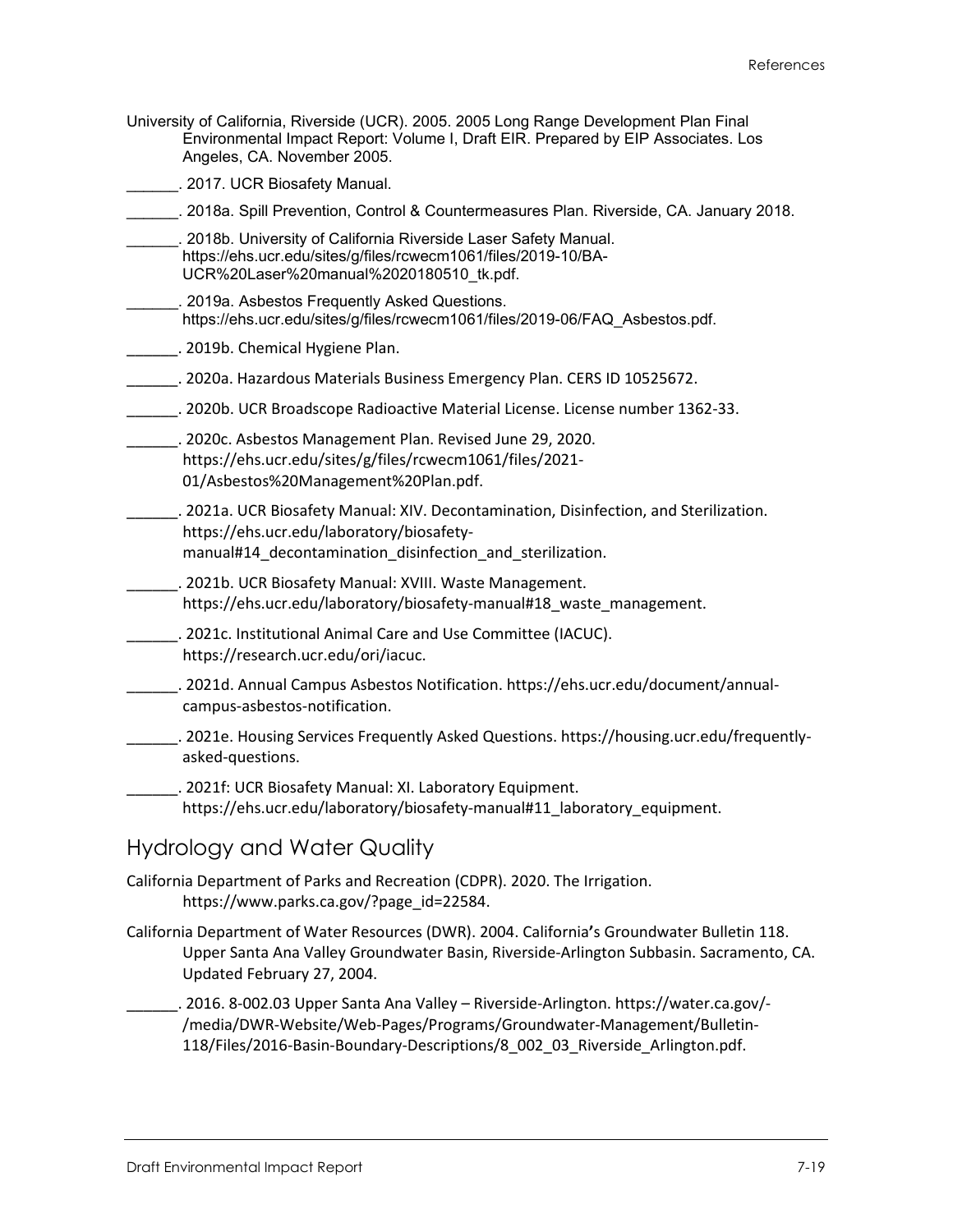- \_\_\_\_\_\_. 2019. Sustainable Groundwater Management Act 2019 Basin Prioritization Process and Results[. https://www.emwd.org/sites/default/files/file](https://www.emwd.org/sites/default/files/file-attachments/sgma_basin_prioritization_2019_results.pdf?1559164669)[attachments/sgma\\_basin\\_prioritization\\_2019\\_results.pdf?1559164669.](https://www.emwd.org/sites/default/files/file-attachments/sgma_basin_prioritization_2019_results.pdf?1559164669)
- \_\_\_\_\_\_. 2020. Groundwater Level Data.

https://wdl.water.ca.gov/GroundWaterLevel.aspx?IsBackFromGWDetails=True&LocalWellN umber=&SiteCode=340180N1173300W001&StateWellNumber=&SelectedGWBasins=&Sele ctedCounties=.

- California Natural Resources Agency (CNRA). 2015. Project: Riverside-Arlington Subbasin Groundwater Sustainability Plan. Bond Accountability. http://bondaccountability.resources.ca.gov/Project.aspx?ProjectPK=22277&PropositionPK= 48.
- Federal Emergency Management Agency (FEMA). 2008. Flood Insurance Rate Map Number 06065C0727G. Panel 727 of 3805. Effective Date: August 28, 2008. [https://www.fema.gov/flood-maps/tools-resources/risk-map/products.](https://www.fema.gov/flood-maps/tools-resources/risk-map/products)
- Jurupa Community Services District (JCSD). 2016. *2015 Urban Water Management Plan*. Adopted June 27, 2016. [https://www.jcsd.us/home/showdocument?id=2843.](https://www.jcsd.us/home/showdocument?id=2843)
- Riverside, City of. 2007. Riverside General Plan 2020. Public Safety Element. Riverside, CA. Adopted November 2007.
- Riverside-Corona Resource Conservation District (RCRCD). 2020. Southern California Water. https://www.rcrcd.org/southern-california-water.
- Riverside, County of. 2017.Watershed Action Plan Santa Ana Region. [https://www.waterboards.ca.gov/santaana/water\\_issues/programs/stormwater/riverside\\_](https://www.waterboards.ca.gov/santaana/water_issues/programs/stormwater/riverside_permit_wap_Seventh_Draft.html) [permit\\_wap\\_Seventh\\_Draft.html.](https://www.waterboards.ca.gov/santaana/water_issues/programs/stormwater/riverside_permit_wap_Seventh_Draft.html)
- Riverside County Flood Control and Water Conservation District (RCFCWCD). 2017. Riverside County Drainage Area Management Plan Santa Ana Region. http://content.rcflood.org/downloads/NPDES/Documents/SA\_SM\_DAMP/SAR\_DAMP.pdf.
- Riverside Public Utilities (RPU). 2016. 2015 Urban Water Management Plan for Riverside Public Utilities Water Division. Prepared by Water Systems Consulting, Inc. Riverside, CA. June 2016. [https://www.riversideca.gov/utilities/pdf/2016/RPU\\_2015\\_UWMP\\_June\\_Draft.pdf.](https://www.riversideca.gov/utilities/pdf/2016/RPU_2015_UWMP_June_Draft.pdf) UWMP Appendices: [http://riversidepublicutilities.com/about](http://riversidepublicutilities.com/about-rpu/pdf/Combined%20RPU%202015%20UWMP_Appendices.pdf)[rpu/pdf/Combined%20RPU%202015%20UWMP\\_Appendices.pdf.](http://riversidepublicutilities.com/about-rpu/pdf/Combined%20RPU%202015%20UWMP_Appendices.pdf)
	- \_\_\_\_\_\_.2019. Water Quality Report 2019. https://www.riversideca.gov/utilities/pdf/2019/Water%20Quality%20Report%202019\_DIGI TAL.pdf.
		- \_\_\_\_\_\_. N.d. Rate Proposal FAQs. [https://www.riversideca.gov/utilities/rateplan/faq.asp.](https://www.riversideca.gov/utilities/rateplan/faq.asp)
- Santa Ana Regional Water Quality Control Board (RWQCB). 2010. Order No. R8-2010-0033 Order to National Pollutant Discharge Elimination System (NPDES) Permit and Waste Discharge Requirements for the Riverside County Flood Control and Water Conservation District, the County, and the Incorporated Cities of Riverside County within the Santa Ana Region. https://www.waterboards.ca.gov/santaana/board\_decisions/adopted\_orders/orders/2010/ 10\_033\_RC\_MS4\_Permit\_01\_29\_10.pdf.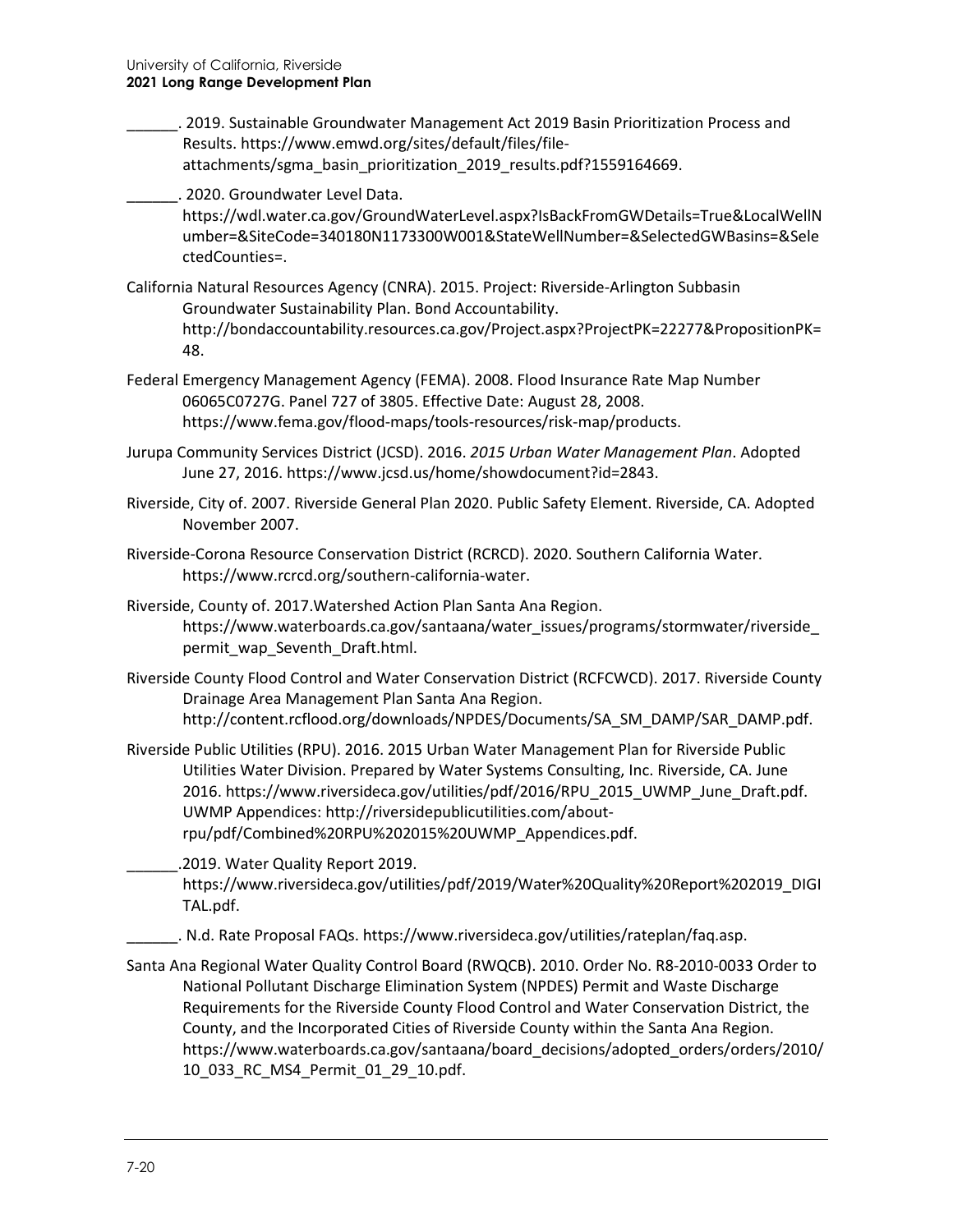\_\_\_\_\_\_. 2019. Santa Ana Region Basin Plan.

https://www.waterboards.ca.gov/santaana/water\_issues/programs/basin\_plan/docs/2019/ New/Chapter 1 June 2019.pdf.

- Santa Ana Watershed Project Authority. 2014. One Water One Watershed (OWOW) 2.0 Plan. https://www.sawpa.org/wp-content/uploads/2014/01/3.0-Watershed-Setting\_tc\_11-20- 2013\_FINAL1.pdf
- South Coast Air Quality Management District (SCAQMD). 2014. Approve Proposed SCAQMD Drought Management & Water Conservation Plan[. http://www.aqmd.gov/docs/default](http://www.aqmd.gov/docs/default-source/Agendas/Governing-Board/2014/2014-jun6-026.pdf)[source/Agendas/Governing-Board/2014/2014-jun6-026.pdf.](http://www.aqmd.gov/docs/default-source/Agendas/Governing-Board/2014/2014-jun6-026.pdf)
- State Water Resources Control Board (SWRCB). 2018. Final 2014/2016 California Integrated Report (Clean Water Act Section 303(d) List/305(b) Report). https://www.waterboards.ca.gov/water\_issues/programs/tmdl/integrated2014\_2016.shtml ?wbid=CAL8012700019991013173136.
	- \_\_\_\_\_\_. 2017. Categories 1, 2, and 5: 2014 and 2016 California 303(d) List of Water Quality Limited Segments.

https://www.waterboards.ca.gov/water\_issues/programs/tmdl/2014\_16state\_ir\_reports/c ategory5\_report.shtml.

- \_\_\_\_\_\_. 2021. Statewide Water Quality Control Plans for Trash. [https://www.waterboards.ca.gov/water\\_issues/programs/trash\\_control/documentation.ht](https://www.waterboards.ca.gov/water_issues/programs/trash_control/documentation.html) [ml.](https://www.waterboards.ca.gov/water_issues/programs/trash_control/documentation.html)
- United States Army Corp of Engineers (USACE). 2008. *Regional Supplement to the Corps of Engineers Wetland Delineation Manual: Arid West Region*. [https://usace.contentdm.oclc.org/utils/getfile/collection/p266001coll1/id/7627.](https://usace.contentdm.oclc.org/utils/getfile/collection/p266001coll1/id/7627)
- United States Department of Agriculture (USDA). 2020. Information about Hydrologic Units and the Watershed Boundary Dataset. [https://www.nrcs.usda.gov/wps/portal/nrcs/detail/?cid=nrcs143\\_021616.](https://www.nrcs.usda.gov/wps/portal/nrcs/detail/?cid=nrcs143_021616)
- United States Environmental Protection Agency (US EPA). 2006. Voluntary Estuary Monitoring Manual Chapter 17: Bacteria Indicators of Potential Pathogens. https://www.epa.gov/sites/production/files/2015- 09/documents/2009\_03\_13\_estuaries\_monitor\_chap17.pdf.
- \_\_\_\_\_\_. 2018. *Basic Information about Nonpoint Source (NPS) Pollution*. https://www.epa.gov/nps/what-nonpoint-source.
- United States Geological Survey (USGS). 2009. Ground Water Quality Data in the Upper Santa Ana Watershed Study Unit, November 2006–March 2007: Results from the California GAMA Program. [https://pubs.usgs.gov/ds/404/ds404.pdf.](https://pubs.usgs.gov/ds/404/ds404.pdf)
- University of California, Davis. 2021a. California Water Indicators Portal Tequesquite Arroyo. https://indicators.ucdavis.edu/cwip/huc/180702030802.
- \_\_\_\_\_\_. 2021b. California Water Indicators Portal East Etiwands Creek-Santa Ana River. https://indicators.ucdavis.edu/cwip/huc/180702030804.

University of California, Riverside. 2005. 2005 Long Range Development Plan: Volume 1, Draft EIR.

\_\_\_\_\_\_. 2011. Glen Mor 2 Student Apartments Project Draft EIR. Prepared by ICF International. February 2011.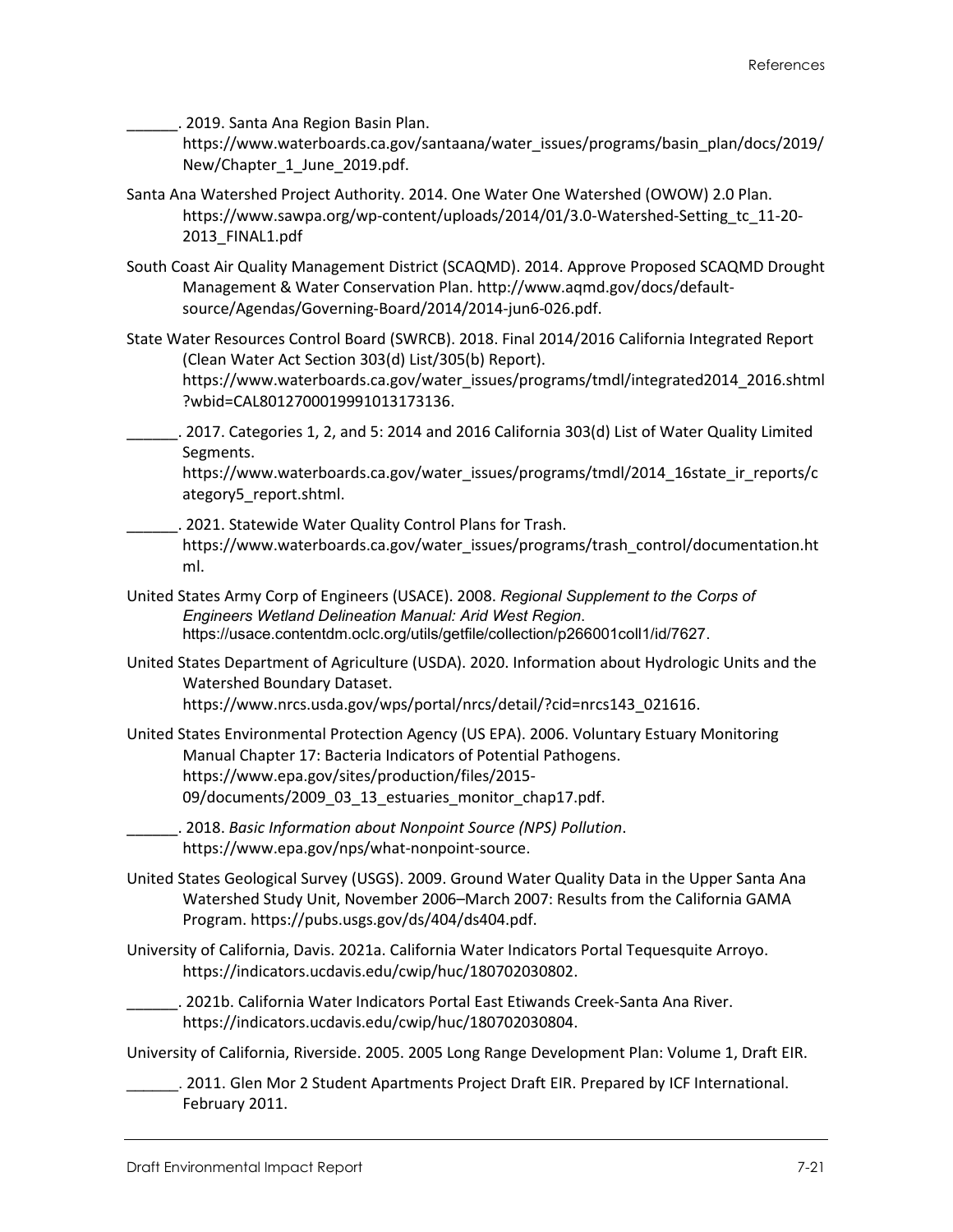\_\_\_\_\_\_. 2015. University of California, Riverside Spill Prevention, Control & Countermeasures Plan. https://ehs.ucr.edu/sites/g/files/rcwecm1061/files/2019- 05/ucr\_spcc\_plan\_revision\_jan\_2015\_pe\_certified.pdf January 2015.

\_\_\_\_\_\_. 2016a. UC Riverside Physical Master Plan Study Hydrology Report. Prepared by Psomas. 2016.

\_\_\_\_\_\_. 2016b. UC Riverside Physical Master Plan Study. https://pdc.ucr.edu/sites/g/files/rcwecm2356/files/2019- 08/ucriverside\_pmps\_chapter6\_05242016.pdf.

\_\_\_\_\_\_. 2020a. Water. https://sustainability.ucr.edu/water.

- Upper Santa Ana River Water Resources Association (USAWRA). 2015. Upper Santa Ana River Watershed Integrated Regional Water Management Plan. https://www.sbvwcd.org/docman-projects/upper-santa-ana-integrated-regional-watermanagement-plan/3802-usarw-irwmp-2015-ch1-9-final/file January 2015.
- University of California Office of the President (UCOP). 2006. Action Under President's Authority Amendment to the Budget for Capital Improvements and the Capital Improvement Program for University Arroyo Flood Control and Enhancement, Riverside Campus.
- Western Municipal Water District (WMWD). 2016. Urban Water Management Plan Update. [https://www.wmwd.com/DocumentCenter/View/3162/Western\\_2015-UWMP\\_Final\\_Body-](https://www.wmwd.com/DocumentCenter/View/3162/Western_2015-UWMP_Final_Body-Only?bidId=)[Only?bidId=](https://www.wmwd.com/DocumentCenter/View/3162/Western_2015-UWMP_Final_Body-Only?bidId=)

\_\_\_\_\_\_. 2021. Arlington Basin Groundwater Sustainability Plan. https://www.wmwd.com/530/Arlington-Basin-Groundwater-Sustainabili.

Wright Water Engineers, Inc. 2011. International Stormwater Best Management Practices (BMP) Database Pollutant Category Summary: Metals. https://www.bmpdatabase.org/Docs/BMP%20Database%20Metals%20Final%20August%20 2011.

#### Noise

- California Air Resources Board (CARB). 2017. Air Resources Board, Southern California Consolidation Project Draft Environmental Impact Report. SCH #201608100. March.
- California Building Code (CBC) 2019. California Building Code 2019 (Vol 1 & 2). [https://up.codes/viewer/california/ibc-2018.](https://up.codes/viewer/california/ibc-2018)
- California Department of Transportation (Caltrans). 2013. *Technical Noise Supplement to the Traffic Noise Analysis Protocol*. (CT-HWANP-RT-13-069.25.2) September. [http://www.dot.ca.gov/hq/env/noise/pub/TeNS\\_Sept\\_2013B.pdf.](http://www.dot.ca.gov/hq/env/noise/pub/TeNS_Sept_2013B.pdf)

\_\_\_\_\_\_. 2020a. *Transportation and Construction Vibration Guidance Manual*. April. [https://dot.ca.gov/-/media/dot-media/programs/environmental](https://dot.ca.gov/-/media/dot-media/programs/environmental-analysis/documents/env/tcvgm-apr2020-a11y.pdf)[analysis/documents/env/tcvgm-apr2020-a11y.pdf.](https://dot.ca.gov/-/media/dot-media/programs/environmental-analysis/documents/env/tcvgm-apr2020-a11y.pdf)

\_\_\_\_\_\_. 2020b. *Traffic Noise Analysis Protocol*. April. https://dot.ca.gov/-/media/dotmedia/programs/environmental-analysis/documents/env/traffic-noise-protocol-april-2020 a11y.pdf.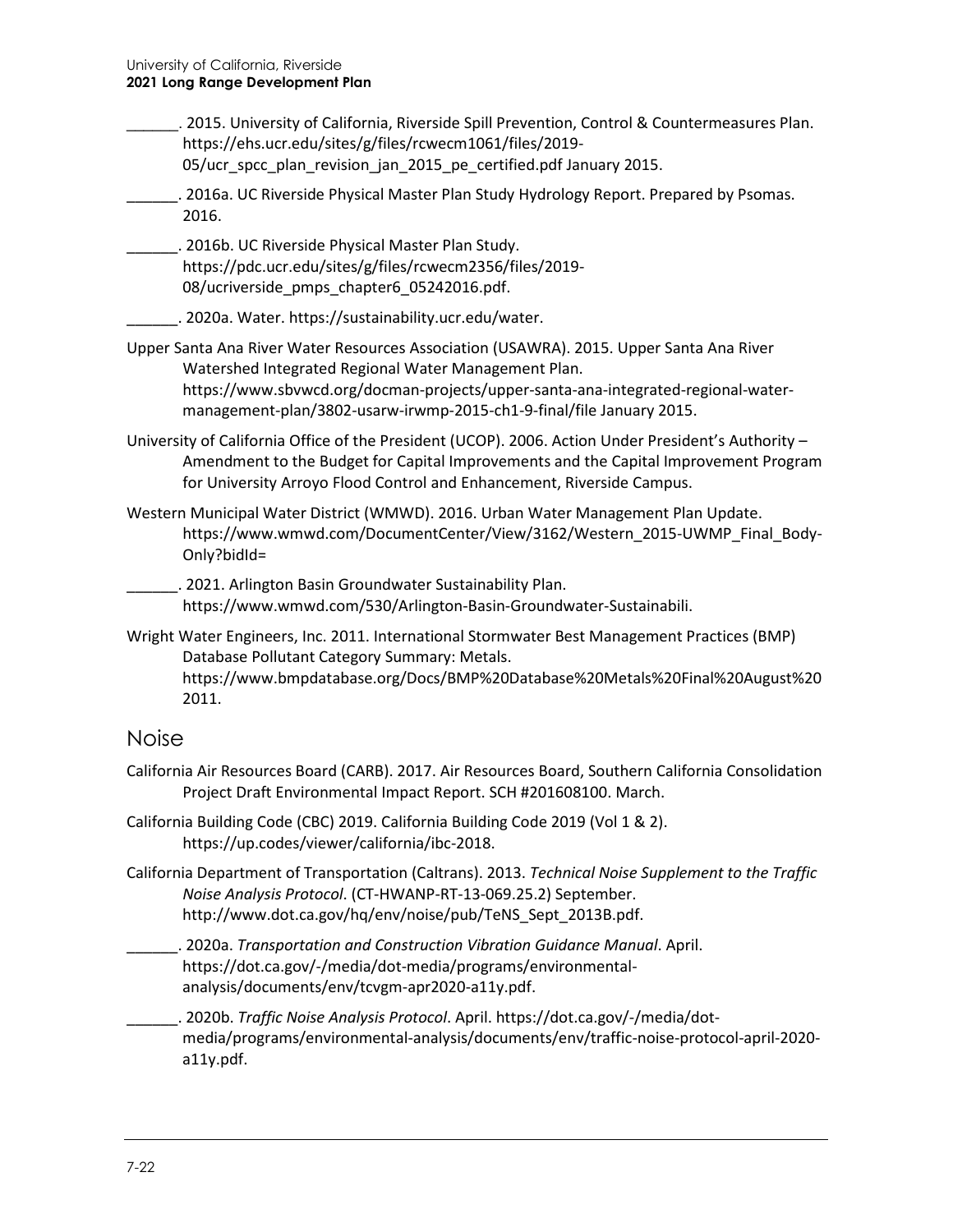- Federal Highway Administration (FHWA). 2006*. FHWA Highway Construction Noise Handbook*. (FHWAHEP-06-015; DOT-VNTSC-FHWA-06-02). http://www.fhwa.dot.gov/environment/construction\_noise/handbook [http://www.fhwa.dot.gov/environment/construction\\_noise/handbook.](http://www.fhwa.dot.gov/environment/construction_noise/handbook)
- \_\_\_\_\_\_. 2011. *Highway Traffic Noise: Analysis and Abatement Guidance* (FHWA-HEP-10-025). [https://www.fhwa.dot.gov/environment/noise/regulations\\_and\\_guidance/analysis\\_and\\_ab](https://www.fhwa.dot.gov/environment/noise/regulations_and_guidance/analysis_and_abatement_guidance/revguidance.pdf) [atement\\_guidance/revguidance.pdf.](https://www.fhwa.dot.gov/environment/noise/regulations_and_guidance/analysis_and_abatement_guidance/revguidance.pdf)

\_\_\_\_\_\_. 2018. Noise Measurement Handbook – Final Report. June 1. [https://www.fhwa.dot.gov/ENVIRonment/noise/measurement/handbook.cfm.](https://www.fhwa.dot.gov/ENVIRonment/noise/measurement/handbook.cfm)

- Federal Transit Administration (FTA). 2018. *Transit Noise and Vibration Impact Assessment Manual*. September. [https://www.transit.dot.gov/sites/fta.dot.gov/files/docs/research](https://www.transit.dot.gov/sites/fta.dot.gov/files/docs/research-innovation/118131/transit-noise-and-vibration-impact-assessment-manual-fta-report-no-0123_0.pdf)[innovation/118131/transit-noise-and-vibration-impact-assessment-manual-fta-report-no-](https://www.transit.dot.gov/sites/fta.dot.gov/files/docs/research-innovation/118131/transit-noise-and-vibration-impact-assessment-manual-fta-report-no-0123_0.pdf)[0123\\_0.pdf.](https://www.transit.dot.gov/sites/fta.dot.gov/files/docs/research-innovation/118131/transit-noise-and-vibration-impact-assessment-manual-fta-report-no-0123_0.pdf)
- Los Angeles World Airports (LAWA). 2012[. https://lawamediastorage.blob.core.windows.net/lawa](https://lawamediastorage.blob.core.windows.net/lawa-media-files/media-files/lawa-web/lawa-our-lax/specific-plan-amendment-study/draft-eir/lax-spas-deir-041001-aircraft-noise.pdf)[media-files/media-files/lawa-web/lawa-our-lax/specific-plan-amendment-study/draft](https://lawamediastorage.blob.core.windows.net/lawa-media-files/media-files/lawa-web/lawa-our-lax/specific-plan-amendment-study/draft-eir/lax-spas-deir-041001-aircraft-noise.pdf)[eir/lax-spas-deir-041001-aircraft-noise.pdf.](https://lawamediastorage.blob.core.windows.net/lawa-media-files/media-files/lawa-web/lawa-our-lax/specific-plan-amendment-study/draft-eir/lax-spas-deir-041001-aircraft-noise.pdf)
- Malcolm J. Crocker (Editor). 2007. *Handbook of Noise and Vibration Control Book*, ISBN: 978-0-471- 39599-7, Wiley-VCH, October.
- Riverside, City of. 2018. Riverside General Plan 2025 Noise Element. Amended February 2018. [https://riversideca.gov/cedd/sites/riversideca.gov.cedd/files/pdf/planning/general](https://riversideca.gov/cedd/sites/riversideca.gov.cedd/files/pdf/planning/general-plan/10_Noise_Element_with%20maps.pdf)[plan/10\\_Noise\\_Element\\_with%20maps.pdf.](https://riversideca.gov/cedd/sites/riversideca.gov.cedd/files/pdf/planning/general-plan/10_Noise_Element_with%20maps.pdf)
- Riverside County Airport Land Use Commission (ALUC). 2014. March Air Reserve Base/Inland Port Airport Land Use Compatibility Plan. [http://www.rcaluc.org/Portals/13/PDFGeneral/plan/2014/17%20-](http://www.rcaluc.org/Portals/13/PDFGeneral/plan/2014/17%20-%20Vol.%201%20March%20Air%20Reserve%20Base%20Final.pdf) [%20Vol.%201%20March%20Air%20Reserve%20Base%20Final.pdf.](http://www.rcaluc.org/Portals/13/PDFGeneral/plan/2014/17%20-%20Vol.%201%20March%20Air%20Reserve%20Base%20Final.pdf)
- Reed, Spencer. 2021. Personal correspondence via email between Bill Vosti (Rincon Consultants, Inc.), and Spencer Reed (Fehr & Peers) regarding roadway segment traffic volume. January 19, 2021.
- University of California, Riverside (UCR). 2005. University of California Riverside 2005 Long Range Development Plan. [http://rplan.ucr.acsitefactory.com/sites/g/files/rcwecm1811/files/2018-](http://rplan.ucr.acsitefactory.com/sites/g/files/rcwecm1811/files/2018-10/LRDP%20-%20FInal.pdf) [10/LRDP%20-%20FInal.pdf.](http://rplan.ucr.acsitefactory.com/sites/g/files/rcwecm1811/files/2018-10/LRDP%20-%20FInal.pdf)
- \_\_\_\_\_\_. 2011. University of California Riverside, Glen Mor 2 Student Apartments Project, Draft Environmental Impact Report. SCH #2010081020. February. [https://pdc.ucr.edu/sites/g/files/rcwecm2356/files/2019-](https://pdc.ucr.edu/sites/g/files/rcwecm2356/files/2019-04/volume_2_glen_mor_2_draft_environmental_impact_report.pdf) 04/volume 2 glen mor 2 draft environmental impact report.pdf.
	- \_\_\_\_\_\_. 2019. North District Development Plan Revised Draft Environmental Impact Report, SCH #2018061044. February. [https://pdc.ucr.edu/sites/g/files/rcwecm2356/files/2019-](https://pdc.ucr.edu/sites/g/files/rcwecm2356/files/2019-04/ndd_revised_deir_all_sections.pdf) 04/ndd revised deir all sections.pdf.
- \_\_\_\_\_\_. 2020. University of California, Riverside, Parking Structure 1, Project No. 956553, Final Initial Study/Mitigated Negative Declaration. SCH #2019129026. January. [https://pdc.ucr.edu/sites/g/files/rcwecm2356/files/2020-01/UCR%20PS1\\_Final%20IS-](https://pdc.ucr.edu/sites/g/files/rcwecm2356/files/2020-01/UCR%20PS1_Final%20IS-MND_1-27-20.pdf)[MND\\_1-27-20.pdf.](https://pdc.ucr.edu/sites/g/files/rcwecm2356/files/2020-01/UCR%20PS1_Final%20IS-MND_1-27-20.pdf)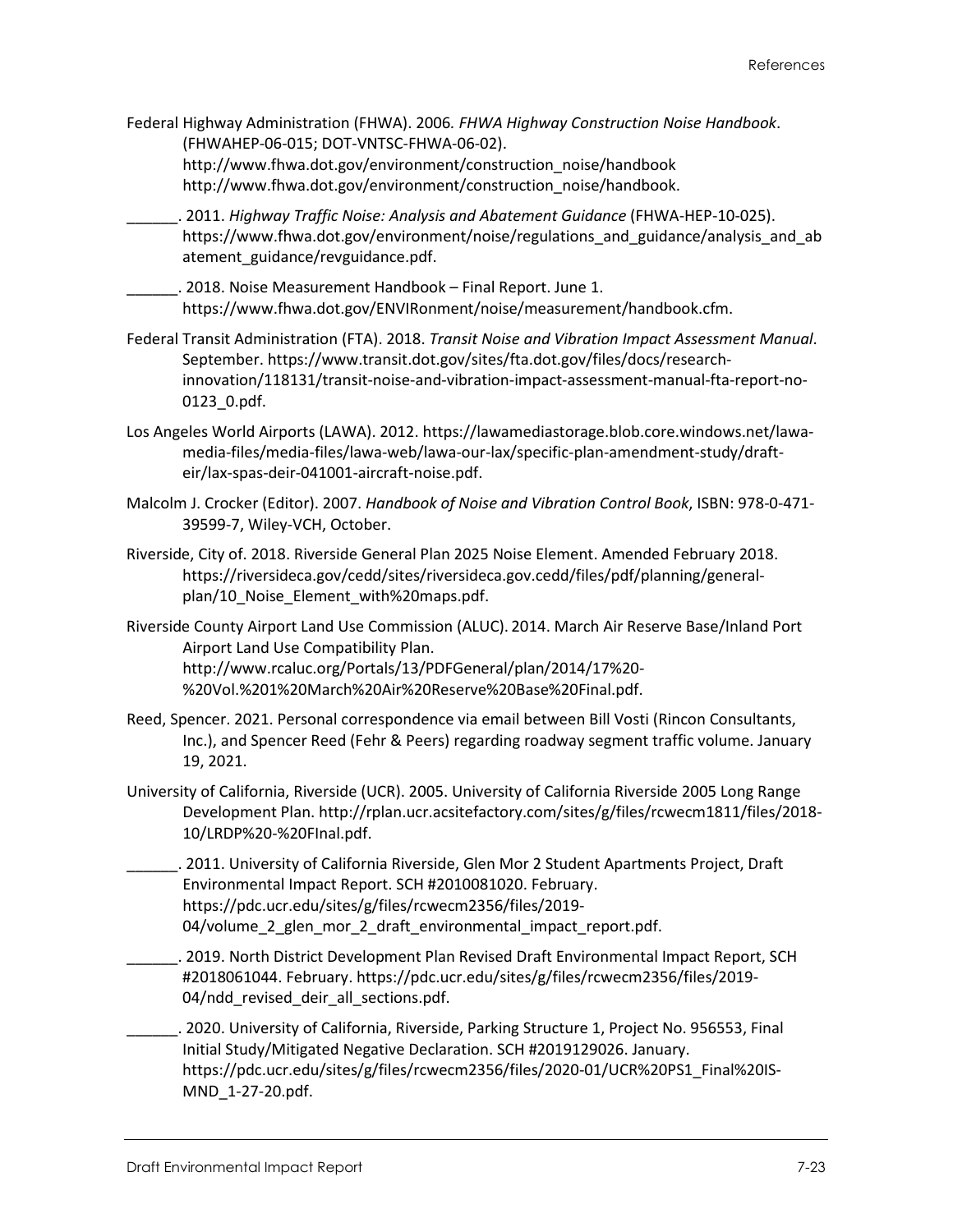University of California, Santa Cruz. 2021. 2021 Long Range Development Plan. [https://lrdp.ucsc.edu/2021/eir.html.](https://lrdp.ucsc.edu/2021/eir.html)

### Population and Housing

- California Department of Finance (DOF). 2020. Table 2: E-5 City/County Population and Housing Estimates, 1/1/2020. [http://dof.ca.gov/Forecasting/Demographics/Estimates/E-5/.](http://dof.ca.gov/Forecasting/Demographics/Estimates/E-5/)
	- \_\_\_\_\_\_. 2021. Report P-1B: Population Projections by Single Year of Age, 2010-2060: California (2019 Baseline).

[https://dof.ca.gov/Forecasting/Demographics/Projections/documents/P1B\\_State\\_Age.xlsx.](https://dof.ca.gov/Forecasting/Demographics/Projections/documents/P1B_State_Age.xlsx)

- California Employment Development Department. 2020. Monthly Labor Force Data for Cities and Census Designated Places (CDP): Annual Average 2019-Revised. [https://www.labormarketinfo.edd.ca.gov/data/labor-force-and-unemployment-for-cities](https://www.labormarketinfo.edd.ca.gov/data/labor-force-and-unemployment-for-cities-and-census-areas.html)[and-census-areas.html.](https://www.labormarketinfo.edd.ca.gov/data/labor-force-and-unemployment-for-cities-and-census-areas.html)
- California Housing and Community Development (HCD). 2017. California's Housing Future: Challenges and Opportunities.

[https://www.novoco.com/sites/default/files/atoms/files/california\\_housing\\_future\\_123016](https://www.novoco.com/sites/default/files/atoms/files/california_housing_future_123016.pdf) [.pdf.](https://www.novoco.com/sites/default/files/atoms/files/california_housing_future_123016.pdf)

- California Legislative Analyst's Office. 2019. California's Education System: A 2019 Guide. [https://lao.ca.gov/reports/2019/3924/edguide-2019.pdf.](https://lao.ca.gov/reports/2019/3924/edguide-2019.pdf)
- Public Policy Institute of California (PPIC). 2020a. California's Population. [https://www.ppic.org/publication/californias-population/.](https://www.ppic.org/publication/californias-population/)

\_\_\_\_\_\_. 2020b. California's Future: Housing[. https://www.ppic.org/wp-content/uploads/californias](https://www.ppic.org/wp-content/uploads/californias-future-housing-january-2020.pdf)[future-housing-january-2020.pdf.](https://www.ppic.org/wp-content/uploads/californias-future-housing-january-2020.pdf)

- \_\_\_\_\_\_. 2020c. California's Future: Higher Education. [https://www.ppic.org/wp](https://www.ppic.org/wp-content/uploads/californias-future-higher-education-january-2020.pdf)[content/uploads/californias-future-higher-education-january-2020.pdf.](https://www.ppic.org/wp-content/uploads/californias-future-higher-education-january-2020.pdf)
- Riverside, City of. 2008. University Neighborhood Plan. Adopted June 17, 2008. [https://riversideca.gov/cedd/sites/riversideca.gov.cedd/files/pdf/planning/general](https://riversideca.gov/cedd/sites/riversideca.gov.cedd/files/pdf/planning/general-plan/20_Appendix_C_University_Neighborhood_Plan.pdf)[plan/20\\_Appendix\\_C\\_University\\_Neighborhood\\_Plan.pdf.](https://riversideca.gov/cedd/sites/riversideca.gov.cedd/files/pdf/planning/general-plan/20_Appendix_C_University_Neighborhood_Plan.pdf)
- \_\_\_\_\_\_. 2018a. 2014-2021 Housing Element. Adopted June 19, 2018. Riverside, CA. [https://riversideca.gov/cedd/sites/riversideca.gov.cedd/files/pdf/planning/general](https://riversideca.gov/cedd/sites/riversideca.gov.cedd/files/pdf/planning/general-plan/Housing%20Element_Adopted%2006-19-18_Housing%20Policy%20Chapter%20only.pdf)[plan/Housing%20Element\\_Adopted%2006-19-](https://riversideca.gov/cedd/sites/riversideca.gov.cedd/files/pdf/planning/general-plan/Housing%20Element_Adopted%2006-19-18_Housing%20Policy%20Chapter%20only.pdf) [18\\_Housing%20Policy%20Chapter%20only.pdf.](https://riversideca.gov/cedd/sites/riversideca.gov.cedd/files/pdf/planning/general-plan/Housing%20Element_Adopted%2006-19-18_Housing%20Policy%20Chapter%20only.pdf)

\_\_\_\_\_. 2018b. Housing Technical Report. [https://riversideca.gov/cedd/sites/riversideca.gov.cedd/files/pdf/planning/general](https://riversideca.gov/cedd/sites/riversideca.gov.cedd/files/pdf/planning/general-plan/Housing%20Technical%20Report_Adopted%2006-19-18.pdf)[plan/Housing%20Technical%20Report\\_Adopted%2006-19-18.pdf.](https://riversideca.gov/cedd/sites/riversideca.gov.cedd/files/pdf/planning/general-plan/Housing%20Technical%20Report_Adopted%2006-19-18.pdf)

\_\_\_\_\_\_. 2021. Riverside Housing and Public Safety Element Updates and Environmental Justice Policies Project.

[https://riversideca.gov/cedd/sites/riversideca.gov.cedd/files/pdf/planning/2021/Housing\\_E](https://riversideca.gov/cedd/sites/riversideca.gov.cedd/files/pdf/planning/2021/Housing_Element/2021-04-05%20Final%20IS%20for%20Publication.pdf) [lement/2021-04-05%20Final%20IS%20for%20Publication.pdf.](https://riversideca.gov/cedd/sites/riversideca.gov.cedd/files/pdf/planning/2021/Housing_Element/2021-04-05%20Final%20IS%20for%20Publication.pdf)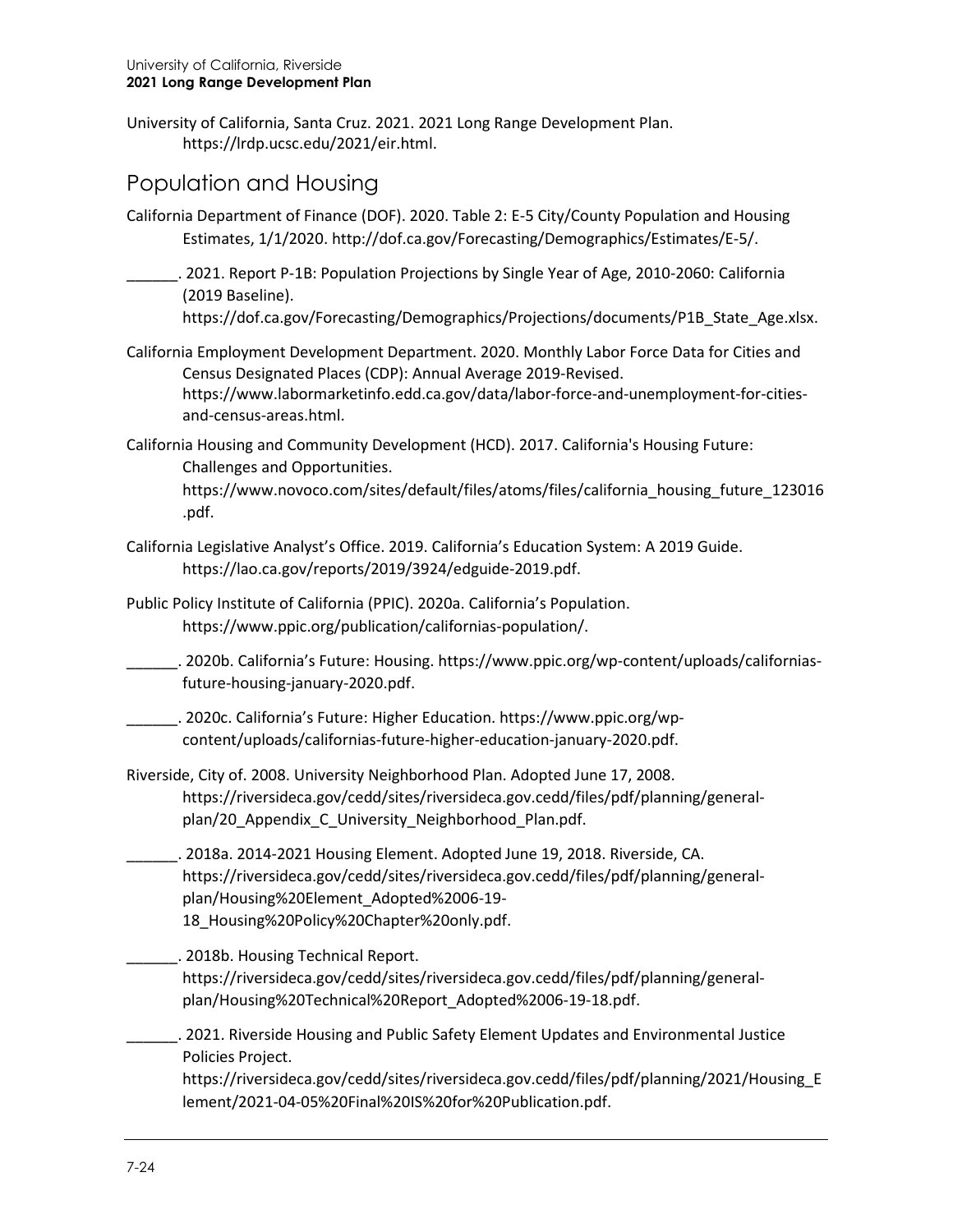- Riverside County Transportation Commission (RCTC). 2019. Riverside County Long Range Transportation Study. https://www.rctc.org/wp-content/uploads/2019/12/RCTC-Draft-LRTS-120119-GV22.pdf.
- Southern California Association of Governments (SCAG). 2016a. 2016-2040 RTP/SCS Final Growth Forecast by Jurisdiction. [https://scag.ca.gov/sites/main/files/file](https://scag.ca.gov/sites/main/files/file-attachments/2016_2040rtpscs_finalgrowthforecastbyjurisdiction.pdf?1605576071)[attachments/2016\\_2040rtpscs\\_finalgrowthforecastbyjurisdiction.pdf?1605576071.](https://scag.ca.gov/sites/main/files/file-attachments/2016_2040rtpscs_finalgrowthforecastbyjurisdiction.pdf?1605576071)
- \_\_\_\_\_\_. 2016b. 2016-2040 Regional Transportation Plan/Sustainable Communities Strategy. [https://scag.ca.gov/sites/main/files/file-attachments/f2016rtpscs.pdf?1606005557.](https://scag.ca.gov/sites/main/files/file-attachments/f2016rtpscs.pdf?1606005557)
- \_\_\_\_\_\_.2018. Riverside and San Bernardino Counties 2019 Economic Report. [http://economy.scag.ca.gov/Economy%20site%20document%20library/2019\\_economic\\_re](http://economy.scag.ca.gov/Economy%20site%20document%20library/2019_economic_reports_RiversideSanBernardino.pdf) [ports\\_RiversideSanBernardino.pdf.](http://economy.scag.ca.gov/Economy%20site%20document%20library/2019_economic_reports_RiversideSanBernardino.pdf)
- \_\_\_\_\_\_. 2019. Local Profiles Report 2019: Profile of the City of Riverside. Los Angeles, CA. May 2019. [https://scag.ca.gov/sites/main/files/file-attachments/riversidecountylp.pdf.](https://scag.ca.gov/sites/main/files/file-attachments/riversidecountylp.pdf)
- \_\_\_\_\_\_. 2020. Modeling & Forecasting. [http://www.scag.ca.gov/DataAndTools/Pages/DataTools/Modeling.aspx.](http://www.scag.ca.gov/DataAndTools/Pages/DataTools/Modeling.aspx)
- Southern California Regional Rail Authority (SCRRA). 2016. Metrolink 10-Year Strategic Plan 2015- 2025. [https://metrolinktrains.com/globalassets/about/metrolink\\_10](https://metrolinktrains.com/globalassets/about/metrolink_10-year_strategic_plan_2015-2025.pdf) year strategic plan 2015-2025.pdf.
- University of California (UC). 2019. Accountability Report: Chapter 1.4 Geographic Origins and Non-Residents. https://accountability.universityofcalifornia.edu/2019/chapters/chapter-1.html#1.4.1.
- \_\_\_\_\_\_. 2020. Student faculty ratio. [https://www.universityofcalifornia.edu/infocenter/student](https://www.universityofcalifornia.edu/infocenter/student-faculty-ratio)[faculty-ratio.](https://www.universityofcalifornia.edu/infocenter/student-faculty-ratio)
- University of California Office of the President (UCOP). n.d. Graduate, Undergraduate and Equity Affairs[. https://www.ucop.edu/graduate-undergraduate-equity-affairs/.](https://www.ucop.edu/graduate-undergraduate-equity-affairs/)
- \_\_\_\_\_\_. 2019. Budget for Current Operations[. https://www.ucop.edu/operating](https://www.ucop.edu/operating-budget/_files/rbudget/2019-20-budget-summary.pdf)[budget//\\_files/rbudget/2019-20-budget-summary.pdf.](https://www.ucop.edu/operating-budget/_files/rbudget/2019-20-budget-summary.pdf)
- \_\_\_\_\_\_. 2020. The University of California at a Glance. February 2020. [https://www.ucop.edu/academic-affairs/uc-facts-at-a-glance.pdf.](https://www.ucop.edu/academic-affairs/uc-facts-at-a-glance.pdf)
- \_\_\_\_\_\_\_. 2021. Budget for Current Operations: 2021-22. [https://www.ucop.edu/operating](https://www.ucop.edu/operating-budget/_files/rbudget/2021-22-budget-detail.pdf)[budget/\\_files/rbudget/2021-22-budget-detail.pdf.](https://www.ucop.edu/operating-budget/_files/rbudget/2021-22-budget-detail.pdf)
- University of California, Riverside (UCR). 2019a. North District Development Plan Final Environmental Impact Report[. https://pdc.ucr.edu/sites/g/files/rcwecm2356/files/2019-](https://pdc.ucr.edu/sites/g/files/rcwecm2356/files/2019-04/ndd_revised_deir_all_sections.pdf) [04/ndd\\_revised\\_deir\\_all\\_sections.pdf.](https://pdc.ucr.edu/sites/g/files/rcwecm2356/files/2019-04/ndd_revised_deir_all_sections.pdf)
- \_\_\_\_\_\_. 2019b. UCR Housing Demand Spreadsheet. September 22, 2019.
- \_\_\_\_\_\_. 2020a. Enrollments: Demographics. [https://ir.ucr.edu/stats/enroll/demographic.](https://ir.ucr.edu/stats/enroll/demographic)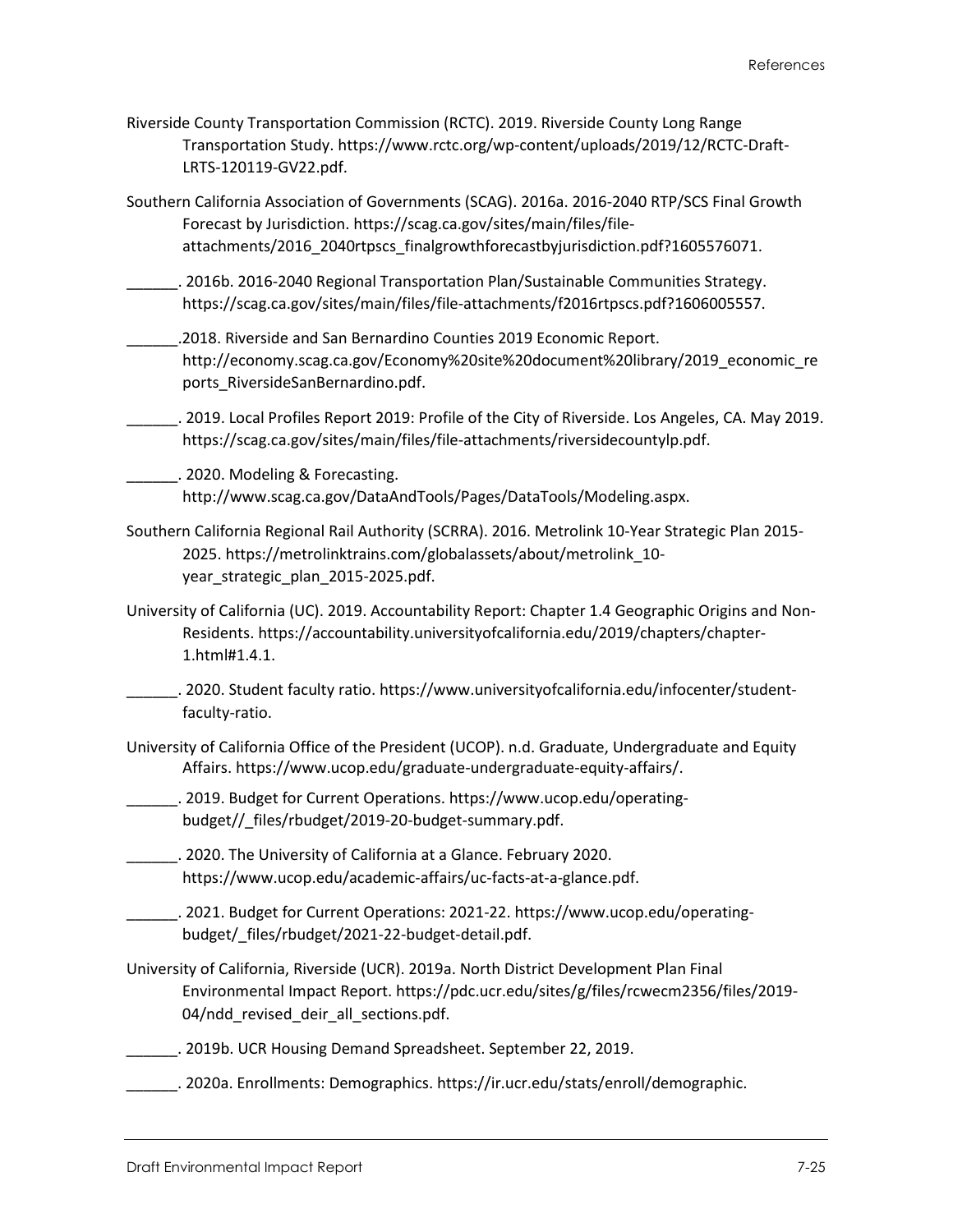\_\_\_\_\_\_. 2020b. Faculty and Staff – Headcount Overall. [https://ir.ucr.edu/stats/employees/headcount.](https://ir.ucr.edu/stats/employees/headcount)

- \_\_\_\_\_\_. 2020c. Major housing and dining complex opens to students. October 7, 2020. [https://insideucr.ucr.edu/stories/2020/10/07/major-housing-and-dining-complex-opens](https://insideucr.ucr.edu/stories/2020/10/07/major-housing-and-dining-complex-opens-students#:%7E:text=Dundee%20and%20Glasgow%2C%20which%20began,room%2C%20and%20a%20laundry%20room)[students#:~:text=Dundee%20and%20Glasgow%2C%20which%20began,room%2C%20and%](https://insideucr.ucr.edu/stories/2020/10/07/major-housing-and-dining-complex-opens-students#:%7E:text=Dundee%20and%20Glasgow%2C%20which%20began,room%2C%20and%20a%20laundry%20room) [20a%20laundry%20room.](https://insideucr.ucr.edu/stories/2020/10/07/major-housing-and-dining-complex-opens-students#:%7E:text=Dundee%20and%20Glasgow%2C%20which%20began,room%2C%20and%20a%20laundry%20room)
- \_\_\_\_\_\_. 2020d. North District. [https://res.ucr.edu/north](https://res.ucr.edu/north-district?_ga=2.2845299.2143738600.1570469033-887983693.1491949347)[district?\\_ga=2.2845299.2143738600.1570469033-887983693.1491949347.](https://res.ucr.edu/north-district?_ga=2.2845299.2143738600.1570469033-887983693.1491949347)

#### Public Services

- California Department of Forestry and Fire Protection (CAL FIRE). 2019. 2019 California Strategic Fire Plan. [https://www.fire.ca.gov/media/5504/strategicplan2019-final.pdf.](https://www.fire.ca.gov/media/5504/strategicplan2019-final.pdf)
- California Employment Development Department. 2020. Monthly Labor Force Data for Cities and Census Designated Places (CDP): Annual Average 2019-Revised. https://www.labormarketinfo.edd.ca.gov/data/labor-force-and-unemployment-for-citiesand-census-areas.html.
- California Office of Emergency Services. 2018. California State Hazard Mitigation Plan. [https://www.caloes.ca.gov/HazardMitigationSite/Documents/002-](https://www.caloes.ca.gov/HazardMitigationSite/Documents/002-2018%20SHMP_FINAL_ENTIRE%20PLAN.pdf) [2018%20SHMP\\_FINAL\\_ENTIRE%20PLAN.pdf.](https://www.caloes.ca.gov/HazardMitigationSite/Documents/002-2018%20SHMP_FINAL_ENTIRE%20PLAN.pdf)
- Ed-Data. 2021a. School Summaries for Riverside STEM Academy, REACH Leadership STEAM Academy, Highland Elementary, Longfellow Elementary, University Heights Middle School, John W. North High School. [http://www.ed-data.org/school/Riverside/Riverside-](http://www.ed-data.org/school/Riverside/Riverside-Unified/University-Heights-Middle)[Unified/University-Heights-Middle](http://www.ed-data.org/school/Riverside/Riverside-Unified/University-Heights-Middle) .
	- \_\_\_\_\_\_. 2021b. District Summaries for Alvord Unified School District, Chino Valley Unified, Colton Joint Unified, Corona-Norco Unified, Fontana Unified, Moreno Valley Unified, Murrieta Valley Unified, Redlands Unified, Rialto Unified, Riverside Unified, Palm Springs Unified, Perris Elementary, Perris Union High, Yucaipa-Calimesa Joint Unified. [http://www.ed](http://www.ed-data.org/district/)[data.org/district/.](http://www.ed-data.org/district/)
- Gonzalez, Anazele. "Re: FW: RUSD facilities inquiry." 18 May 2020.
- Los Angeles Times. 2020. California population growth hits records lows, stifled by COVID-19 and continued exodus. Article dated December 16, 2020. https://www.latimes.com/california/story/2020-12-16/california-population-growth-hitsrecord-lows-fueled-by-covid-19-continued-exodus.
- Ramirez, S. 2018. What life is like at Station 4, which houses Riverside's busiest fire engine. Published in the *Press-Enterprise.* January 12, 2018. [https://www.pe.com/2018/01/12/what-life-is-like-at-station-4-riversides-busiest-fire](https://www.pe.com/2018/01/12/what-life-is-like-at-station-4-riversides-busiest-fire-station/)[station/.](https://www.pe.com/2018/01/12/what-life-is-like-at-station-4-riversides-busiest-fire-station/)
- Reglen, D. and Scheller, D. 2018. Improving Fire Department Turnout Times: Training v. Sanctions in a High Public Service Motivation Environment. University of Texas at El Paso. [https://localgov.fsu.edu/sites/g/files/upcbnu1196/files/scheller\\_reglen\\_spsa.pdf.](https://localgov.fsu.edu/sites/g/files/upcbnu1196/files/scheller_reglen_spsa.pdf)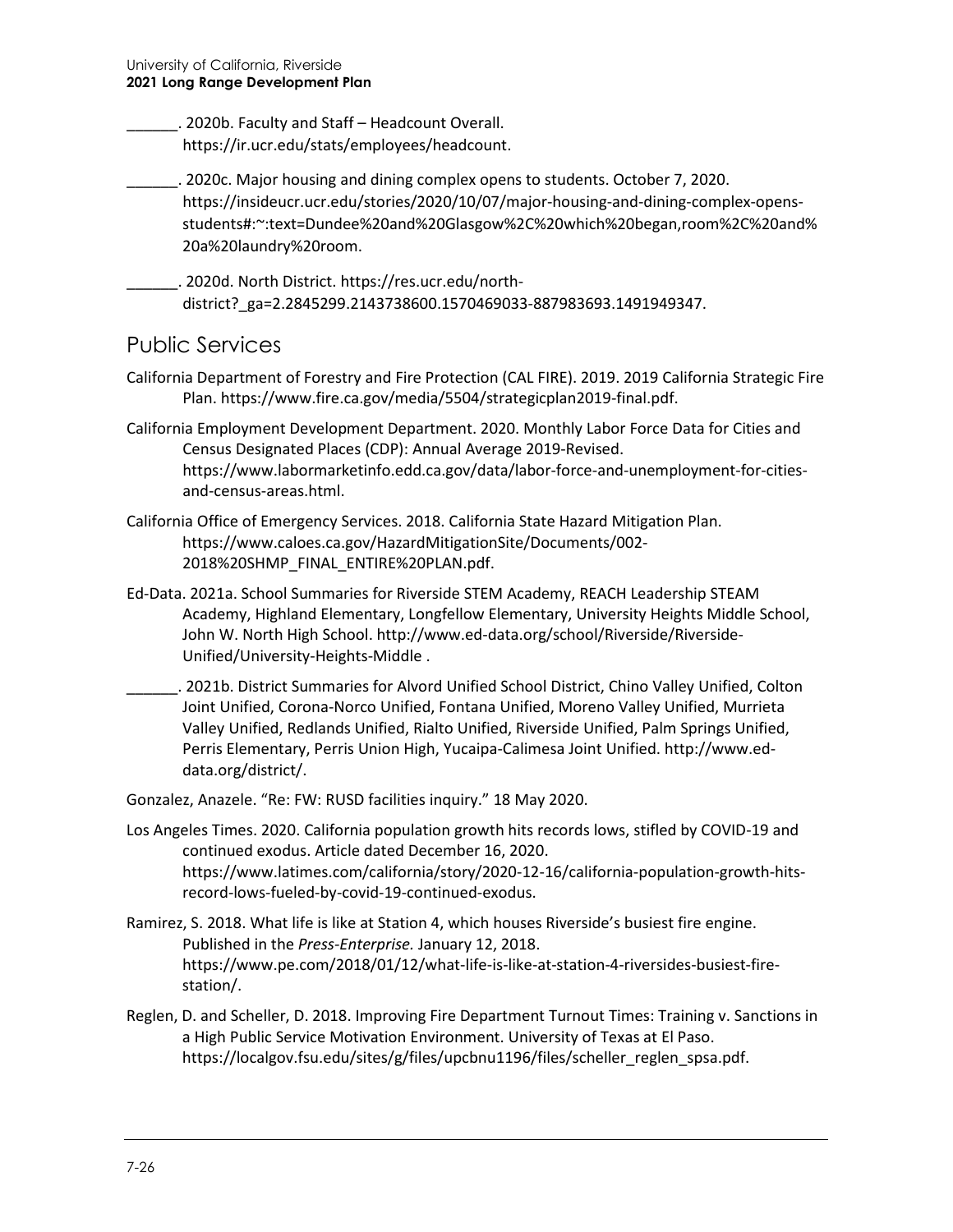Riverside, City of. 2007. Riverside General Plan 2025 PEIR, 5.13 Public Services. Riverside, CA. Amended November 2012. [https://riversideca.gov/cedd/sites/riversideca.gov.cedd/files/pdf/planning/general](https://riversideca.gov/cedd/sites/riversideca.gov.cedd/files/pdf/planning/general-plan/vol2/5-13_Public_Services.pdf)[plan/vol2/5-13\\_Public\\_Services.pdf.](https://riversideca.gov/cedd/sites/riversideca.gov.cedd/files/pdf/planning/general-plan/vol2/5-13_Public_Services.pdf) \_\_\_\_\_\_. 2016a. City of Riverside Fire Department. [https://riversideca.gov/fire/join-rfd.](https://riversideca.gov/fire/join-rfd) \_\_\_\_\_\_. 2016b. Stations. [https://riversideca.gov/fire/about-contact/stations.](https://riversideca.gov/fire/about-contact/stations) \_\_\_\_\_\_.2017. City of Riverside Fire Department Strategic Plan 2017-2022. [https://riversideca.gov/fire/sites/riversideca.gov.fire/files/fire/pdf/resources](https://riversideca.gov/fire/sites/riversideca.gov.fire/files/fire/pdf/resources-forms/Strategic-Plan-2017-2022.pdf)[forms/Strategic-Plan-2017-2022.pdf.](https://riversideca.gov/fire/sites/riversideca.gov.fire/files/fire/pdf/resources-forms/Strategic-Plan-2017-2022.pdf) \_\_\_\_\_\_. 2020a. Quarterly Performance Report. Fiscal Year 2019-2020. Second Fiscal Quarter. Riverside, CA. October-December 2019. \_\_\_\_\_\_. 2020b. Operating Budget – Expenditures (Fiscal Years 2018/19 – 2019/20). [https://riverside.openbook.questica.com/#/visualization/3d4e9d28-2cd2-424e-a941](https://riverside.openbook.questica.com/#/visualization/3d4e9d28-2cd2-424e-a941-d60843e14970) [d60843e14970.](https://riverside.openbook.questica.com/#/visualization/3d4e9d28-2cd2-424e-a941-d60843e14970) \_\_\_\_\_\_. 2021. 2020 RFD Annual Stats. https://scontent-sjc3-1.xx.fbcdn.net/v/t1.6435- 9/136437899\_2047327292073592\_6377690665343211861\_n.jpg?\_nc\_cat=109&ccb=1- 3& nc\_sid=730e14&\_nc\_ohc=YYM8sAAzGjMAX-96wvK&\_nc\_ht=scontent-sjc3-1.xx&oh=092cb587d650cf9a9ee4415d3d715dd6&oe=60EA17BE Riverside, County of. 2015. Riverside County General Plan. [https://planning.rctlma.org/General-](https://planning.rctlma.org/General-Plan-Zoning/General-Plan/Riverside-County-General-Plan-2015)[Plan-Zoning/General-Plan/Riverside-County-General-Plan-2015.](https://planning.rctlma.org/General-Plan-Zoning/General-Plan/Riverside-County-General-Plan-2015) \_\_\_\_\_\_. 2020. Fiscal Year 2020/2021 Adopted Budget. [https://rivco.org/sites/default/files/About%20the%20County/Budget%20and%20Financial%](https://rivco.org/sites/default/files/About%20the%20County/Budget%20and%20Financial%20Information/Financial%20Information/FY-20-21/FY20-21_Adopted_Budget_Volume_1.pdf) [20Information/Financial%20Information/FY-20-21/FY20-](https://rivco.org/sites/default/files/About%20the%20County/Budget%20and%20Financial%20Information/Financial%20Information/FY-20-21/FY20-21_Adopted_Budget_Volume_1.pdf) [21\\_Adopted\\_Budget\\_Volume\\_1.pdf.](https://rivco.org/sites/default/files/About%20the%20County/Budget%20and%20Financial%20Information/Financial%20Information/FY-20-21/FY20-21_Adopted_Budget_Volume_1.pdf) Riverside County Fire Department. 2016. Operational, Standards of Cover, and Contract Fee Analysis[. http://www.rvcfire.org/Documents/Tri%20Data%20Report.pdf.](http://www.rvcfire.org/Documents/Tri%20Data%20Report.pdf) \_\_\_\_\_\_. 2019. 2019 Annual Report. [http://www.rvcfire.org/ourDepartment/PIOEducation/Documents/2017%20AR.pdf.](http://www.rvcfire.org/ourDepartment/PIOEducation/Documents/2017%20AR.pdf) **\_\_\_\_\_\_\_**. 2020a. Fire Stations. [http://www.rvcfire.org/stationsandfunctions/firestations/pages/default.aspx.](http://www.rvcfire.org/stationsandfunctions/firestations/pages/default.aspx) \_\_\_\_\_\_. 2020b. New Station Project Profiles. [www.rvcfire.org/stationsAndFunctions/AdminSppt/StrategicPlanning/NewStations/Pages/d](http://www.rvcfire.org/stationsAndFunctions/AdminSppt/StrategicPlanning/NewStations/Pages/default.aspx) [efault.aspx.](http://www.rvcfire.org/stationsAndFunctions/AdminSppt/StrategicPlanning/NewStations/Pages/default.aspx) Riverside Unified School District (RUSD). 2016. Long Range Facilities Master Plan 2016. [http://www.riversideunified.org/UserFiles/Servers/Server\\_580721/File/Facilities/RUSD%20-](http://www.riversideunified.org/UserFiles/Servers/Server_580721/File/Facilities/RUSD%20-%20Long%20Range%20Facilities%20Master%20Plan%202016_%20Reduced%20File.pdf) [%20Long%20Range%20Facilities%20Master%20Plan%202016\\_%20Reduced%20File.pdf.](http://www.riversideunified.org/UserFiles/Servers/Server_580721/File/Facilities/RUSD%20-%20Long%20Range%20Facilities%20Master%20Plan%202016_%20Reduced%20File.pdf) \_\_\_\_\_\_. 2019. 2019-2020 Plan Summary. Local Control and Accountability Plan (LCAP). [http://riversideunified.org/UserFiles/Servers/Server\\_580721/Image/LCAP/RUSD%20LCAP%](http://riversideunified.org/UserFiles/Servers/Server_580721/Image/LCAP/RUSD%20LCAP%202019-2020.pdf) [202019-2020.pdf.](http://riversideunified.org/UserFiles/Servers/Server_580721/Image/LCAP/RUSD%20LCAP%202019-2020.pdf)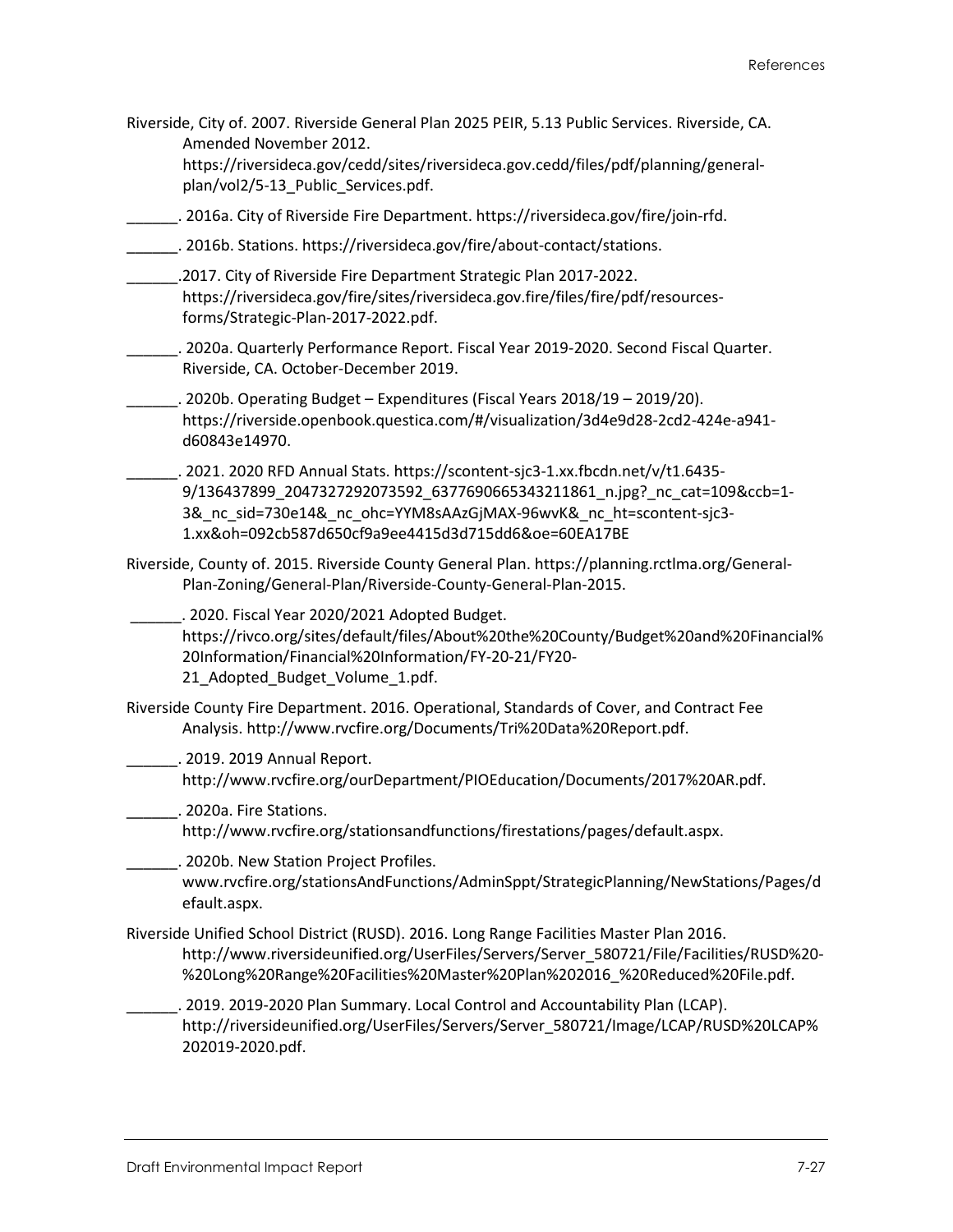- \_\_\_\_\_\_. 2020a. Measure O Riverside Unified School District. [http://riversideunified.org/departments/operations\\_division/planning\\_\\_\\_development/me](http://riversideunified.org/departments/operations_division/planning___development/measure_o) [asure\\_o.](http://riversideunified.org/departments/operations_division/planning___development/measure_o)
- \_\_\_\_\_\_. 2020b. RUSD Developer Fees.

[http://riversideunified.org/departments/operations\\_division/planning\\_\\_\\_development/dev](http://riversideunified.org/departments/operations_division/planning___development/development_fees) [elopment\\_fees.](http://riversideunified.org/departments/operations_division/planning___development/development_fees)

Southern California Association of Governments (SCAG). 2016. 2016-2040 RTP/SCS Final Growth Forecast by Jurisdiction.

[http://www.scag.ca.gov/DataAndTools/Pages/GrowthForecasting.aspx.](http://www.scag.ca.gov/DataAndTools/Pages/GrowthForecasting.aspx)

- \_\_\_\_\_\_. 2019. Local Profiles Report 2019: Profile of the City of Riverside. Los Angeles, CA. May 2019. [https://scag.ca.gov/sites/main/files/file](https://scag.ca.gov/sites/main/files/file-attachments/riverside_localprofile.pdf?1606013511)[attachments/riverside\\_localprofile.pdf?1606013511.](https://scag.ca.gov/sites/main/files/file-attachments/riverside_localprofile.pdf?1606013511)
- University of California. 2019. Parenting students' experience and challenges at UC. [https://www.ucop.edu/institutional-research-academic-planning/\\_files/uc-parenting](https://www.ucop.edu/institutional-research-academic-planning/_files/uc-parenting-students.pdf)[students.pdf.](https://www.ucop.edu/institutional-research-academic-planning/_files/uc-parenting-students.pdf)
- University of California, Riverside (UCR). 2019. 2019 Annual Security & Fire Safety Report. October 1, 2019. https://compliance.ucr.edu/document/2019-annual-security-fire-safety-report.
- \_\_\_\_\_\_. 2020. Fire Prevention[. https://fire.ucr.edu/fire-inspections.](https://fire.ucr.edu/fire-inspections)
- United States Census (U.S. Census). 2019. Households and Families: Riverside County, CA. [https://data.census.gov/cedsci/table?q=riverside%20county&tid=ACSST1Y2019.S1101&hide](https://data.census.gov/cedsci/table?q=riverside%20county&tid=ACSST1Y2019.S1101&hidePreview=false) [Preview=false.](https://data.census.gov/cedsci/table?q=riverside%20county&tid=ACSST1Y2019.S1101&hidePreview=false)

#### Recreation

APT. 2020. Rekortan[. https://sportsbyapt.com/brand/rekortan/.](https://sportsbyapt.com/brand/rekortan/)

- California Department of Parks and Recreation. 2020. Find a California State Park by County. [https://www.parks.ca.gov/ParkIndex.](https://www.parks.ca.gov/ParkIndex)
- National Intramural-Recreational Sports Association (NIRSA). 2009. Space Planning Guidelines for Campus Recreational Sport Facilities. [https://nirsa.net/nirsa/wp-content/uploads/nirsa](https://nirsa.net/nirsa/wp-content/uploads/nirsa-space-planning-guidelines-for-campus-recreational-sports-facilities.pdf)[space-planning-guidelines-for-campus-recreational-sports-facilities.pdf.](https://nirsa.net/nirsa/wp-content/uploads/nirsa-space-planning-guidelines-for-campus-recreational-sports-facilities.pdf)
- Rivers and Lands Conservancy. 2019. San Timoteo Canyon. [https://riversandlands.org/projects/san](https://riversandlands.org/projects/san-timoteo-canyon/)[timoteo-canyon/.](https://riversandlands.org/projects/san-timoteo-canyon/)
- Riverside, City of. 2007. City of Riverside Bicycle Master Plan. Riverside, CA. May 22, 2007. [https://riversideca.gov/pworks/pdf/masterplan-bicycle/Bicycle\\_Master\\_Plan.pdf.](https://riversideca.gov/pworks/pdf/masterplan-bicycle/Bicycle_Master_Plan.pdf)
	- \_\_\_\_\_\_. 2016a. Mt. Rubidoux. City of Riverside Parks and Recreation Facilities. https://www.riversideca.gov/park\_rec/facilities-parks/mt-rubidoux
- \_\_\_\_\_\_. 2016b. Ameal Moore Nature Center. City of Riverside Parks and Recreation Facilities. [https://riversideca.gov/park\\_rec/programs-sports/youth/ameal-moore-nature-center.](https://riversideca.gov/park_rec/programs-sports/youth/ameal-moore-nature-center)
- \_\_\_\_\_\_. 2016c. Trails. City of Riverside Parks and Recreation Facilities. [https://riversideca.gov/park\\_rec/programs-sports/health-wellness/trails.](https://riversideca.gov/park_rec/programs-sports/health-wellness/trails)
- \_\_\_\_\_\_. 2017. Five-Year Capital Improvement Program Fiscal Years 2016-2021. [https://www.riversideca.gov/finance/pdf/2017/2017-18%20Mid-Cycle%20CIP.pdf.](https://www.riversideca.gov/finance/pdf/2017/2017-18%20Mid-Cycle%20CIP.pdf)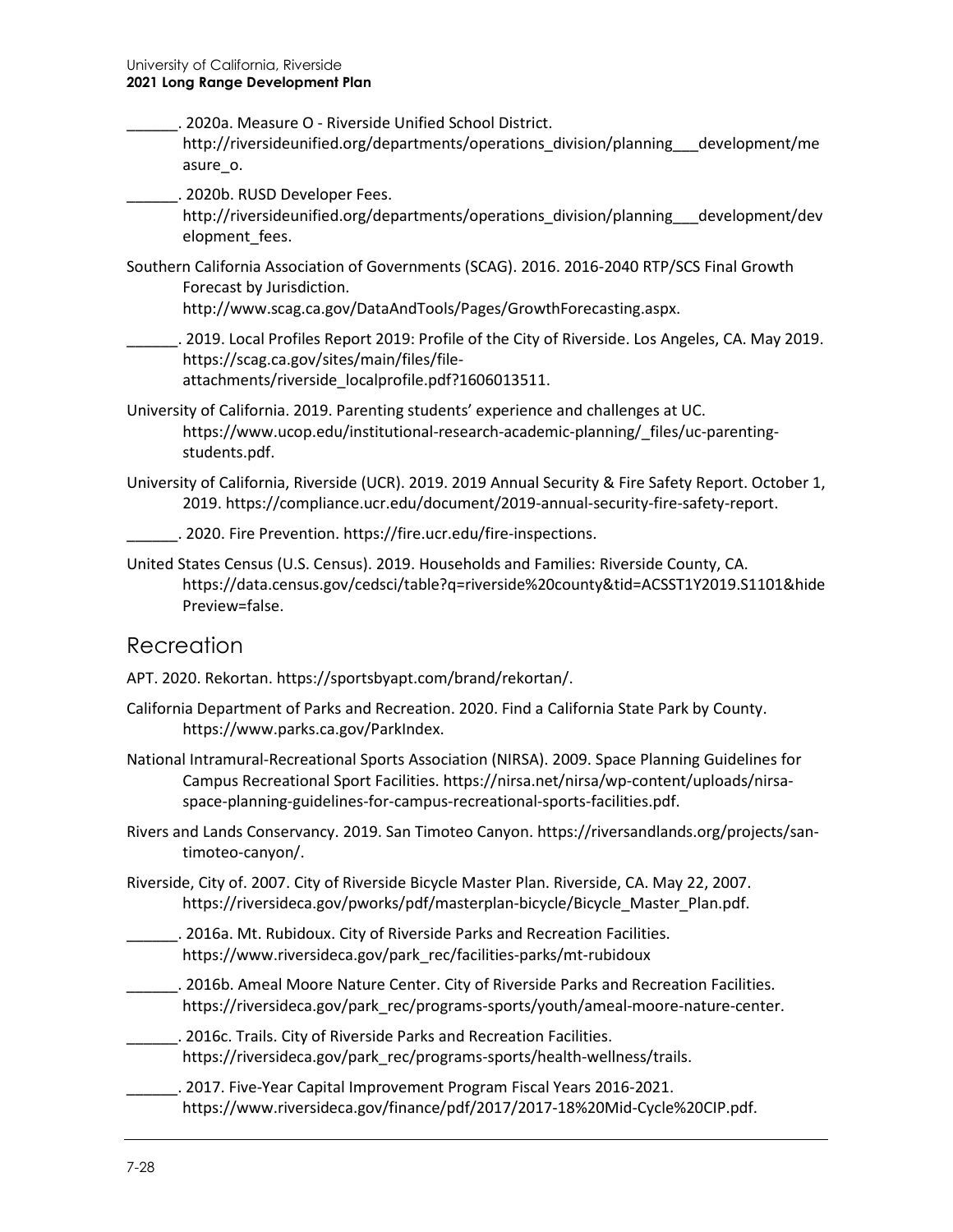| 2019. Quarterly Performance Report. Fiscal Year 2018-2019. First Fiscal Quarter. Riverside,<br>CA. July-September 2018.<br>http://www.riversidereconnects.com/transparency/results/PDF/2018/Quarterly%20Report<br>_2019_1st%20Fiscal%20Quarter.pdf. |  |
|-----------------------------------------------------------------------------------------------------------------------------------------------------------------------------------------------------------------------------------------------------|--|
| . 2020a. Comprehensive Park, Recreation & Community Services Master Plan.<br>https://riversideca.gov/park_rec/sites/riversideca.gov.park_rec/files/56402%20Riverside%2<br>0Master%20Plan%20Final%2002-26-20.pdf.                                    |  |
| . 2020b. City of Riverside Bike Lane Map.<br>https://cityofriverside.maps.arcgis.com/apps/Profile/index.html?appid=c691fc450bc241668<br>cf17692ee92d3d0.                                                                                            |  |
| Riverside, County of. 2015. Environmental Impact Report No. 521. February 2015.<br>https://planning.rctlma.org/Portals/14/genplan/general_plan_2015/DEIR%20521/04-<br>16_ParksAndRecreation.pdf.                                                    |  |
| .2018. Riverside County Comprehensive Trails Plan. https://altago.com/wp-<br>content/uploads/Riverside County Comprehensive Trails Plan.pdf.                                                                                                        |  |
| .2019. Riverside County, California Comprehensive Annual Financial Report.                                                                                                                                                                          |  |
| https://www.auditorcontroller.org/Portals/0/Documents/publications/FinancialPub/cafr/CAFR%202<br>019/FY19_CAFR_FINAL.pdf.                                                                                                                           |  |
| .2020a. Box Springs Mountain Reserve. https://www.rivcoparks.org/box-springs-mountain-<br>reserve.                                                                                                                                                  |  |
| .2020b. Santa Ana River Trail. https://www.rivcoparks.org/santa-ana-river-trail.                                                                                                                                                                    |  |
| University of California, Riverside (UCR). 2020a. UCR Botanic Gardens. UC Riverside.<br>https://gardens.ucr.edu/.                                                                                                                                   |  |
| .2020b. Sports. Go Highlanders UC Riverside. https://gohighlanders.com/index.aspx.                                                                                                                                                                  |  |
| .2020c. Memberships. UC Riverside. https://recreation.ucr.edu/memberships.                                                                                                                                                                          |  |
| . 2020d. SRC Membership Totals by Eligibility and Type. [columnar dataset]. Recreation<br>Department. Generated December 19, 2020.                                                                                                                  |  |
| 2020e. Tuition Fees: Spring 2020. The Office of the Registrar.<br>https://studentdocs.ucr.edu/registrar/UCR_Registrar_Fees_Tuition_Spring-2020.pdf.                                                                                                 |  |
| . 2020f. Botanic Gardens. We're Reopening June 29!<br>https://gardens.ucr.edu/sites/g/files/rcwecm4706/files/2020-<br>07/Reopen%20requirements%20062920%20final.pdf.                                                                                |  |
| University of California Office of the President. 2019 (December). BFB-BUS-29: Management and<br>Control of University Equipment. https://policy.ucop.edu/doc/3220477/BFB-BUS-29.                                                                   |  |
| _. 2020a. University of California Policy Process. https://www.ucop.edu/ethics-compliance-<br>auditservices/_files/policy-toolkit/policy-or-procedure.pdf.                                                                                          |  |
| . 2020b. Operation and Maintenance. https://www.ucop.edu/construction-services/facilities-<br>manual/volume-6/vol-6-chapter-1.html#1-3.                                                                                                             |  |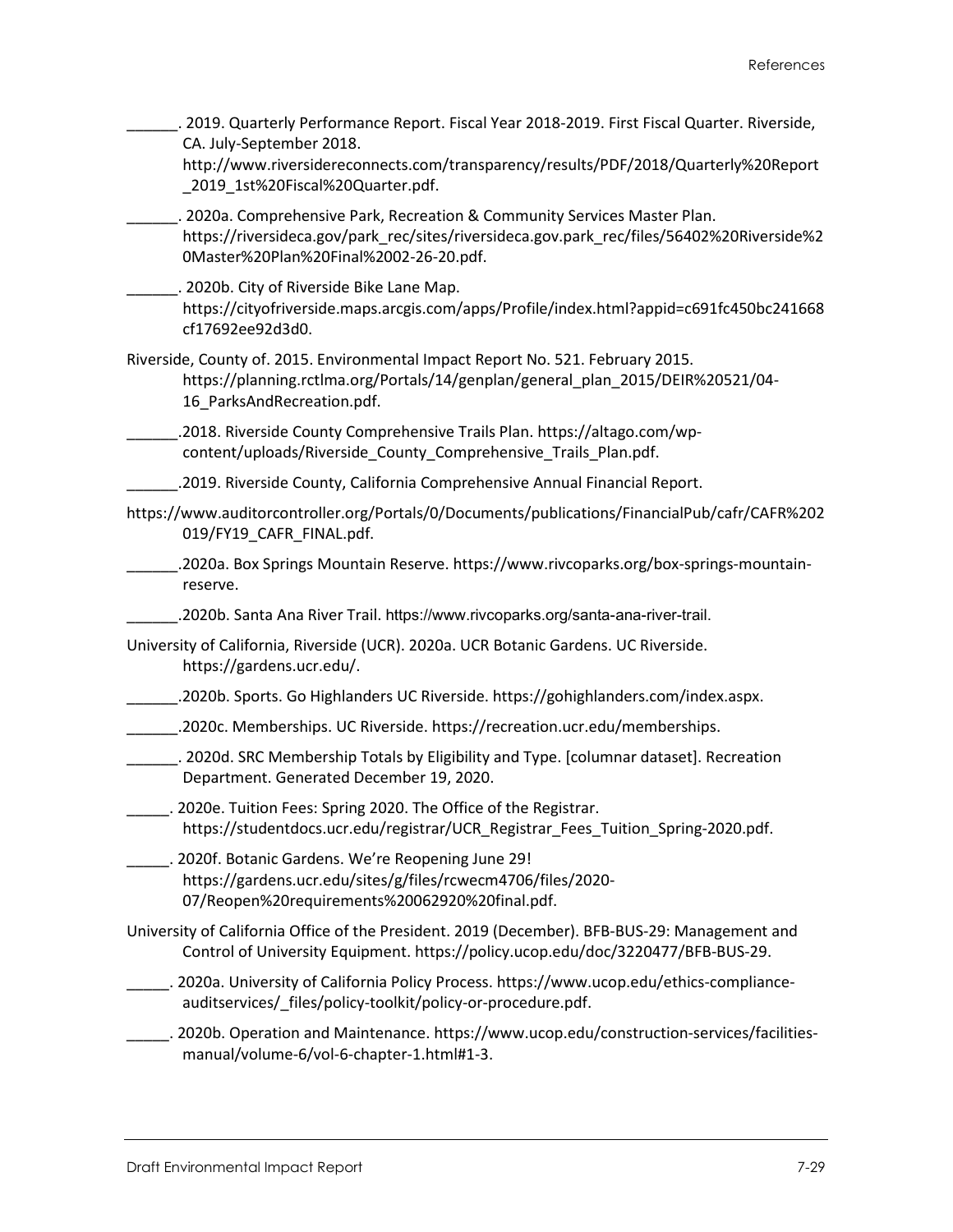### **Transportation**

- California Air Resources Board (CARB). 2008. Climate Change Scoping Plan: A Framework for Change. Sacramento, CA. December 2008.
- \_\_\_\_\_\_. 2014. First Update to the Climate Change Scoping Plan: Building on the Framework. Sacramento, CA. May 2014.
- \_\_\_\_\_\_. 2017. California's 2017 Climate Change Scoping Plan. Sacramento, CA. November 2017.
- \_\_\_\_\_\_. 2019. California Air Resources Board 2017 Scoping Plan-Identified VMT Reductions and Relationship to State Climate Goals. January 2019. [https://ww2.arb.ca.gov/resources/documents/carb-2017-scoping-plan-identified-vmt](https://ww2.arb.ca.gov/resources/documents/carb-2017-scoping-plan-identified-vmt-reductions-and-relationship-state-climate)[reductions-and-relationship-state-climate.](https://ww2.arb.ca.gov/resources/documents/carb-2017-scoping-plan-identified-vmt-reductions-and-relationship-state-climate)

California Department of Transportation (Caltrans). 2010a. Smart Mobility 2010. [https://dot.ca.gov/-/media/dot-media/programs/transportation](https://dot.ca.gov/-/media/dot-media/programs/transportation-planning/documents/office-of-smart-mobility-and-climate-change/smf-handbook-062210-a-a11y.pdf)[planning/documents/office-of-smart-mobility-and-climate-change/smf-handbook-062210](https://dot.ca.gov/-/media/dot-media/programs/transportation-planning/documents/office-of-smart-mobility-and-climate-change/smf-handbook-062210-a-a11y.pdf) [a-a11y.pdf.](https://dot.ca.gov/-/media/dot-media/programs/transportation-planning/documents/office-of-smart-mobility-and-climate-change/smf-handbook-062210-a-a11y.pdf)

- \_\_\_\_\_\_. 2010b. Complete Streets Implementation Action Plan. Sacramento, CA. February 1, 2010.
- \_\_\_\_\_\_. 2013. Caltrans Complete Street Implementation Plan Fact Sheet. Marysville, CA. October 14, 2013.
- \_\_\_\_\_\_. 2021a. Caltrans 2020-2024 Strategic Plan. Sacramento, CA.
- \_\_\_\_\_\_. 2021b. California Transportation Plan (CTP) 2050. Sacramento, CA. February 3, 2021.
- \_\_\_\_\_\_. 2021c. California Manual on Uniform Traffic Control Devices. 2014 Edition. Revision 6. Sacramento, CA. March 30, 2021.
- Governor's Office of Business and Economic Development (GO-Biz). 2019. Electric Vehicle Charging Station Permitting Guidebook. July 2019. [https://businessportal.ca.gov/wp](https://businessportal.ca.gov/wp-content/uploads/2019/07/GoBIZ-EVCharging-Guidebook.pdf)[content/uploads/2019/07/GoBIZ-EVCharging-Guidebook.pdf.](https://businessportal.ca.gov/wp-content/uploads/2019/07/GoBIZ-EVCharging-Guidebook.pdf)
- \_\_\_\_\_\_. 2020. Hydrogen Station Permitting Guidebook. September 2020. [https://cdn.businessportal.ca.gov/wp-content/uploads/2020/09/GO-Biz\\_Hydrogen-Station-](https://cdn.businessportal.ca.gov/wp-content/uploads/2020/09/GO-Biz_Hydrogen-Station-Permitting-Guidebook_Sept-2020.pdf)[Permitting-Guidebook\\_Sept-2020.pdf.](https://cdn.businessportal.ca.gov/wp-content/uploads/2020/09/GO-Biz_Hydrogen-Station-Permitting-Guidebook_Sept-2020.pdf)
- Governor's Office of Planning and Research (OPR). 2017. Transmittal letter from Ken Alex, Director, Governor's Planning and Research to Secretary John Laird, California Natural Resources Agency. Regarding Comprehensive Package of Proposed Amendments to the CEQA Guidelines. Sacramento, CA. November 27, 2017.
- \_\_\_\_\_\_. 2018. Technical Advisory on Evaluating Transportation Impacts in CEQA. Sacramento, CA. December 2018.
- Metrolink. 2020. "Schedules." Southern California Rail Authority. [https://metrolinktrains.com/schedules/.](https://metrolinktrains.com/schedules/)
- Riverside, City of. 2007. Bicycle Master Plan Draft. Riverside, CA.
- \_\_\_\_\_\_. 2012. Bicycle Master Plan Addendum. Riverside, CA. March 2012.
- \_\_\_\_\_\_. 2018. Circulation and Mobility Element. City of Riverside General Plan 2025. Riverside, CA.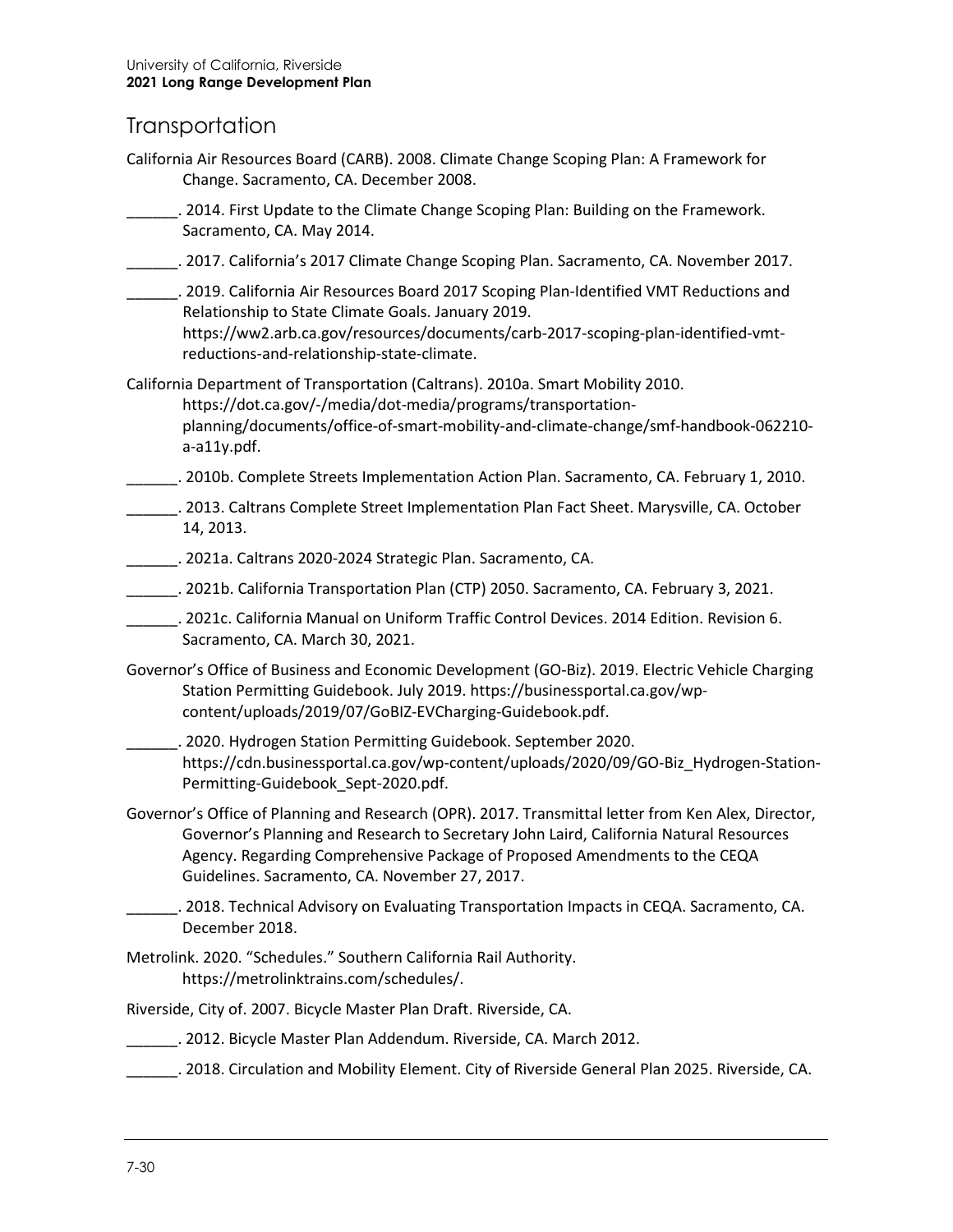- Western Regional Council of Governments (WRCOG). 2013. TOD Planning Framework: Policies for Transit-Supportive Development. San Bernardino, CA. February 20, 2013.
- University of California Riverside (UCR). 2016a. Physical Master Plan Study. [https://pdc.ucr.edu/masterplan\\_study.](https://pdc.ucr.edu/masterplan_study)
- \_\_\_\_\_\_. 2016b. Emergency Action Plan. Riverside, CA. Last updated February 9, 2016.

#### Tribal Cultural Resources

- Bean, Lowell J. 1978. Cahuilla in California. *Handbook of North American Indians, Volume 8.* Robert F. Heizer, ed. and William C. Sturtevant, general ed. pp 550-563, Washington D.C.: Smithsonian Institution Scholarly Press.
- \_\_\_\_\_\_.1990. Ethnography of the Toro Canyon Cahuilla. Prepared for George Berkey & Associates, Inc., Cultural Systems Research, Inc., Menlo Park, California.
- Bean, Lowell J. and William M. Mason. 1962. The Romero Expeditions, 1823-1826. Palm Springs Desert Museum, Palm Springs, California.
- Bean, Lowell J., and Florence C. Shipek. 1978. Luiseño in California. *Handbook of North American Indians, Volume 8*. Robert F. Heizer, ed. and William C. Sturtevant, general ed. pp. 550-563, Washington D.C.: Smithsonian Institution Scholarly Press.
- Bean, Lowell J. and Charles R. Smith. 1978. Gabrieliño in California. *Handbook of North American Indians, Volume 8*. Robert F. Heizer, ed. and William C. Sturtevant, general ed. Pp. 539-549. Washington D.C.: Smithsonian Institution Scholarly Press.
- \_\_\_\_\_\_. 1978. Serrano in California. *Handbook of North American Indians, Volume 8*. Robert F. Heizer, ed. and William C. Sturtevant, general ed. Pp. 570-574. Washington D.C.: Smithsonian Institution Scholarly Press.
- Bean, Lowell J., and Sylvia B. Vane. 2002. The Native American Ethnography and Ethnohistory of Joshua Tree National Park: An Overview and Assessment Study: Section IV. The Serrano. http://www.nps.gov/history/history/online\_books/jotr/history4.html.
	- \_\_\_\_\_\_. 1990. Ethnography of the Toro Canyon Cahuilla. Prepared for George Berkey & Associates, Inc., Cultural Systems Research, Inc., Menlo Park, California
- Dubois, Constance G. and Alfred Kroeber. 1908. The Religion of the Luiseño Indians of Southern California. *American Archaeology and Ethnology* 8(3):69-186.
- Hedges, Ken. 2002. Rock Art Styles in Southern California. *American Indian Rock Art* 28:25-40.
- King, Chester. 1994. Native American Placenames in the Santa Monica Mountains National Recreational Area, Agoura Hills. Topanga Anthropological Consultants, California.
- Kroeber, Alfred J. 1925. Handbook of the Indians of California. Bureau of American Ethnology, Bulletin 78. Originally published 1925, Smithsonian Printing Office, Washington, D.C. Unabridged reprint 1976, Dover Publications, Inc. New York.
- McCawley, William. 1996. The First Angelinos: The Gabrielino Indians of Los Angeles. Malki Museum/ Ballena Press Cooperative Publication, Banning or Novato, California.
- Mithun, Marianne. 2001. The Languages of Native North America. Cambridge University Press, Cambridge, Massachusetts. Originally published 1999, Cambridge University Press, Cambridge, Massachusetts.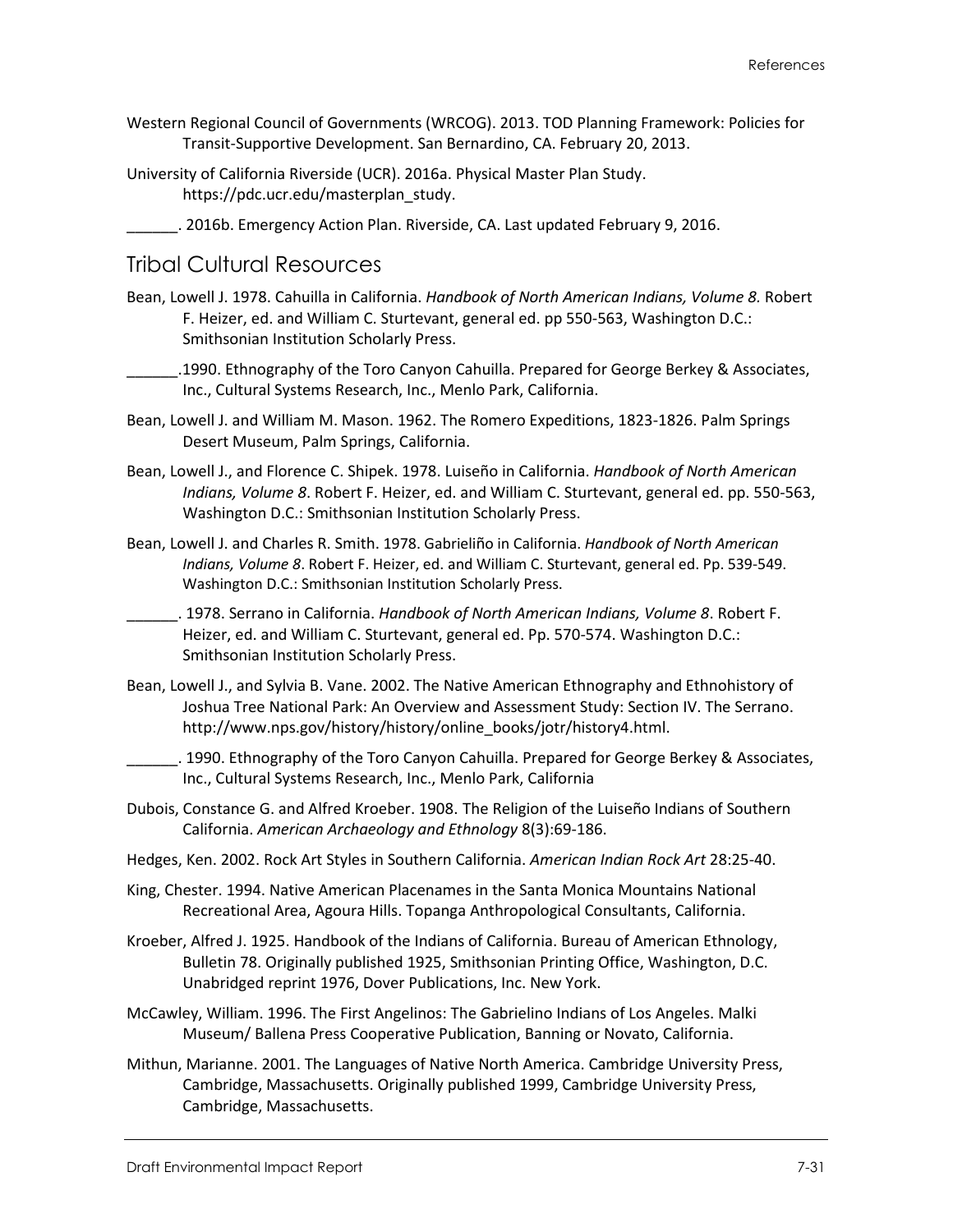- O'Neil, Stephen. 2002. The Acjachemen in the Franciscan Mission System: Demographic Collapse and Social Change. Master's thesis, Department of Anthropology, California State University, Fullerton.
- Psomas. 2019. Cultural Resource Constraint Study for Long-Range Development Plan at University of California, Riverside. Prepared for the University of California, Riverside, Environmental Planning Department.

### Utilities and Service Systems

- California Air Resources Board (CARB). 2017. Southern California Consolidation Project Draft Environmental Impact Report.
- California Air Pollution Control Officers Association (CAPCOA). 2017. California Emissions Estimator Model, Version 2016.3.2. User's Guide, Appendix A[. http://www.aqmd.gov/docs/default](http://www.aqmd.gov/docs/default-source/caleemod/02_appendix-a2016-3-2.pdf?sfvrsn=6)[source/caleemod/02\\_appendix-a2016-3-2.pdf?sfvrsn=6.](http://www.aqmd.gov/docs/default-source/caleemod/02_appendix-a2016-3-2.pdf?sfvrsn=6)
- California Department of Resources Recycling and Recover (CalRecycle). 2019. SWIS Facility/Site Activity Details Perris Transfer Station and MRF (33-AA-0239). [https://www2.calrecycle.ca.gov/SolidWaste/SiteActivity/Details/2300?siteID=2421.](https://www2.calrecycle.ca.gov/SolidWaste/SiteActivity/Details/2300?siteID=2421)
- CR&R Transfer Station and Material Recovery Facility (MRF). 2021. Perris, CA. [https://crrwasteservices.com/facilities/material-recovery-transfer-and-disposal](https://crrwasteservices.com/facilities/material-recovery-transfer-and-disposal-location/perris-ca/)[location/perris-ca/.](https://crrwasteservices.com/facilities/material-recovery-transfer-and-disposal-location/perris-ca/)
- Eland, Robert. 2021. RE: Riverside Water Quality Control Plant Average Daily Treatment. Message to Emily Green. 18 February 2021. Email.
- Governor of California. 2021. Proclamation of a State of Emergency. May 10, 2021. [https://www.gov.ca.gov/wp-content/uploads/2021/05/5.10.2021-Drought-](https://www.gov.ca.gov/wp-content/uploads/2021/05/5.10.2021-Drought-Proclamation.pdf)[Proclamation.pdf.](https://www.gov.ca.gov/wp-content/uploads/2021/05/5.10.2021-Drought-Proclamation.pdf)
- Riverside, City of. 2020. Update of the Integrated Master Plan for the Wastewater Collection and Treatment Facilities. [https://riversideca.gov/publicworks/sewer/master](https://riversideca.gov/publicworks/sewer/master-plan/2019%20Sewer%20Master%20Plan%20Volume%201.pdf)[plan/2019%20Sewer%20Master%20Plan%20Volume%201.pdf.](https://riversideca.gov/publicworks/sewer/master-plan/2019%20Sewer%20Master%20Plan%20Volume%201.pdf) Volumes 1-9 available at: [https://riversideca.gov/publicworks/sewer/.](https://riversideca.gov/publicworks/sewer/)
	- \_\_\_\_\_\_. 2012. Riverside General Plan 2025. Public Facilities and Infrastructure Element. Amended November.

[https://riversideca.gov/cedd/sites/riversideca.gov.cedd/files/pdf/planning/general](https://riversideca.gov/cedd/sites/riversideca.gov.cedd/files/pdf/planning/general-plan/14_Public_Facilities_and_Infrastructure_Element.pdf)[plan/14\\_Public\\_Facilities\\_and\\_Infrastructure\\_Element.pdf.](https://riversideca.gov/cedd/sites/riversideca.gov.cedd/files/pdf/planning/general-plan/14_Public_Facilities_and_Infrastructure_Element.pdf)

- Riverside, County of. 2017.Watershed Action Plan Santa Ana Region. [https://www.waterboards.ca.gov/santaana/water\\_issues/programs/stormwater/riverside\\_](https://www.waterboards.ca.gov/santaana/water_issues/programs/stormwater/riverside_permit_wap_Seventh_Draft.html) [permit\\_wap\\_Seventh\\_Draft.html.](https://www.waterboards.ca.gov/santaana/water_issues/programs/stormwater/riverside_permit_wap_Seventh_Draft.html)
- Riverside County Flood Control and Water Conservation District (RCFCWCD). 2017. Riverside County Drainage Area Management Plan Santa Ana Region. [http://content.rcflood.org/downloads/NPDES/Documents/SA\\_SM\\_DAMP/SAR\\_DAMP.pdf.](http://content.rcflood.org/downloads/NPDES/Documents/SA_SM_DAMP/SAR_DAMP.pdf)

\_\_\_\_\_\_. 2020. Riverside County Flood Control Area Drainage Plan. [http://content.rcflood.org/MDPADP/.](http://content.rcflood.org/MDPADP/)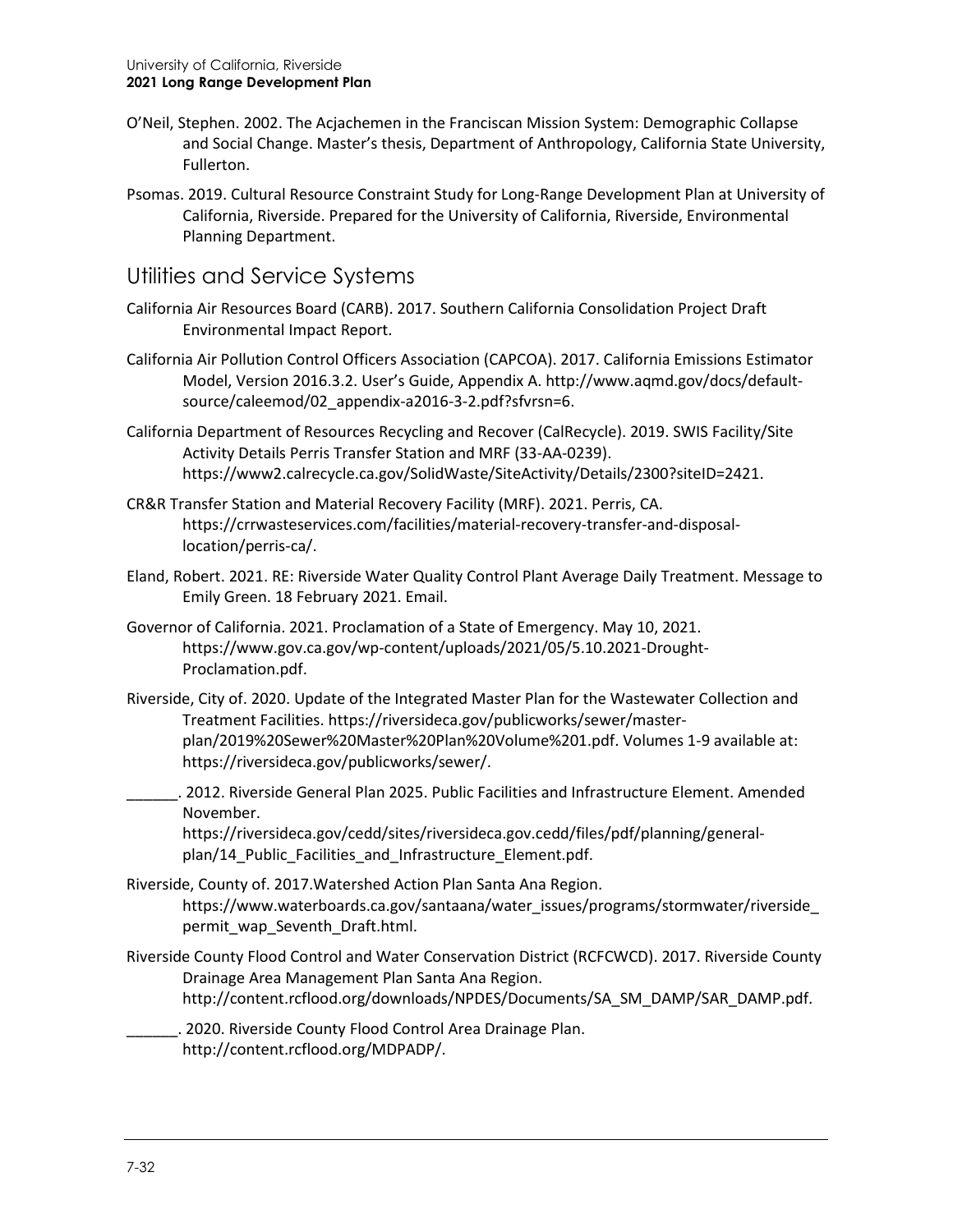Riverside Public Utilities (RPU). 2016. 2015 Urban Water Management Plan for Riverside Public Utilities Water Division. Prepared by Water Systems Consulting, Inc. Riverside, CA. June 2016. [https://www.riversideca.gov/utilities/pdf/2016/RPU\\_2015\\_UWMP\\_June\\_Draft.pdf.](https://www.riversideca.gov/utilities/pdf/2016/RPU_2015_UWMP_June_Draft.pdf) UWMP Appendices: [http://riversidepublicutilities.com/about](http://riversidepublicutilities.com/about-rpu/pdf/Combined%20RPU%202015%20UWMP_Appendices.pdf)[rpu/pdf/Combined%20RPU%202015%20UWMP\\_Appendices.pdf.](http://riversidepublicutilities.com/about-rpu/pdf/Combined%20RPU%202015%20UWMP_Appendices.pdf)

\_\_\_\_\_\_.2017. Utility 2.0 Strategic Plan: 2017-2021. Prepared by Riverside Public Utilities. Riverside, CA. January 2017. [https://riversideca.gov/utilities/about-rpu/pdf/Utility%202.pdf.](https://riversideca.gov/utilities/about-rpu/pdf/Utility%202.pdf)

\_\_\_\_\_\_. 2021. Email communication from Farid Ishak Boushaki of Riverside Public Utilities to Stephani Tang of U.C. Riverside. February 8.

State Water Resources Control Board (SWRCB). 2013. National Pollutant Discharge Elimination System (NPDES) General Permit for Waste Discharge Requirements (WDRs) for Storm Water Discharges from Small Municipal Separate Storm Sewer Systems (MS4s). Order No. 2013- 0001-DWQ. NPDES No. CAS000004.

[https://www.waterboards.ca.gov/board\\_decisions/adopted\\_orders/water\\_quality/2013/w](https://www.waterboards.ca.gov/board_decisions/adopted_orders/water_quality/2013/wqo2013_0001dwq.pdf) [qo2013\\_0001dwq.pdf.](https://www.waterboards.ca.gov/board_decisions/adopted_orders/water_quality/2013/wqo2013_0001dwq.pdf)

\_\_\_\_\_\_. 2015. State Water Resources Control Board Resolution No. 2015-0032 To Adopt an Emergency Regulation for Statewide Urban Water Conservation. [https://www.waterboards.ca.gov/waterrights/water\\_issues/programs/drought/docs/emerg](https://www.waterboards.ca.gov/waterrights/water_issues/programs/drought/docs/emergency_regulations/rs2015_0032_with_adopted_regs.pdf) [ency\\_regulations/rs2015\\_0032\\_with\\_adopted\\_regs.pdf.](https://www.waterboards.ca.gov/waterrights/water_issues/programs/drought/docs/emergency_regulations/rs2015_0032_with_adopted_regs.pdf)

\_\_\_\_\_\_. 2021. Statewide Water Quality Control Plans for Trash. [https://www.waterboards.ca.gov/water\\_issues/programs/trash\\_control/documentation.ht](https://www.waterboards.ca.gov/water_issues/programs/trash_control/documentation.html) [ml.](https://www.waterboards.ca.gov/water_issues/programs/trash_control/documentation.html)

Santa Ana Regional Water Quality Control Board (SARWQCB). 2010. Order No. R8-2010-0033 Order to National Pollutant Discharge Elimination System (NPDES) Permit and Waste Discharge Requirements for the Riverside County Flood Control and Water Conservation District, the County, and the Incorporated Cities of Riverside County within the Santa Ana Region. [https://www.waterboards.ca.gov/santaana/board\\_decisions/adopted\\_orders/orders/2010/](https://www.waterboards.ca.gov/santaana/board_decisions/adopted_orders/orders/2010/10_033_RC_MS4_Permit_01_29_10.pdf) [10\\_033\\_RC\\_MS4\\_Permit\\_01\\_29\\_10.pdf.](https://www.waterboards.ca.gov/santaana/board_decisions/adopted_orders/orders/2010/10_033_RC_MS4_Permit_01_29_10.pdf)

\_\_\_\_\_\_. 2019. Santa Ana Region Basin Plan.

[https://www.waterboards.ca.gov/santaana/water\\_issues/programs/basin\\_plan/docs/2019/](https://www.waterboards.ca.gov/santaana/water_issues/programs/basin_plan/docs/2019/New/Chapter_1_June_2019.pdf) New/Chapter 1 June 2019.pdf.

- South Coast Air Quality Management District (SCAQMD). 2014. Agenda No. 26. Approve Proposed SCAWMD Drought Management & Water Conservation Plan. June 6. [http://www.aqmd.gov/docs/default-source/Agendas/Governing-Board/2014/2014-jun6-](http://www.aqmd.gov/docs/default-source/Agendas/Governing-Board/2014/2014-jun6-026.pdf) [026.pdf.](http://www.aqmd.gov/docs/default-source/Agendas/Governing-Board/2014/2014-jun6-026.pdf)
	- \_\_\_\_\_\_. 2017. Final Subsequent Environmental Assessment for Proposed Amended Rule 1466 Control of Particulate Emissions from Soils with Toxic Air Contaminants. November 2017. [https://www.aqmd.gov/docs/default-source/ceqa/documents/aqmd-projects/2017/par-](https://www.aqmd.gov/docs/default-source/ceqa/documents/aqmd-projects/2017/par-1466---final-sea.pdf?sfvrsn=4)[1466---final-sea.pdf?sfvrsn=4.](https://www.aqmd.gov/docs/default-source/ceqa/documents/aqmd-projects/2017/par-1466---final-sea.pdf?sfvrsn=4)

University of California (UC). 2020. Policy on Sustainable Practices. [https://policy.ucop.edu/doc/3100155/SustainablePractices.](https://policy.ucop.edu/doc/3100155/SustainablePractices)

University of California Office of the President (UCOP). 2019. Annual Report of Sustainable Practices. [https://www.ucop.edu/sustainability/sustainability\\_report\\_2019\\_f2.pdf.](https://www.ucop.edu/sustainability/sustainability_report_2019_f2.pdf)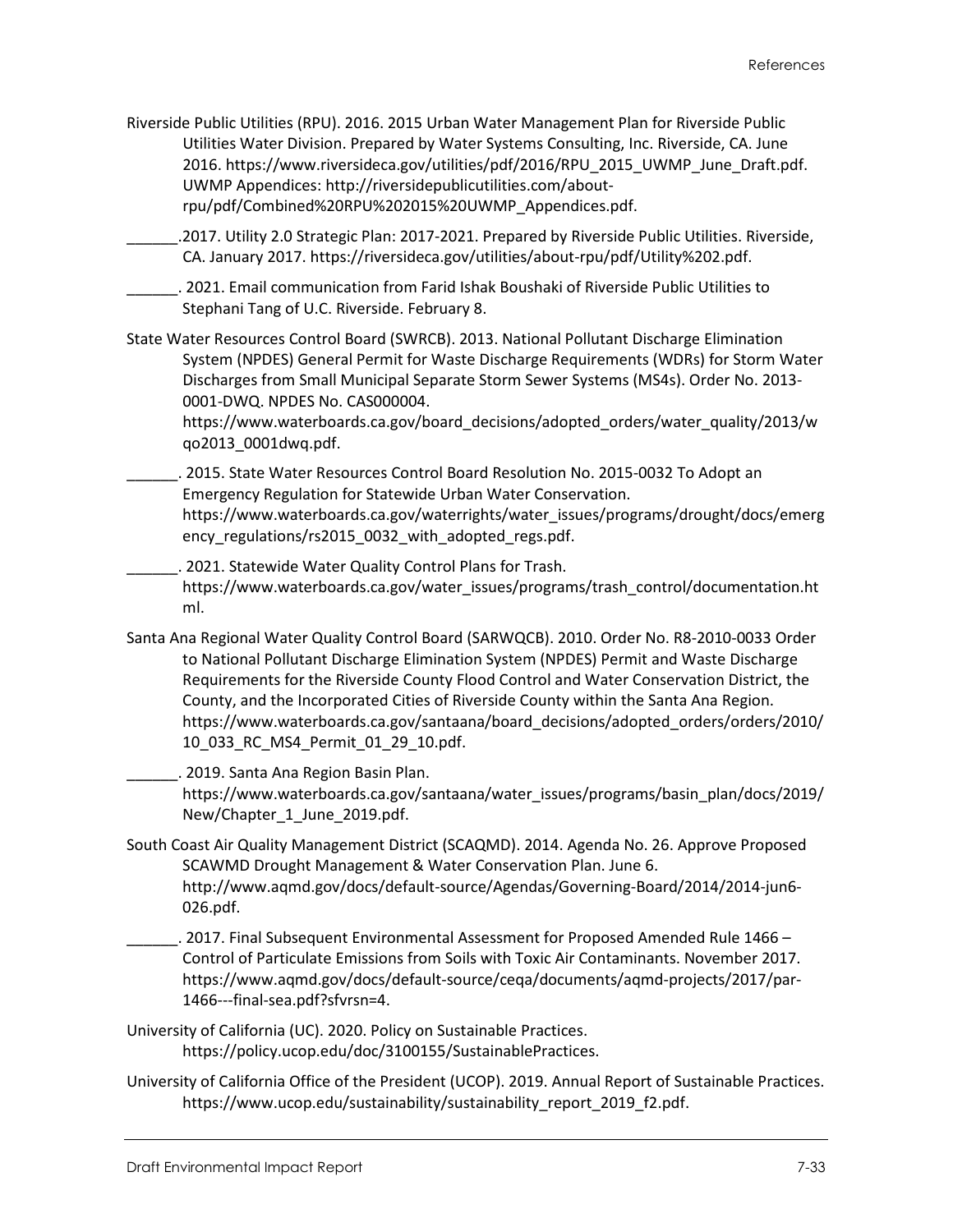| . 2020. Policy on Sustainable Practices.<br>https://policy.ucop.edu/doc/3100155/SustainablePractices#:~: text=I .-<br>,POLICY%20SUMMARY,sustainable%20foodservice%2C%20sustainable%20water%20system<br>s.                                                                |
|--------------------------------------------------------------------------------------------------------------------------------------------------------------------------------------------------------------------------------------------------------------------------|
| University of California, Riverside (UCR). 2005. 2005 Long Range Development Plan Final<br>Environmental Impact Report: Volume I, Draft EIR. Prepared by EIP Associates. Los Angeles,<br>CA. November 2005.                                                              |
| .2016. Infrastructure and Utilities. UC Riverside Physical Master Plan Study.<br>https://pdc.ucr.edu/sites/g/files/rcwecm2356/files/2019-<br>08/ucriverside_pmps_chapter6_05242016.pdf.                                                                                  |
| .2017. IT Solutions: A New Way to Serve UCR's Technology Needs.<br>https://ucrtoday.ucr.edu/49475.                                                                                                                                                                       |
| . 2019a. UC Riverside Sewer System Management Plan.<br>https://ehs.ucr.edu/sites/g/files/rcwecm1061/files/2019-<br>07/UCR%20SSMP_May%202019%20revision.pdf.                                                                                                              |
| . 2019b. North District Development Plan Revised Draft Environmental Impact Report.                                                                                                                                                                                      |
| _. 2021. Information Technology Solutions. https://its.ucr.edu/service-catalog/voice-network-<br>services.                                                                                                                                                               |
| Western Municipal Water District (WMWD). 2008. 2008 Integrated Regional Water Management<br>Plan (IRWMP). Prepared by Kennedy/Jenks Consultants, Engineers, & Scientists. Riverside,<br>CA. May 2008. https://www.wmwd.com/214/Integrated-Regional-Water-Management-Pla. |
| Wildfire                                                                                                                                                                                                                                                                 |
| Atkinson, William. "The Link Between Power Lines and Wildfires." Electrical Contractor. November<br>2018. https://www.ecmag.com/section/systems/link-between-power-lines-and-wildfires.                                                                                  |
| California Department of Forestry and Fire Protection (CAL FIRE). 2007. Fact Sheet: California's Fire<br>Hazard Severity Zones. May 2007.<br>https://www.sccgov.org/sites/dpd/DocsForms/Documents/Fire_Hazard_Zone_Fact_Sheet.p<br>df                                    |
| . 2018. 2018 Strategic Fire Plan for California. August 22, 2018.<br>https://osfm.fire.ca.gov/media/5590/2018-strategic-fire-plan-approved-08 22 18.pdf                                                                                                                  |
| . 2019. Community Wildfire Prevention and Mitigation Report. Sacramento, CA. February 22,<br>2019. https://www.fire.ca.gov/media/5584/45-day-report-final.pdf.                                                                                                           |

- \_\_\_\_\_\_. 2020a. Fire and Fuels Treatment. [https://www.fire.ca.gov/programs/resource](https://www.fire.ca.gov/programs/resource-management/resource-protection-improvement/landowner-assistance/forest-stewardship/fire-and-fuels-treatment/)[management/resource-protection-improvement/landowner-assistance/forest](https://www.fire.ca.gov/programs/resource-management/resource-protection-improvement/landowner-assistance/forest-stewardship/fire-and-fuels-treatment/)[stewardship/fire-and-fuels-treatment/.](https://www.fire.ca.gov/programs/resource-management/resource-protection-improvement/landowner-assistance/forest-stewardship/fire-and-fuels-treatment/)
- \_\_\_\_\_\_. 2020b. Unit Strategic Fire Plan. Riverside County Fire. Riverside, CA. May 2020. [https://osfm.fire.ca.gov/media/wjgmmfb5/2020-rru-fire-plan.pdf.](https://osfm.fire.ca.gov/media/wjgmmfb5/2020-rru-fire-plan.pdf)
- California Office of Emergency Services (CalOES). 2020. Southern Regional Operational Area Assignments Last updated December 2020.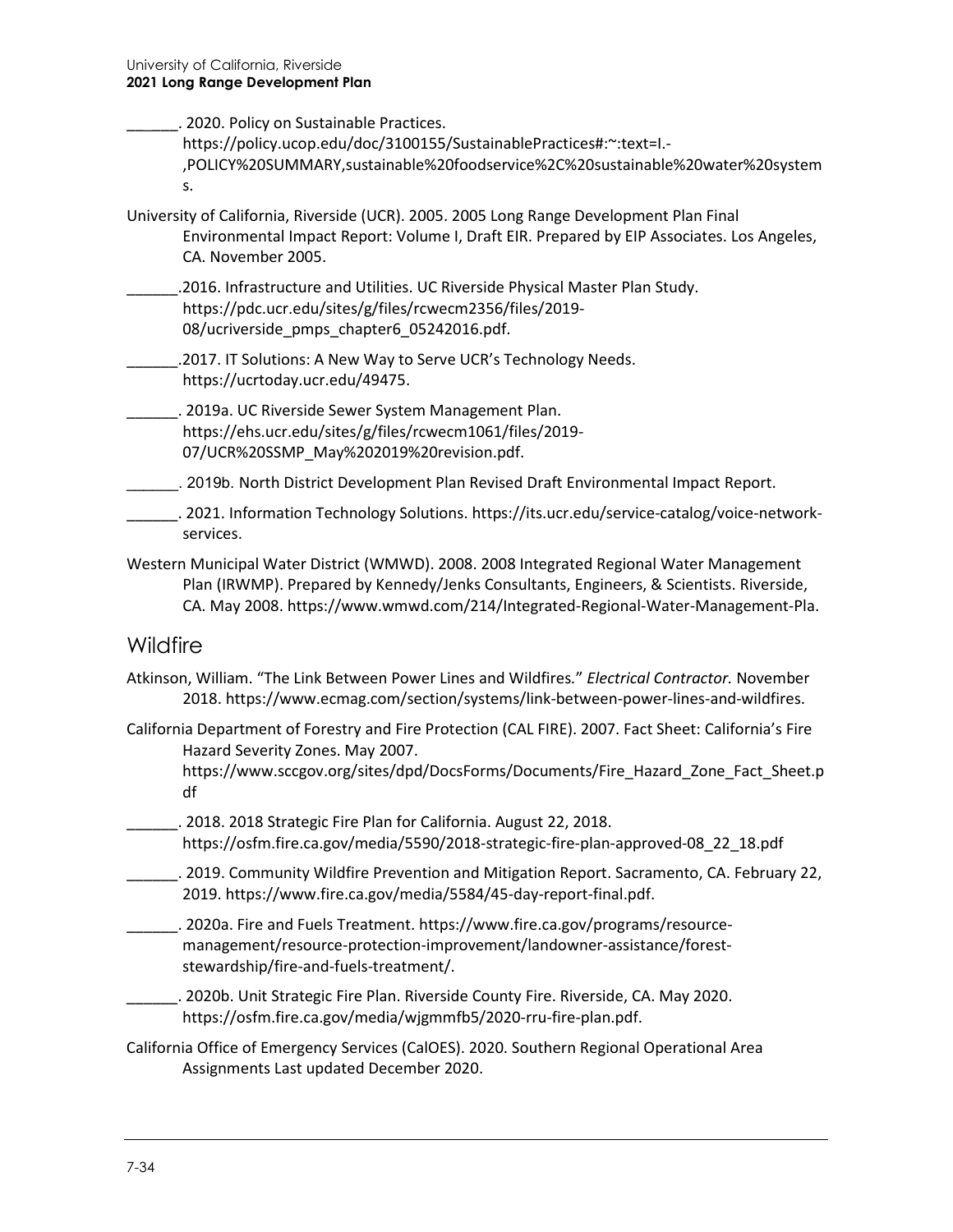[https://www.caloes.ca.gov/RegionalOperationsSite/Documents/EMA\\_ESC\\_OA\\_Assignments](https://www.caloes.ca.gov/RegionalOperationsSite/Documents/EMA_ESC_OA_Assignments_Southern.pdf) [\\_Southern.pdf.](https://www.caloes.ca.gov/RegionalOperationsSite/Documents/EMA_ESC_OA_Assignments_Southern.pdf)

California Natural Resources Agency. 2018. Final Statement of Reasons for Regulatory Amendments to the State CEQA Guidelines. OAL Notice File No. Z-2018-0116-12. Sacramento, CA. November 2018.

[https://resources.ca.gov/CNRALegacyFiles/ceqa/docs/2018\\_CEQA\\_Final\\_Statement\\_of%20](https://resources.ca.gov/CNRALegacyFiles/ceqa/docs/2018_CEQA_Final_Statement_of%20Reasons_111218.pdf) [Reasons\\_111218.pdf.](https://resources.ca.gov/CNRALegacyFiles/ceqa/docs/2018_CEQA_Final_Statement_of%20Reasons_111218.pdf)

- California Public Utilities Commission (CPUC). 2017a. General Order Number 165. December 2017. [http://docs.cpuc.ca.gov/PublishedDocs/Published/G000/M209/K552/209552704.pdf.](http://docs.cpuc.ca.gov/PublishedDocs/Published/G000/M209/K552/209552704.pdf)
	- \_\_\_\_\_\_. 2017b. Standards for Operation, Reliability, and Safety During Emergencies and Disasters. Revised December 14, 2017.

[http://docs.cpuc.ca.gov/PublishedDocs/Published/G000/M209/K451/209451792.pdf.](http://docs.cpuc.ca.gov/PublishedDocs/Published/G000/M209/K451/209451792.pdf)

\_\_\_\_\_\_. 2018. Overhead Electric Line Construction. May 2018. [http://docs.cpuc.ca.gov/PublishedDocs/Published/G000/M217/K418/217418779.pdf.](http://docs.cpuc.ca.gov/PublishedDocs/Published/G000/M217/K418/217418779.pdf)

\_\_\_\_\_\_. 2021. CPUC Undergrounding Rule 20 Programs. <https://www.cpuc.ca.gov/General.aspx?id=4403>

National Park Service (NPS). 2017. Wildland Fire Behavior. Last updated February 16, 2017. [https://www.nps.gov/articles/wildland-fire-behavior.htm.](https://www.nps.gov/articles/wildland-fire-behavior.htm)

Riverside, City of. 2007. Riverside General Plan. Riverside, CA.

\_\_\_\_\_\_. 2018a. Public Safety Element Update. City of Riverside General Plan. Riverside, CA. Adopted 2007, amended February 2018.

[https://riversideca.gov/cedd/sites/riversideca.gov.cedd/files/pdf/planning/general](https://riversideca.gov/cedd/sites/riversideca.gov.cedd/files/pdf/planning/general-plan/18_Public_Safety_Element_with%20maps.pdf)[plan/18\\_Public\\_Safety\\_Element\\_with%20maps.pdf.](https://riversideca.gov/cedd/sites/riversideca.gov.cedd/files/pdf/planning/general-plan/18_Public_Safety_Element_with%20maps.pdf)

- \_\_\_\_\_\_. 2018b. Local Hazard Mitigation Plan. Prepared by Mark D. Annas, City of Riverside ANNEX. January 1, 2018. Riverside, CA. Approved by FEMA July 30, 2018. [https://riversideca.gov/fire/sites/riversideca.gov.fire/files/fire/pdf/Riverside%202018%20L](https://riversideca.gov/fire/sites/riversideca.gov.fire/files/fire/pdf/Riverside%202018%20LHMP%20County%20Revised%20APA.pdf) [HMP%20County%20Revised%20APA.pdf.](https://riversideca.gov/fire/sites/riversideca.gov.fire/files/fire/pdf/Riverside%202018%20LHMP%20County%20Revised%20APA.pdf)
- Riverside, County of (Riverside County). County of Riverside General Plan Draft EIR, Chapter 6, Safety Element. Riverside, CA. Revised August 6, 2019. [https://planning.rctlma.org/Portals/14/genplan/2019/elements/Ch06\\_Safety\\_080619.pdf.](https://planning.rctlma.org/Portals/14/genplan/2019/elements/Ch06_Safety_080619.pdf)
- Rolinski, T., S. Capps, R. Fovell, Y. Cao, B. D'Agostino, S. Vanderburg. 2016. The Santa Ana Wildfire Threat Index: Methodology and Operational Implementation. *American Meterological Society.* 31: 1881-1897. https:// DOI: 10.1175/WAF-D-15-0141.1
- Tang, Stephanie, Campus Environmental Planner, University of California, Riverside telephone conversation with Toshio G. Ishida, Assistant Director of Landscape and Refuse Services, University of California, Riverside, regarding fires in and near the UCR Botanic Gardens, March 23, 2021.
- Tufts University. 2018. Playing with Fire: A vulnerability analysis for California wildfires. [infographic]. Isabel Falls, Cartographer. Middlesex, MA. December 15, 2018.
- U.S. Climate Data. 2020. "Climate Riverside California." [https://www.usclimatedata.com/climate/riverside/california/united-states/usca1695.](https://www.usclimatedata.com/climate/riverside/california/united-states/usca1695)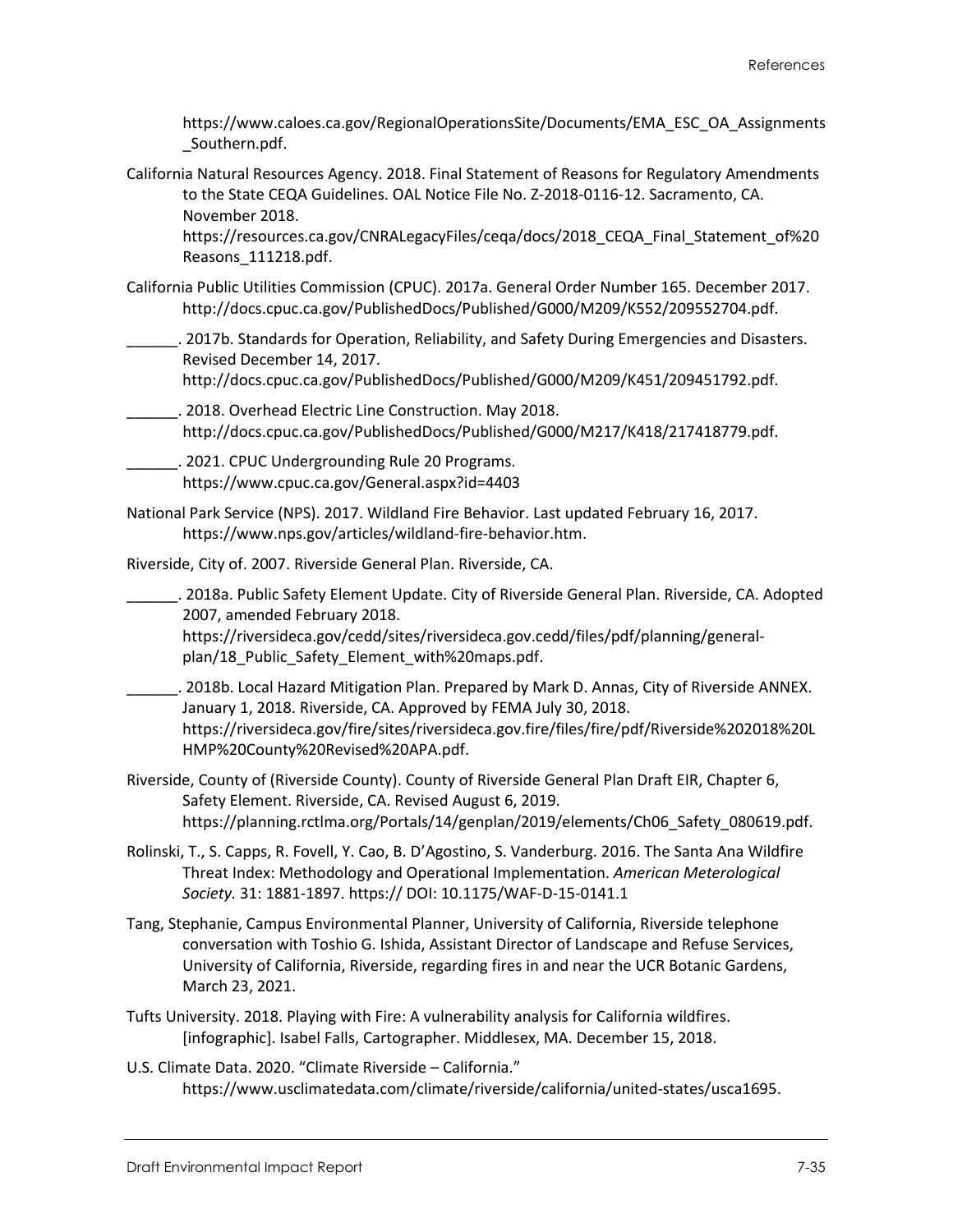- United States Environmental Protection Agency (USEPA). 2019. Wildfire Smoke: A Guide for Public Health Officials. EPA-452/R-19-901. Washington, DC. Revised August 2019.
- University of California. 2018. Wildland Fire Safety, Field Operations Manual. Revised November 2018. [https://www.ucop.edu/safety-and-loss-prevention/\\_files/field-research](https://www.ucop.edu/safety-and-loss-prevention/_files/field-research-safety/wildland-fire-safety.pdf)[safety/wildland-fire-safety.pdf.](https://www.ucop.edu/safety-and-loss-prevention/_files/field-research-safety/wildland-fire-safety.pdf)
- University of California Riverside (UCR). 2016. Emergency Action Plan (EAP). Environmental Health and Safety Department. Riverside, CA. February 9, 2016.
- \_\_\_\_\_\_. 2020. "Safety Training." Environmental Health & Safety. [https://ehs.ucr.edu/training.](https://ehs.ucr.edu/training)
- \_\_\_\_\_\_. 2121. "Fire and Smoke." Office of Emergency Management. [https://emergency.ucr.edu/emergency-preparedness#fire\\_or\\_smoke\\_.](https://emergency.ucr.edu/emergency-preparedness#fire_or_smoke_)
- Western Regional Climate Center. 2020. California: Prevailing Wind Direction (Riverside Muni AP [KRAL], Riverside-March AFB [KRI]). [columnar dataset]. [https://wrcc.dri.edu/Climate/comp\\_table\\_show.php?stype=wind\\_dir\\_avg.](https://wrcc.dri.edu/Climate/comp_table_show.php?stype=wind_dir_avg)
- World Weather Online. 2021. Riverside Weather Averages. [https://www.worldweatheronline.com/riverside-weather-averages/california/us.aspx.](https://www.worldweatheronline.com/riverside-weather-averages/california/us.aspx)

### Other CEQA

- California Department of Finance (DOF). 2020. Table 2: E-5 City/County Population and Housing Estimates, 1/1/2020. [http://dof.ca.gov/Forecasting/Demographics/Estimates/E-5/.](http://dof.ca.gov/Forecasting/Demographics/Estimates/E-5/)
- Riverside, City of. 2021. Riverside Housing and Public Safety Element Updates and Environmental Justice Policies Project.

[https://riversideca.gov/cedd/sites/riversideca.gov.cedd/files/pdf/planning/2021/Housing\\_E](https://riversideca.gov/cedd/sites/riversideca.gov.cedd/files/pdf/planning/2021/Housing_Element/2021-04-05%20Final%20IS%20for%20Publication.pdf) [lement/2021-04-05%20Final%20IS%20for%20Publication.pdf.](https://riversideca.gov/cedd/sites/riversideca.gov.cedd/files/pdf/planning/2021/Housing_Element/2021-04-05%20Final%20IS%20for%20Publication.pdf)

University of California (UC). 2019. Accountability Report: Chapter 1.4 Geographic Origins and Non-Residents. https://accountability.universityofcalifornia.edu/2019/chapters/chapter-1.html#1.4.1.

## 7.2 List of Preparers and Persons Consulted

#### Key Preparers

#### **UNIVERSITY OF CALIFORNIA, RIVERSIDE**

Stephanie Tang – Campus Environmental Planner Uma Ramasubramanian – Principal Planner Jaime Engbrecht – Planner

#### **UNIVERSITY OF CALIFORNIA, OFFICE OF THE PRESIDENT**

Brian Harrington – Associate Director, Physical and Environmental Planning Ha Ly – Planning Specialist, Physical and Environmental Planning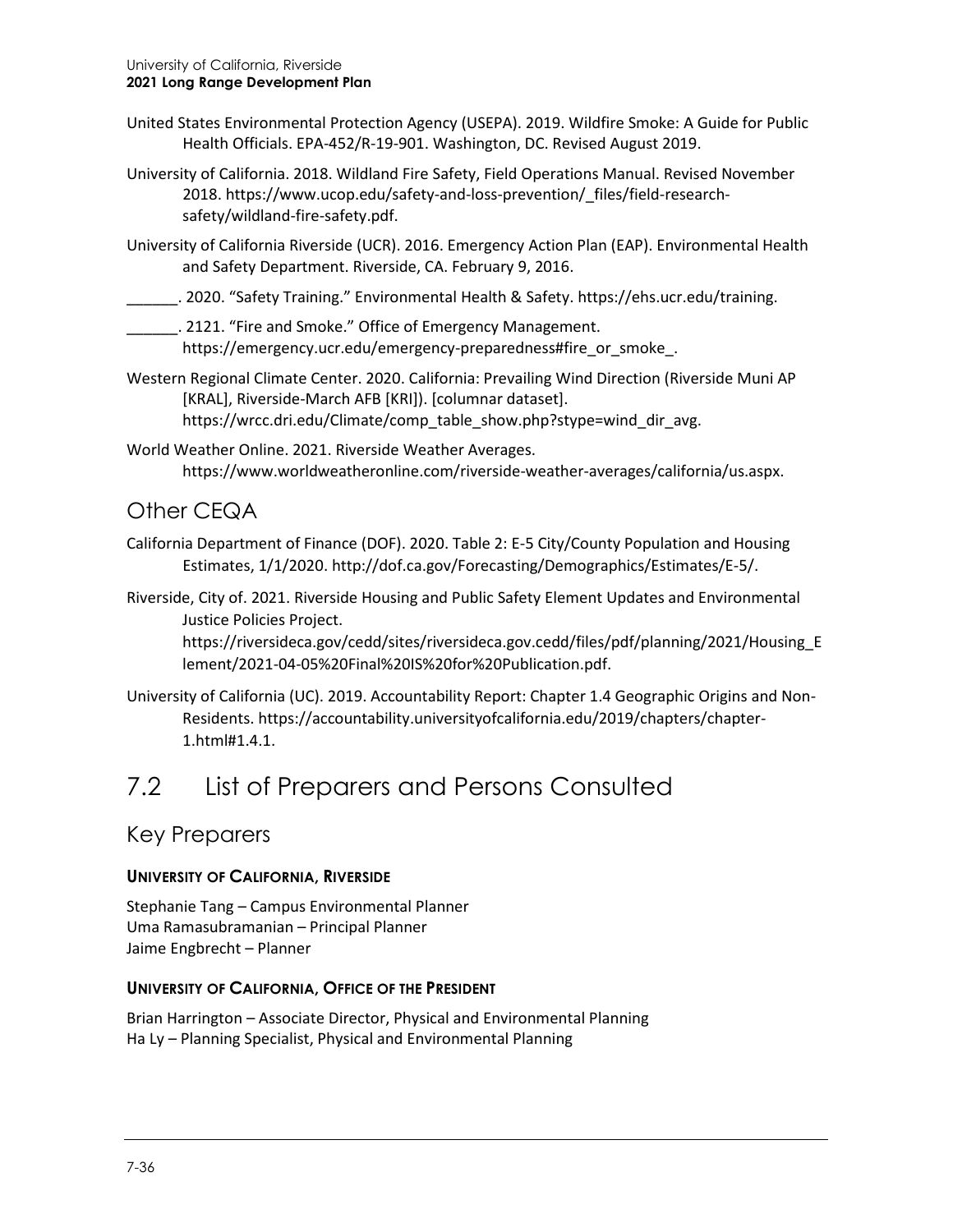#### **RINCON CONSULTANTS, INC.**

Stephen Svete – Principal in Charge Sally Schifman – Supervisor Planner and Lead Project Manager Emily Green – Environmental Planner and Assistant Project Manager Kelsey Bennett – Senior Supervisor Planner and Sustainability Project Manager Erica Linard – Sustainability Planner John Sisser – Environmental Planner Deborah Howell-Ardila – Senior Architectural Historian April Durham – Environmental Planner Jacob Cisneros – Associate Environmental Planner William Vosti – Senior Environmental Planner Alexandra Madsen – Archaeologist Dario Campos – Technical Editor Jesse Voremberg – Environmental Planning Intern Destiny Timms – Associate Environmental Planner Erik Feldman – Sustainability Principal in Charge George Dix – Senior Environmental Planner Andrew Beecher – Sustainability Planner Audrey Brown – GIS Specialist Jason Montague – Associate Planner John Donoghue – Senior GIS Specialist Aubrey Mescher – Senior Environmental Planner Allysen Valencia – GIS Specialist Jared Reed – Senior Biologist Julie Marshall – Director, Environmental Scientist

#### **FFHR AND PFFRS**

Sarah Brandenberg – Principal in Charge Spencer Reed – Associate Engineer and Project Manager Biling Liu – Project Engineer

#### Persons Consulted

#### **UNIVERSITY OF CALIFORNIA, RIVERSIDE**

Gerry Bomotti – Vice Chancellor, Planning, Budget & Administration Jacqueline E. Norman – Assistant Vice Chancellor and Campus Architect Ken Baerenklau – Associate Provost Andy Plumley (retired) – Associate Vice Chancellor of Auxiliary Services Susan Marshburn (retired) – Associate Vice Chancellor of Facilities Services Blythe R. Wilson – Director of Project Management Drew A. Hecht – Director of Project Management Robert Keith Williams – Director of Building & Safety – Campus Building Official Scott Jackson – Campus Fire Marshal Jason Espinoza – Director of Emergency Management John Freese – Interim Chief of Police Fortino Morales III – Sustainability Officer David A. Palacios – Campus Energy Manager